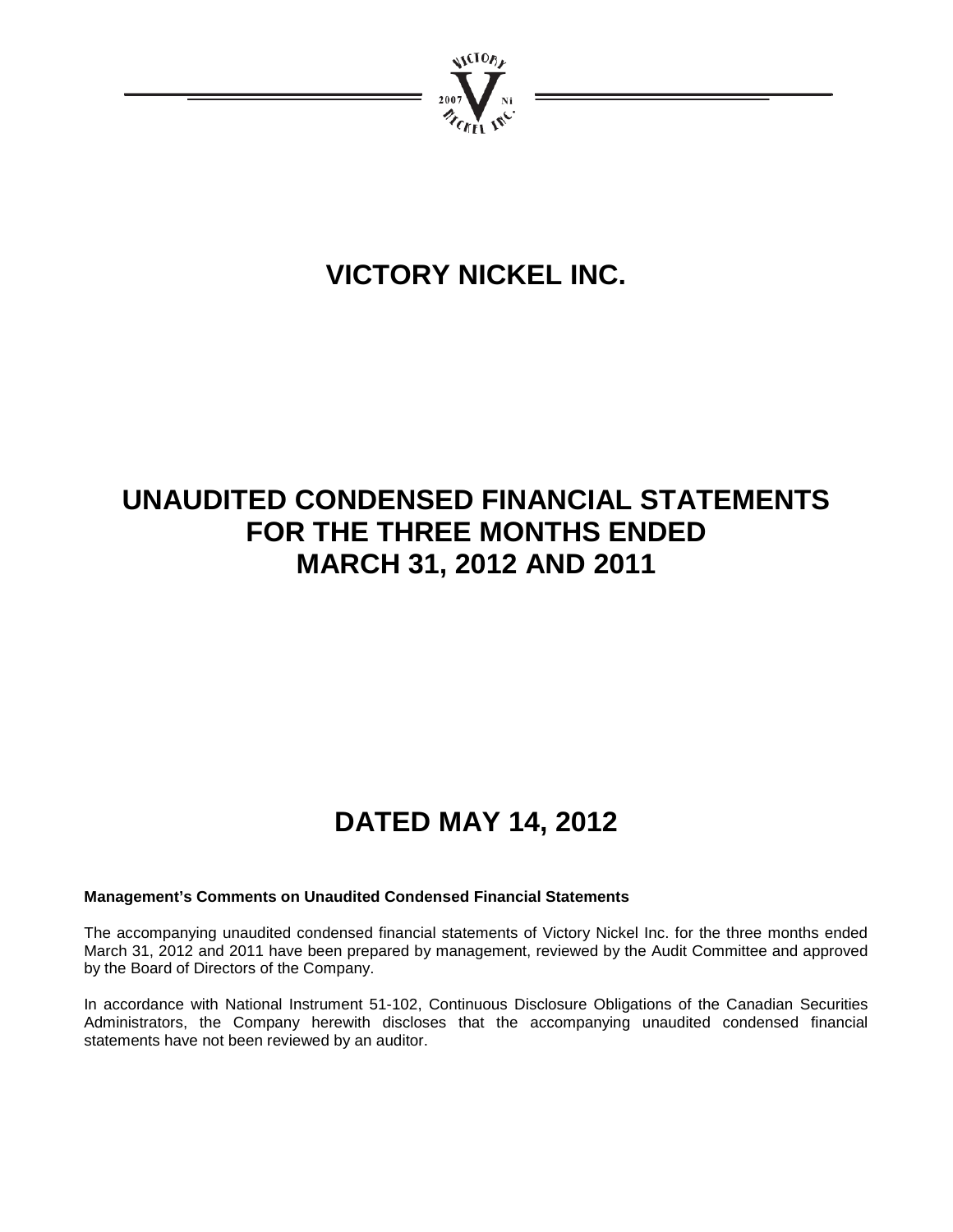# **Condensed Balance Sheets**

|                                                                           |              | March 31,        |      | December 31, |
|---------------------------------------------------------------------------|--------------|------------------|------|--------------|
|                                                                           |              | 2012             |      | 2011         |
| (in thousands of Canadian dollars)                                        | <b>Notes</b> | (unaudited)      |      |              |
| <b>ASSETS</b>                                                             |              |                  |      |              |
| <b>Current assets</b>                                                     |              |                  |      |              |
| Cash and cash equivalents                                                 | 6            | \$<br>581        | - \$ | 517          |
| Receivables                                                               | 7            | 279              |      | 129          |
| Marketable securities                                                     | 8            | 2,220            |      | 2,383        |
| <b>Total current assets</b>                                               |              | 3,080            |      | 3,029        |
| <b>Non-current assets</b>                                                 |              |                  |      |              |
| Property and equipment                                                    | 10           | 1,423            |      | 1,277        |
| Mine property and development project                                     | 11           | 36,914           |      | 35,571       |
| Exploration and evaluation projects                                       | 12           | 14,613           |      | 14,577       |
| <b>Total non-current assets</b>                                           |              | 52,950           |      | 51,425       |
| <b>Total Assets</b>                                                       |              | \$<br>56,030     | -\$  | 54,454       |
| <b>LIABILITIES AND SHAREHOLDERS' EQUITY</b><br><b>Current liabilities</b> |              |                  |      |              |
| Trade and other payables                                                  | 13           | \$<br>$1,086$ \$ |      | 322          |
| <b>Total current liabilities</b>                                          |              | 1,086            |      | 322          |
|                                                                           |              |                  |      |              |
| <b>Non-current liability</b>                                              |              |                  |      |              |
| Deferred tax liability                                                    |              | 2,811            |      | 2,702        |
| <b>Total Liabilities</b>                                                  |              | 3,897            |      | 3,024        |
| <b>Shareholders' equity</b>                                               |              |                  |      |              |
| Share capital                                                             | 15           | 47,631           |      | 47,631       |
| Contributed surplus                                                       |              | 4,148            |      | 4,134        |
| Accumulated other comprehensive income                                    |              | 2,644            |      | 2,422        |
| Deficit                                                                   |              | (2, 290)         |      | (2, 757)     |
| Total shareholders' equity                                                |              | 52,133           |      | 51,430       |
| <b>Total Liabilities and Shareholders' Equity</b>                         |              | \$<br>56,030 \$  |      | 54,454       |

 $= \sum_{n=1}^{N^{(10)}_{N}}$ 

 $\overline{\phantom{0}}$ 

#### **NATURE OF OPERATIONS (Note 1)**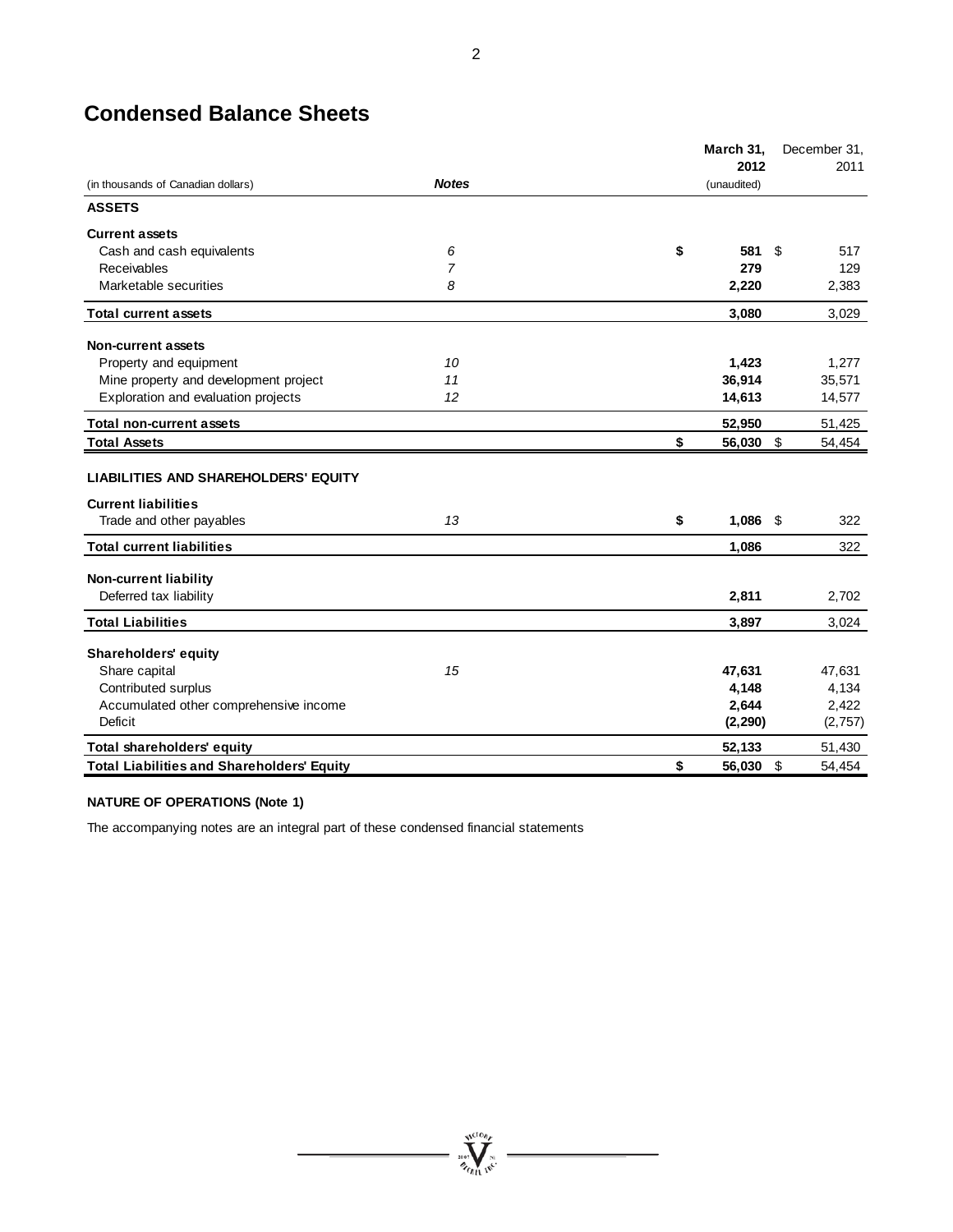# **Condensed Statements of Operations**

|                                                              |              | Three months ended March 31, |            |             |  |  |  |
|--------------------------------------------------------------|--------------|------------------------------|------------|-------------|--|--|--|
|                                                              |              | 2012                         |            | 2011        |  |  |  |
| (in thousands of Canadian dollars, except per share amounts) | <b>Notes</b> | (unaudited)                  |            | (unaudited) |  |  |  |
| <b>Operating expenses</b>                                    |              |                              |            |             |  |  |  |
| General and administrative                                   |              | \$                           | $(435)$ \$ | (379)       |  |  |  |
| Share-based payments:                                        | 16           |                              |            |             |  |  |  |
| Options                                                      |              | (14)                         |            | (2)         |  |  |  |
| Amortization of property and equipment                       | 10           |                              | (4)        | (2)         |  |  |  |
| Recovery of exploration and evaluation project               | 12           | 1,000                        |            | 599         |  |  |  |
| <b>Operating profit</b>                                      |              | 547                          |            | 216         |  |  |  |
| Finance income                                               | 17           |                              | 1          | 2           |  |  |  |
| Finance costs                                                | 17           |                              | (5)        | (97)        |  |  |  |
| Net finance costs                                            |              |                              | (4)        | (95)        |  |  |  |
| Profit before income taxes                                   |              | 543                          |            | 121         |  |  |  |
| Income tax (expense) recovery                                |              | (76)                         |            | 180         |  |  |  |
| <b>Net Profit for the Period</b>                             |              | 467                          | \$         | 301         |  |  |  |
| Earnings per share                                           | 15           |                              |            |             |  |  |  |
| Basic earnings per share                                     |              | \$<br>0.00                   | S          | 0.00        |  |  |  |
| Diluted earnings per share                                   |              | \$<br>0.00                   | \$.        | 0.00        |  |  |  |
|                                                              |              |                              |            |             |  |  |  |

The accompanying notes are an integral part of these condensed financial statements

# **Condensed Statements of Comprehensive Income**

|                                              |             | Three months ended March 31, |     |             |
|----------------------------------------------|-------------|------------------------------|-----|-------------|
|                                              |             | 2012                         |     | 2011        |
| (in thousands of Canadian dollars)           | <b>Note</b> | (unaudited)                  |     | (unaudited) |
| Net profit for the period                    |             | 467                          | -22 | 301         |
| Other comprehensive income ("OCI")           |             |                              |     |             |
| Net change in fair value of financial assets |             | 256                          |     | -6          |
| Income tax expense                           |             | (34)                         |     | (1)         |
| Other comprehensive income for the period    |             | 222                          |     | 5           |
| Total Comprehensive Income for the Period    |             | 689                          |     | 306         |

 $= \sqrt{\sum_{i=1}^{N_{\text{GLO}}}\sum_{i=1}^{N_{\text{GLO}}}}$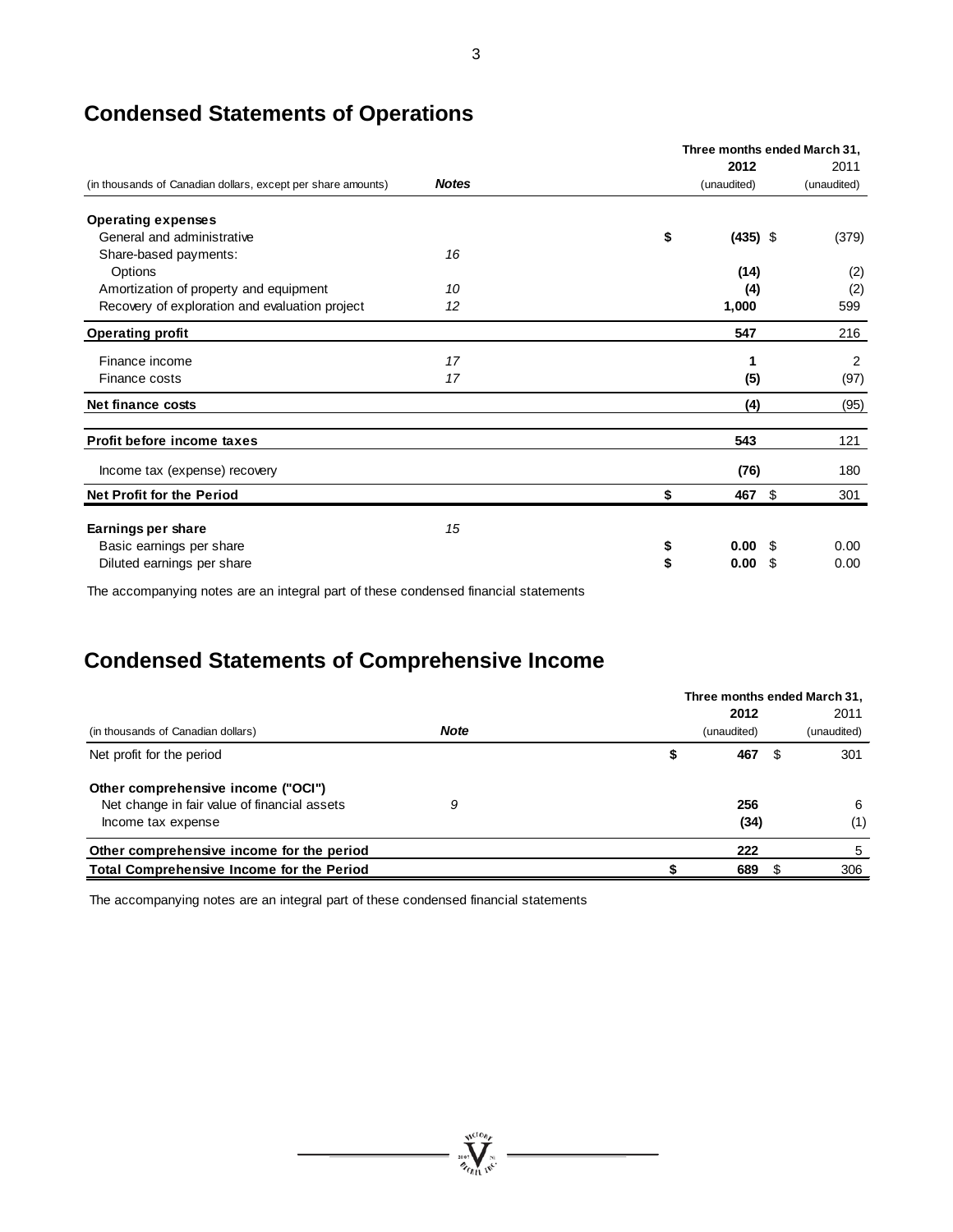# **Statements of Shareholders' Equity**

|                                                       |          |              |    |                | Accumulated<br>Other     |                    |                     |
|-------------------------------------------------------|----------|--------------|----|----------------|--------------------------|--------------------|---------------------|
|                                                       |          | <b>Share</b> |    | Contributed    | Comprehensive            |                    |                     |
| (unaudited)                                           |          | Capital      |    | <b>Surplus</b> | Income / (Loss)          | <b>Deficit</b>     | <b>Total Equity</b> |
| (in thousands of Canadian dollars)                    |          |              |    |                |                          |                    |                     |
| Balances as at January 1, 2011                        | Notes \$ | 46,114 \$    |    | 3,721          | \$<br>4,119 \$           | $(1,620)$ \$       | 52,334              |
| Total comprehensive income for the period             |          |              |    |                |                          |                    |                     |
| Net profit for the period                             |          |              |    |                |                          | 301                | 301                 |
| Other comprehensive income                            |          |              |    |                |                          |                    |                     |
| Net change in fair value of financial assets          | 9        |              |    |                | 6                        |                    | 6                   |
| Income tax expense                                    |          |              |    |                | (1)                      |                    | (1)                 |
| Total other comprehensive income                      |          |              |    |                |                          |                    | $\,$ 5 $\,$         |
| Total comprehensive income for the period             |          |              |    |                |                          |                    | 306                 |
| Transactions with owners, recorded directly in equity |          |              |    |                |                          |                    |                     |
| Contributions by owners in the period                 |          |              |    |                |                          |                    |                     |
| Issue of common shares and warrants                   |          |              |    |                |                          |                    |                     |
| under private placement                               |          | 471          |    | 26             |                          |                    | 497                 |
| Options granted and vesting                           | 16       |              |    | $\overline{2}$ |                          |                    | 2                   |
| Warrants exercised                                    | 16       | 146          |    | (28)           |                          |                    | 118                 |
| <b>Total contributions by owners</b>                  |          | 617          |    | $\mathbf{r}$   | $\blacksquare$           | $\blacksquare$     | 617                 |
| <b>Total transactions with owners</b>                 |          | 617          |    | ÷              | $\overline{\phantom{a}}$ | ÷                  | 617                 |
| Balances as at March 31, 2011                         |          | \$<br>46,731 | \$ | 3,721          | \$<br>$4,124$ \$         | $(1,319)$ \$       | 53,257              |
| Balances as at January 1, 2012                        |          | \$<br>47,631 | \$ | 4,134          | \$<br>2,422              | \$<br>$(2,757)$ \$ | 51,430              |
| Total comprehensive income for the period             |          |              |    |                |                          |                    |                     |
| Net income for the period                             |          |              |    |                |                          | 467                | 467                 |
| Other comprehensive income                            |          |              |    |                |                          |                    |                     |
| Net change in fair value of financial assets          | 9        |              |    |                | 256                      |                    | 256                 |
| Income tax expense                                    |          |              |    |                | (34)                     |                    | (34)                |
| Total other comprehensive income                      |          |              |    |                |                          |                    | 222                 |
| Total comprehensive income for the period             |          |              |    |                |                          |                    | 689                 |
| Transactions with owners, recorded directly in equity |          |              |    |                |                          |                    |                     |
| Contributions by owners in the period                 |          |              |    |                |                          |                    |                     |
| Options vesting                                       | 16       | ÷,           |    | 14             |                          |                    | 14                  |
| <b>Total contributions by owners</b>                  |          | ÷            |    | 14             | $\overline{a}$           | ÷                  | 14                  |
| <b>Total transactions with owners</b>                 |          |              |    | 14             |                          |                    | 14                  |
| Balances as at March 31, 2012                         |          | \$<br>47.631 | S. | 4.148          | \$<br>2.644              | \$<br>$(2.290)$ \$ | 52.133              |

 $\frac{\sum_{\substack{\text{real} \\ \text{all}}}}{\sum_{\substack{\text{real} \\ \text{all}}}}$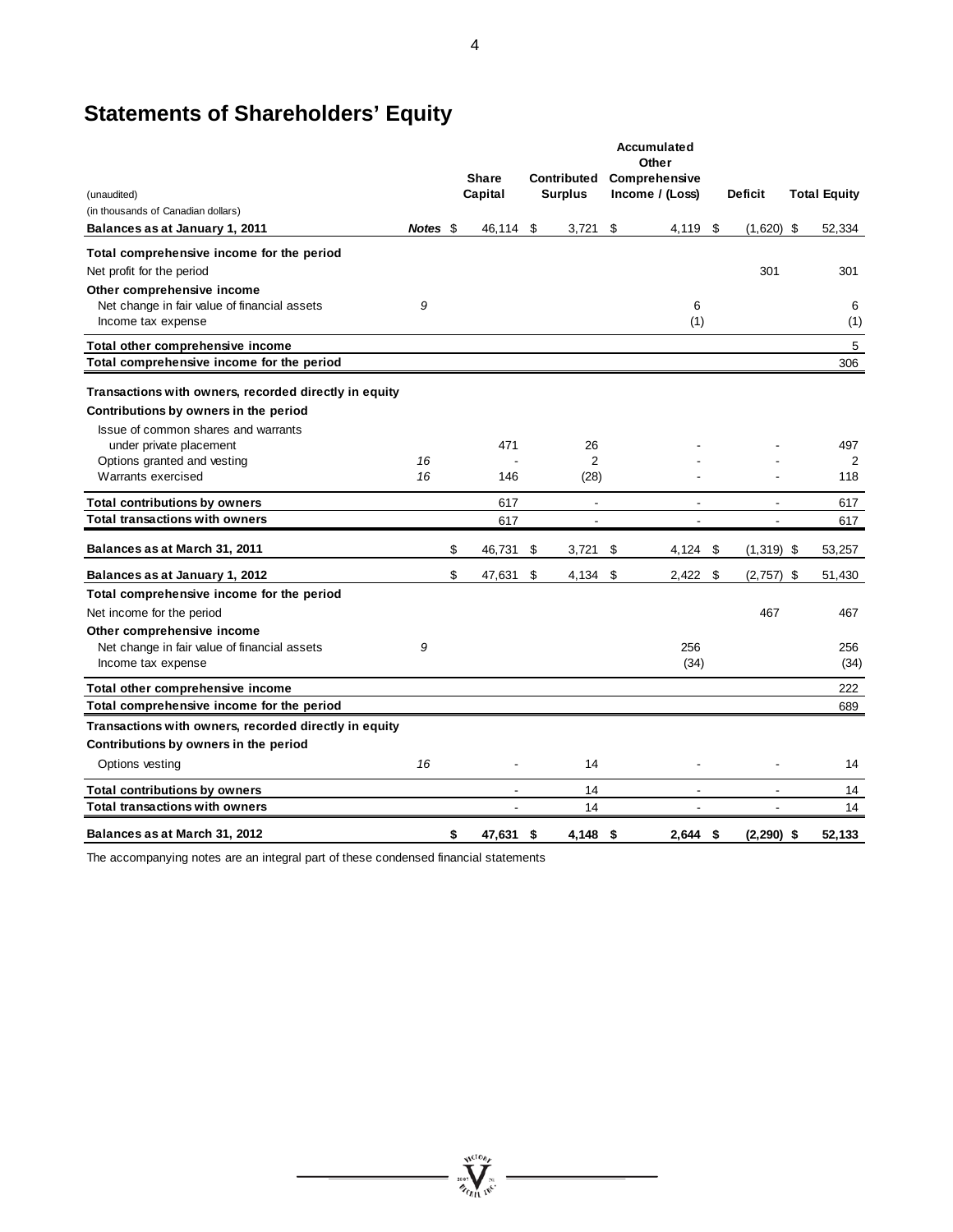|                                                                                                 |              | Three months ended March 31, |             |                |  |  |  |  |
|-------------------------------------------------------------------------------------------------|--------------|------------------------------|-------------|----------------|--|--|--|--|
|                                                                                                 |              |                              | 2012        | 2011           |  |  |  |  |
| (in thousands of Canadian dollars)                                                              | <b>Notes</b> |                              | (unaudited) | (unaudited)    |  |  |  |  |
| Cash flows from operating activities                                                            |              |                              |             |                |  |  |  |  |
| Net profit for the period                                                                       |              | \$                           | 467<br>-S   | 301            |  |  |  |  |
| Adjustments for:                                                                                |              |                              |             |                |  |  |  |  |
| Share-based payments                                                                            | 16           |                              | 14          | $\overline{2}$ |  |  |  |  |
| Amortization of property and equipment                                                          | 10           |                              |             | 2              |  |  |  |  |
| Recovery of exploration and evaluation project                                                  | 12           |                              | (1,000)     | (599)          |  |  |  |  |
| Net finance costs                                                                               | 17           |                              | 3           | 97             |  |  |  |  |
| Income tax expense (recovery)                                                                   |              |                              | 76          | (180)          |  |  |  |  |
| Net change in working capital:                                                                  |              |                              |             |                |  |  |  |  |
| Change in receivables                                                                           |              |                              | (150)       | (183)          |  |  |  |  |
| Change in trade and other payables                                                              |              |                              | 78          | 131            |  |  |  |  |
| Net cash used by operating activities                                                           |              |                              | (508)       | (429)          |  |  |  |  |
| Cash flows from investing activities<br>Expenditures on mine property and development           |              |                              |             |                |  |  |  |  |
| project                                                                                         | 11           |                              | (637)       |                |  |  |  |  |
| Expenditures on exploration and evaluation                                                      |              |                              |             |                |  |  |  |  |
| projects                                                                                        | 12           |                              | (56)        | (1, 454)       |  |  |  |  |
| Purchase of marketable securities                                                               | 8            |                              |             | (114)          |  |  |  |  |
| Proceeds on sale of marketable securities                                                       | 8            |                              | 415         | 946            |  |  |  |  |
| Proceeds from option of Lynn Lake                                                               | 12           |                              | 1,000       | 600            |  |  |  |  |
| Deposits on equipment                                                                           | 10           |                              | (150)       | (100)          |  |  |  |  |
| Net cash from (used by) investing activities                                                    |              |                              | 572         | (122)          |  |  |  |  |
| Cash flows from financing activity                                                              |              |                              |             |                |  |  |  |  |
| Issue of common shares and warrants                                                             |              |                              |             | 614            |  |  |  |  |
| Net cash from financing activity                                                                |              |                              |             | 614            |  |  |  |  |
|                                                                                                 |              |                              | 64          | 63             |  |  |  |  |
| Net increase in cash and cash equivalents<br>Cash and Cash Equivalents, Beginning of the Period |              |                              | 517         | 170            |  |  |  |  |
|                                                                                                 |              |                              |             |                |  |  |  |  |
| Cash and Cash Equivalents, End of the Period                                                    |              | \$                           | \$<br>581   | 233            |  |  |  |  |

# **Condensed Statements of Cash Flows**



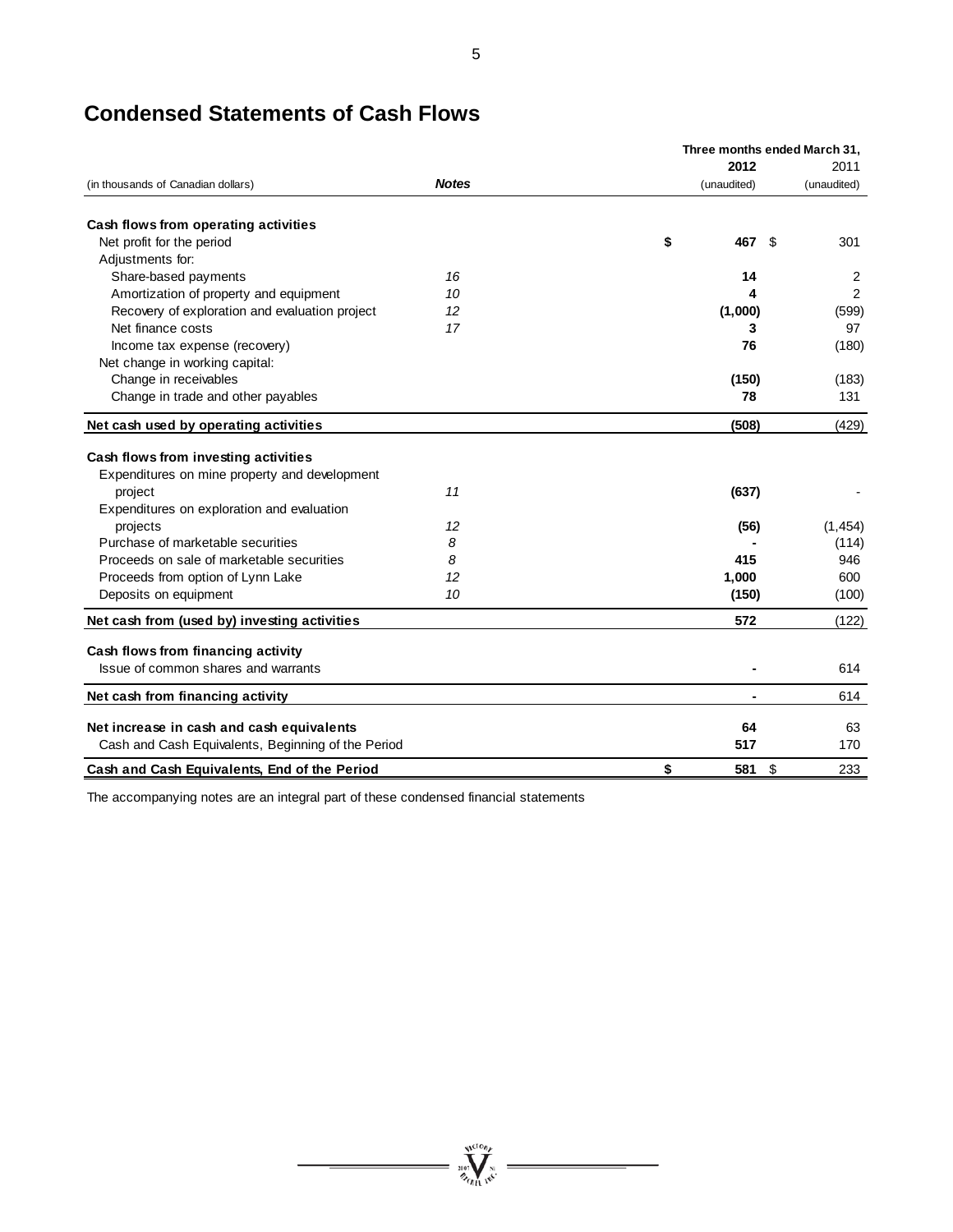*(all tabular amounts in thousands of Canadian dollars, except common share and per share information)*

# **1. NATURE OF OPERATIONS**

# **Nature of Operations**

Victory Nickel Inc. ("Victory Nickel" or the "Company") is a company domiciled in Canada. The address of the Company's registered office is 80 Richmond St. West, Suite 1802, Toronto, Ontario, M5H 2A4. Victory Nickel is primarily engaged in the acquisition, exploration and development of nickel properties in Canada. The Company was formed on February 1, 2007 pursuant to a plan of arrangement.

The Company is listed on the Toronto Stock Exchange ("TSX") under the symbol "NI".

# **Going Concern**

These financial statements have been prepared using Generally Accepted Accounting Principles ("GAAP") applicable to a going concern, which contemplates the realization of assets and settlement of liabilities in the normal course of business as they come due. As at March 31, 2012, the Company had working capital of \$1,994,000 (December 31, 2011 – \$2,707,000). Working capital is defined as current assets less current liabilities, excluding restricted cash, if any.

The Company is subject to the risks and challenges experienced by other companies at a comparable stage. These risks include, but are not limited to, continuing losses, dependence on key individuals and the ability to secure adequate financing or to complete corporate transactions to meet the minimum capital required to successfully complete its projects and fund other operating expenses. Development of the Company's current projects to the production stage will require significant financing. Given the current economic climate, the ability to raise funds may prove difficult.

None of the Company's projects has commenced commercial production and, accordingly, the Company is dependent upon debt or equity financings and the optioning and/or sale of resource or resource-related assets for its funding. The recoverability of the carrying value of exploration and evaluation projects and the mine property and development project, and ultimately the Company's ability to continue as a going concern, is dependent upon exploration results which have the potential for the discovery of economically-recoverable reserves and resources, the Company's ability to finance exploitation of its projects through debt or equity financings and the optioning and/or sale of resource or resource-related assets for its funding.

Should the Company not be able to continue to achieve favourable exploration results, obtain the necessary financing or achieve future profitable production or sale of properties, the carrying value of the Company's assets could be subject to material adjustment and, in addition, other adjustments may be necessary to these financial statements should such adverse events impair the Company's ability to continue as a going concern as contemplated under GAAP.

# **2. BASIS OF PREPARATION**

# **(a) Statement of Compliance**

The condensed financial statements have been prepared using accounting policies consistent with International Financial Reporting Standards ("IFRS") and its interpretations adopted by the International Accounting Standards Board ("IASB") and in accordance with IAS 34, *Interim Financial Reporting* ("IAS 34"). This is GAAP for a Canadian public company.

These condensed financial statements reflect the accounting policies described in the Company's Audited Financial Statements for the years ended December 31, 2011 and 2010 ("2011 Audited Financial Statements") (with the exception of any changes set out in Note 3 below) and accordingly, should be read in conjunction with those financial statements and the notes thereto.

The management of Victory Nickel prepare the unaudited condensed financial statements which are then reviewed by the Audit Committee and the Board of Directors. The unaudited condensed financial statements were authorized for issue by the Board of Directors on May 14, 2012 and are made available to shareholders and others through filing on SEDAR shortly thereafter.

 $\sum_{n=1}^{N^{(10)}h_F}$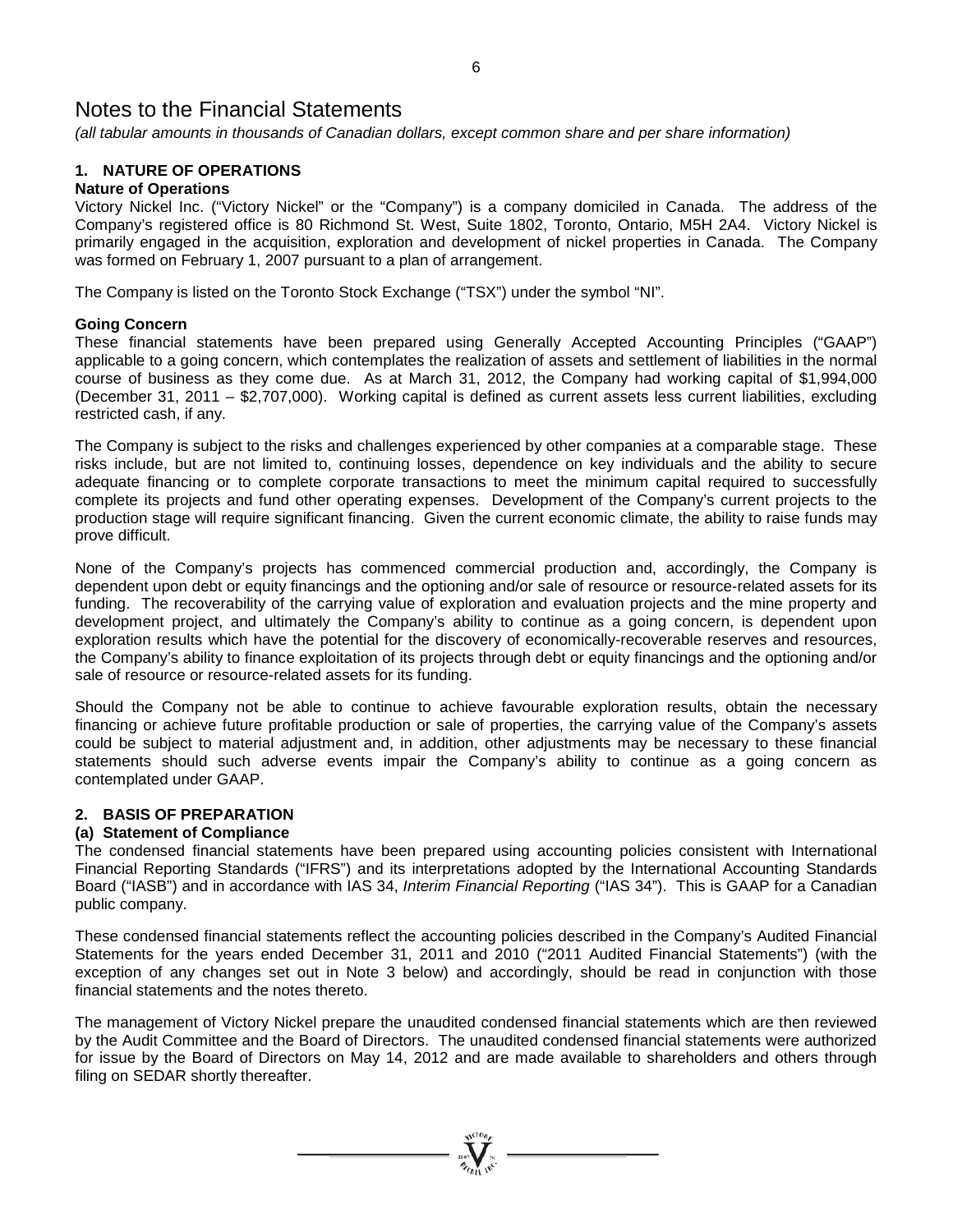*(all tabular amounts in thousands of Canadian dollars, except common share and per share information)*

# **(b) Basis of Measurement**

The financial statements have been prepared on the historic cost basis except for derivative financial instruments such as warrants which are measured at fair value through operations and financial assets such as marketable securities which are measured at fair value and recorded through other comprehensive income or loss ("OCI").

# **(c) Functional and Presentation Currency**

These financial statements are presented in Canadian dollars, which is the Company's functional currency. All financial information is expressed in Canadian dollars unless otherwise stated; tabular amounts are stated in thousands of dollars.

# **(d) Use of Estimates and Judgements**

The preparation of financial statements in conformity with IFRS requires management to make judgements, estimates and assumptions that affect the application of accounting policies and the reported amounts of assets, liabilities, income and expenses. Actual results may differ from these estimates.

It is reasonably possible that, on the basis of existing knowledge, outcomes in the next financial year that are different from the assumptions used could require a material adjustment to the carrying amount of the asset or liability affected.

Estimates and underlying assumptions are reviewed on an ongoing basis. Revisions to accounting estimates are recognized in the period in which the estimates are revised and in any future periods affected.

The accompanying unaudited condensed financial statements include all adjustments that are, in the opinion of management, necessary for fair presentation. The results of operations and cash flows for the current periods as presented are not necessarily indicative of the results to be expected for the full year.

Information regarding significant areas of estimation uncertainty and critical judgements made in applying accounting policies that have the most significant effect on the amounts recognized in the financial statements is included in the following notes:

- Note 9 valuation of financial assets at fair value through operations;
- Note 9 valuation of financial assets at fair value through OCI;
- Note 11 measurement of the recoverable amount of mine property and development project;
- Note 12 measurement of the recoverable amount of exploration and evaluation projects; and
- Note 16 measurement of share-based payments.

# **3. SIGNIFICANT ACCOUNTING POLICIES**

The accounting policies of the Company are set out in detail in Note 3 to the 2011 Audited Financial Statements, as updated under New Accounting Policies below. Such policies have been applied consistently to all periods presented in these financial statements.

### **(a) New Accounting Policies**

There have been no new accounting policies adopted by the Company.

# **(b) New Standards and Interpretations Not Yet Adopted**

Since the issuance of the Company's 2011 Audited Financial Statements, the IASB and International Financial Reporting Interpretations Committee ("IFRIC") have issued no additional new and revised standards and interpretations which are applicable to the Company. Refer to Note 3 to those statements.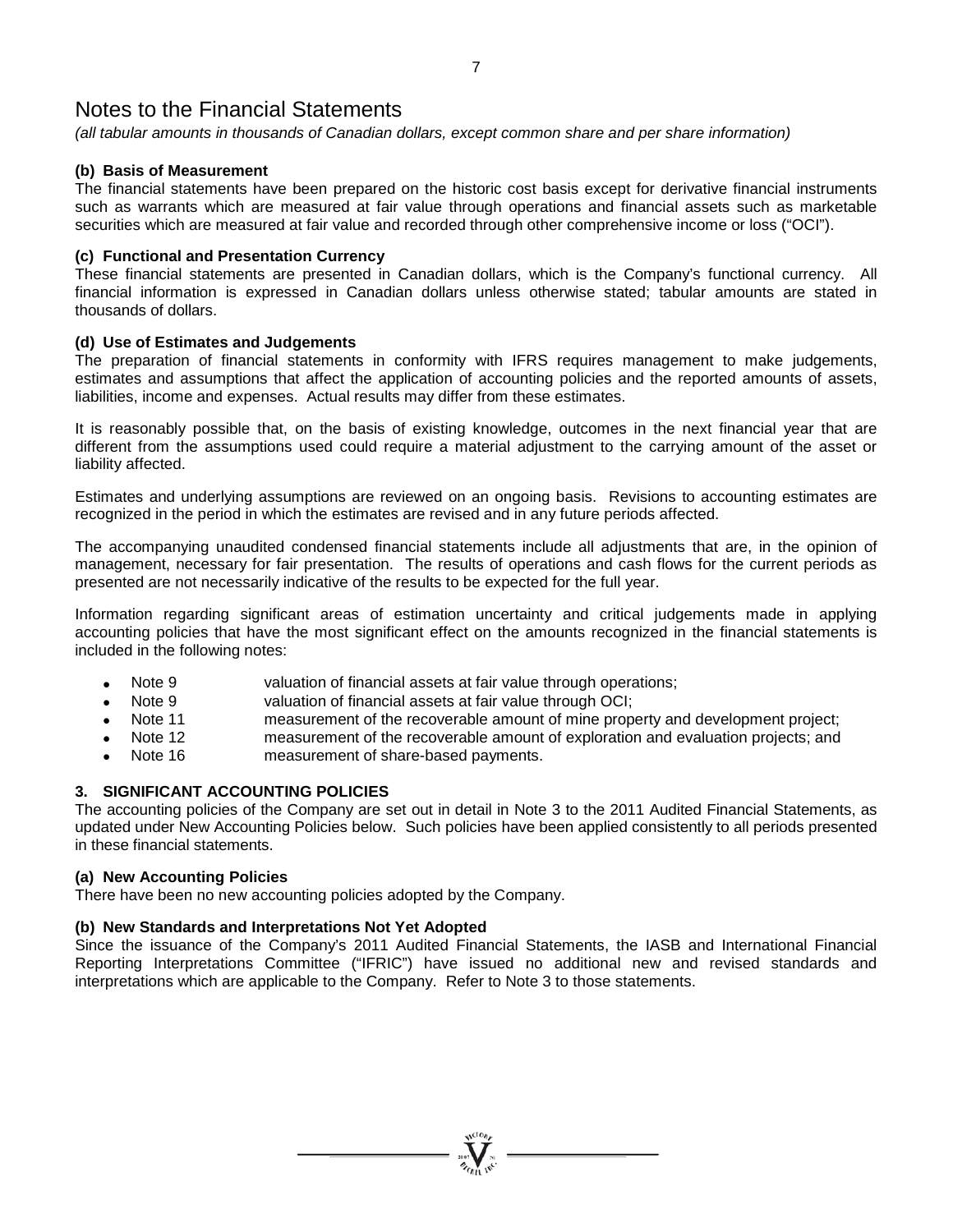*(all tabular amounts in thousands of Canadian dollars, except common share and per share information)*

# **4. FINANCIAL RISK MANAGEMENT AND CAPITAL MANAGEMENT DISCLOSURES Overview**

The Company has exposure to the following risks from its use of financial instruments:

- credit risk;
- liquidity risk;
- market risk; and
- operational risk.

A complete description of the Company's financial risk management and capital management is included in Note 4 to the 2011 Audited Financial Statements. This note updates information about the Company's exposure to each of the above risks where there have been material or noteworthy changes. Further quantitative disclosures are included throughout these financial statements.

# **Capital Management Disclosures**

|                      | March 31,   |  | December 31, |
|----------------------|-------------|--|--------------|
|                      | 2012        |  | 2011         |
| Shareholders' equity | $52,133$ \$ |  | 51,430       |
|                      | 52,133      |  | 51,430       |

The Company is not subject to externally imposed capital requirements. There were no changes in the Company's approach to capital management during the period.

# **5. DETERMINATION OF FAIR VALUES**

There have been no changes in how the Company determines fair value for both financial and non-financial assets and liabilities from the descriptions included in Note 5 to the Company's 2011 Audited Financial Statements. When applicable, further information about the assumptions made in determining fair values is disclosed in the notes specific to that asset or liability.

# **6. CASH AND CASH EQUIVALENTS**

|                                               |   | March 31,         |      | December 31,         |
|-----------------------------------------------|---|-------------------|------|----------------------|
|                                               |   | 2012              |      | 2011                 |
| <b>Bank balances</b>                          | S | 581               | - \$ | 517                  |
| Cash and Cash Equivalents in the Statement of |   |                   |      |                      |
| <b>Cash Flows</b>                             |   | 581               | - \$ | 517                  |
| 7. RECEIVABLES<br><b>Note</b>                 |   | March 31,<br>2012 |      | December 31,<br>2011 |
| Receivables                                   | œ | 202               | S    | 106                  |

|                                    | <b>Note</b> | 2012 | 2011 |
|------------------------------------|-------------|------|------|
| Receivables                        |             | 202  | 106  |
| Prepaid expenses and deposits      |             | 38   | 3    |
| Due from Nuinsco Resources Limited | 19          | 39   | 20   |
|                                    |             | 279  | 129  |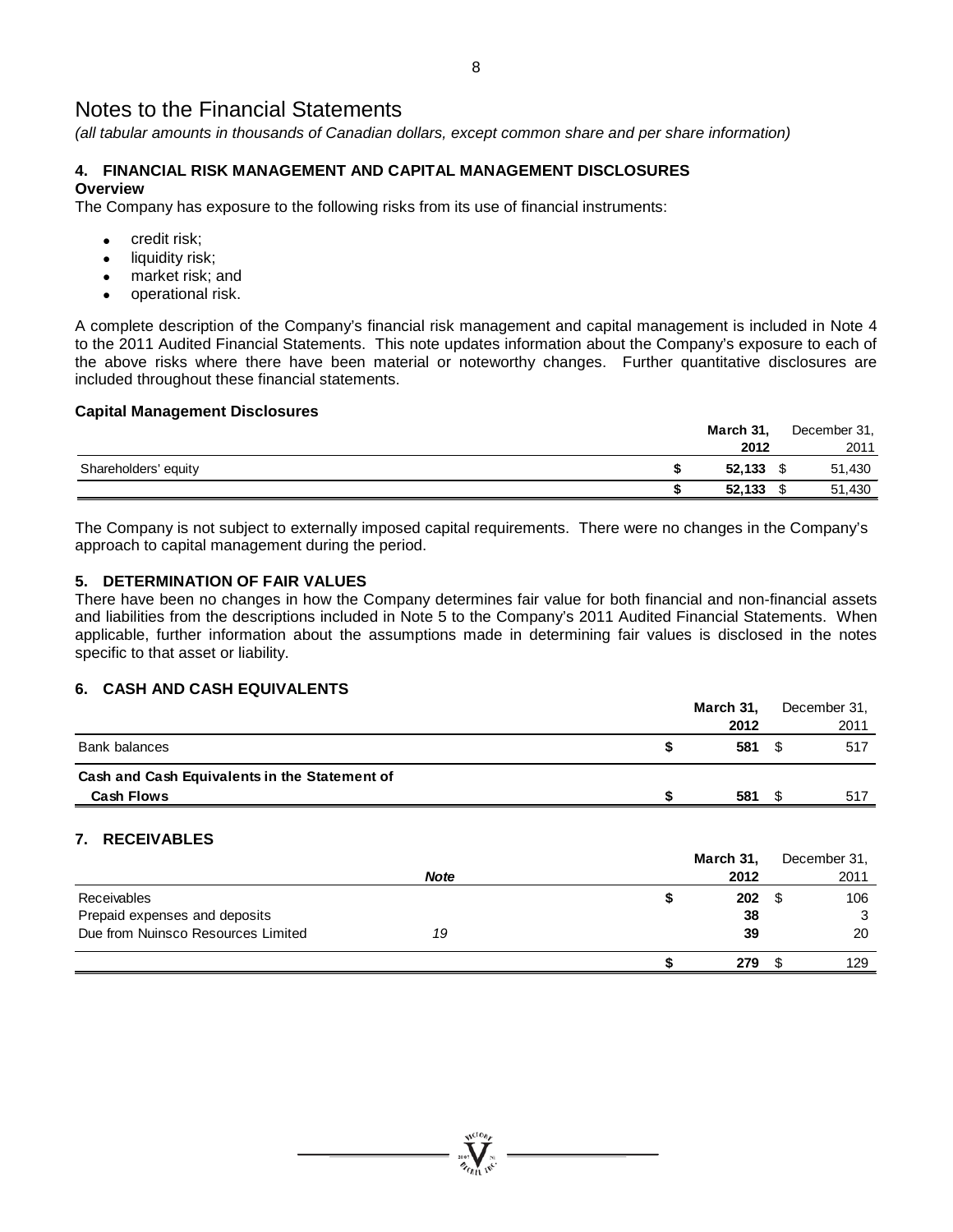*(all tabular amounts in thousands of Canadian dollars, except common share and per share information)*

# **8. MARKETABLE SECURITIES**

|                                                    |             | March 31, |                | December 31, |
|----------------------------------------------------|-------------|-----------|----------------|--------------|
|                                                    | <b>Note</b> | 2012      |                | 2011         |
| Financial assets at fair value through OCI:        |             |           |                |              |
| <b>Shares</b>                                      | 9           | 2.220     |                | 2,380        |
| Financial assets at fair value through operations: |             |           |                |              |
| Warrants                                           | 9           |           | $\blacksquare$ |              |
|                                                    |             | 2,220     |                | 2,383        |

The Company records its portfolio of shares at available market prices with any excess of fair value above acquisition cost being recorded as gain on financial assets at fair value through OCI.

The financial assets at fair value through operations consist of warrants which are not publicly-traded. However, they are susceptible to valuation using the Black-Scholes option-pricing model, the inputs for which are readily determinable. Any change in fair value after initial recognition, is recorded through the statement of operations as a gain or loss on financial assets at fair value in *Finance income or Finance costs* (Note 18). The change in the fair value of the warrants of a decline of \$3,000 during 2012 is included in *Finance costs* (March 31, 2011 – a decline of \$97,000 in *Finance costs*).

# **Sensitivity Analysis – Equity Price Risk**

All of the Company's financial assets at fair value through OCI are listed on public stock exchanges, including the TSX and the TSX-V. For such investments, a 5% increase in the equity prices at the reporting date would have increased equity by \$96,000, after tax effects of \$15,000 (as at December 31, 2011 - an increase of \$103,000, after tax effects of \$16,000); an equal change in the opposite direction would have had the equal but opposite effect on the amounts shown above.

For financial assets at fair value through operations, the impact on operations of a 5% increase in the fair value at March 31, 2012 and at December 31, 2011 would not have been material.

The analyses were performed on the same basis for 2012 and 2011.

# **9. FINANCIAL INSTRUMENTS**

# **Credit Risk**

# *Exposure to credit risk*

The carrying amount of financial assets represents the maximum credit exposure. All amounts are held domestically in Canada.

The maximum exposure to credit risk at the reporting date was:

|                                                   |              | March 31, |      | December 31, |
|---------------------------------------------------|--------------|-----------|------|--------------|
|                                                   | <b>Notes</b> | 2012      |      | 2011         |
| <b>Carrying amount</b>                            |              |           |      |              |
| Cash and cash equivalents                         | 6            | 581       | - \$ | 517          |
| <b>Receivables</b>                                |              | 279       |      | 129          |
| Financial assets at fair value through OCI        | 8            | 2,220     |      | 2,380        |
| Financial assets at fair value through operations | 8            |           |      |              |
|                                                   |              | 3,080     | -S   | 3,029        |

# **Liquidity Risk**

The contractual maturities of financial liabilities are equal to their carrying amounts which are all due within six months or less.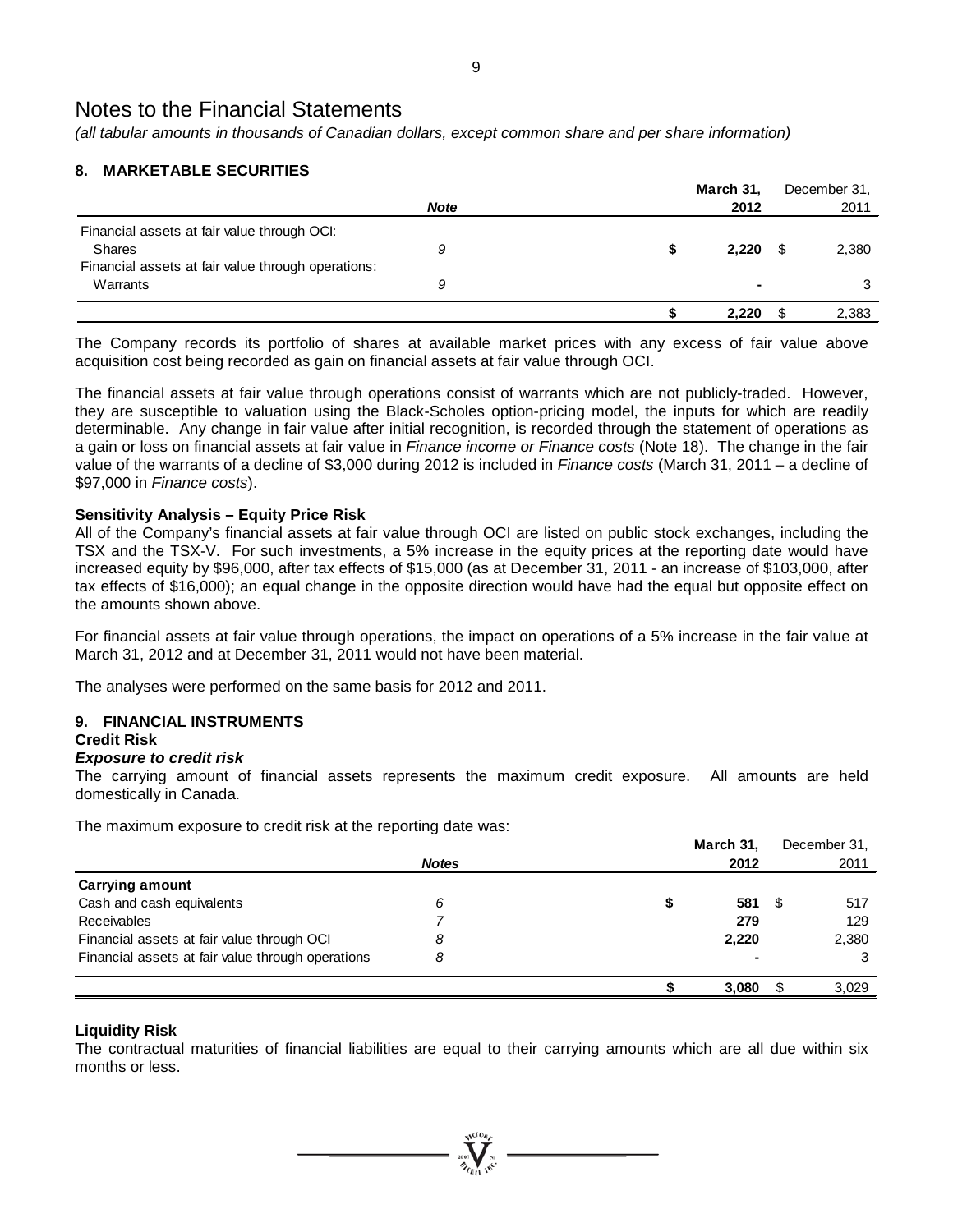*(all tabular amounts in thousands of Canadian dollars, except common share and per share information)*

# **Currency Risk**

# *Exposure to currency risk*

The company's exposure to foreign currency risk is immaterial; periodically the Company may have trade payables in US\$. Refer also to Note 20 for commitments.

#### *Sensitivity analysis*

A 10% strengthening or weakening of the Canadian dollar would have an immaterial effect on the Company's equity or profit or loss. The analysis assumes that all other variables, in particular interest rates, remain constant.

#### **Fair Value**

#### *Fair values versus carrying amounts*

The fair values of the Company's financial assets and liabilities equal their carrying amounts shown in the balance sheets. The Company has not made any reclassifications between assets recorded at cost or amortized cost and fair value.

The table below analyzes financial instruments carried at fair value by valuation method:

|                                                   | Level 1    | Level 2 |                          | Level 3 |                          |     | Total |
|---------------------------------------------------|------------|---------|--------------------------|---------|--------------------------|-----|-------|
| As at March 31, 2012                              |            |         |                          |         |                          |     |       |
| Financial assets at fair value through OCI        | $2,220$ \$ |         | $\overline{\phantom{0}}$ | \$.     |                          | \$. | 2,220 |
| Financial assets at fair value through operations | -          |         |                          |         |                          |     |       |
|                                                   | 2.220      |         | $\blacksquare$           |         | ۰.                       |     | 2.220 |
| As at December 31, 2011                           |            |         |                          |         |                          |     |       |
| Financial assets at fair value through OCI        | $2,380$ \$ |         | - \$<br>$\sim$           |         | $\overline{\phantom{0}}$ | -S  | 2.380 |
| Financial assets at fair value through operations |            |         | 3                        |         |                          |     |       |
|                                                   | 2.380      |         | 3                        |         |                          |     | 2.383 |

There have been no transfers between Level 1 and Level 2 during the current and prior reporting periods. During 2011, certain warrants were exercised from the portfolio of financial assets at fair value through operations and replaced by shares which are financial assets at fair value through OCI. All of the shares owned by the Company are valued using Level 1 methodologies; warrants are not publicly-traded but are susceptible to valuation using the Black-Scholes option-pricing model, the inputs for which are readily determinable.

The warrants were valued using the Black-Scholes option-pricing model, using the following parameters and assumptions:

|                                  | March 31.<br>December 31,           |                                 |
|----------------------------------|-------------------------------------|---------------------------------|
|                                  | 2012                                | 2011                            |
| Fair values                      | \$0.000                             | \$.<br>0.009                    |
| Share prices at valuation date   | \$0.42 and \$2.92 \$0.41 and \$2.05 |                                 |
| <b>Assumptions</b>               |                                     |                                 |
| Exercise prices                  | \$0.8 and \$8.44                    | \$0.8 and \$8.44                |
| <b>Expected volatilities</b>     |                                     | <b>16% and 44%</b> 81% and 113% |
| Expected remaining terms (years) | 0.058                               | 0.308                           |
| Expected dividends               |                                     |                                 |
| Risk-free interest rates         | 1.19%                               | 0.96%                           |

Pursuant to a corporate transaction entered into by the issuer of the warrants, the warrants entitle the holder to 0.094758 of a share of the spin-off company. Accordingly, the parameters for the shares of both companies have been considered in arriving at the estimated value of the warrant. The issuer announced an extension to the expiry period effective April 5, 2012. The extension will be reflected in the Black-Scholes parameters effective second quarter reporting.

**WCIOF**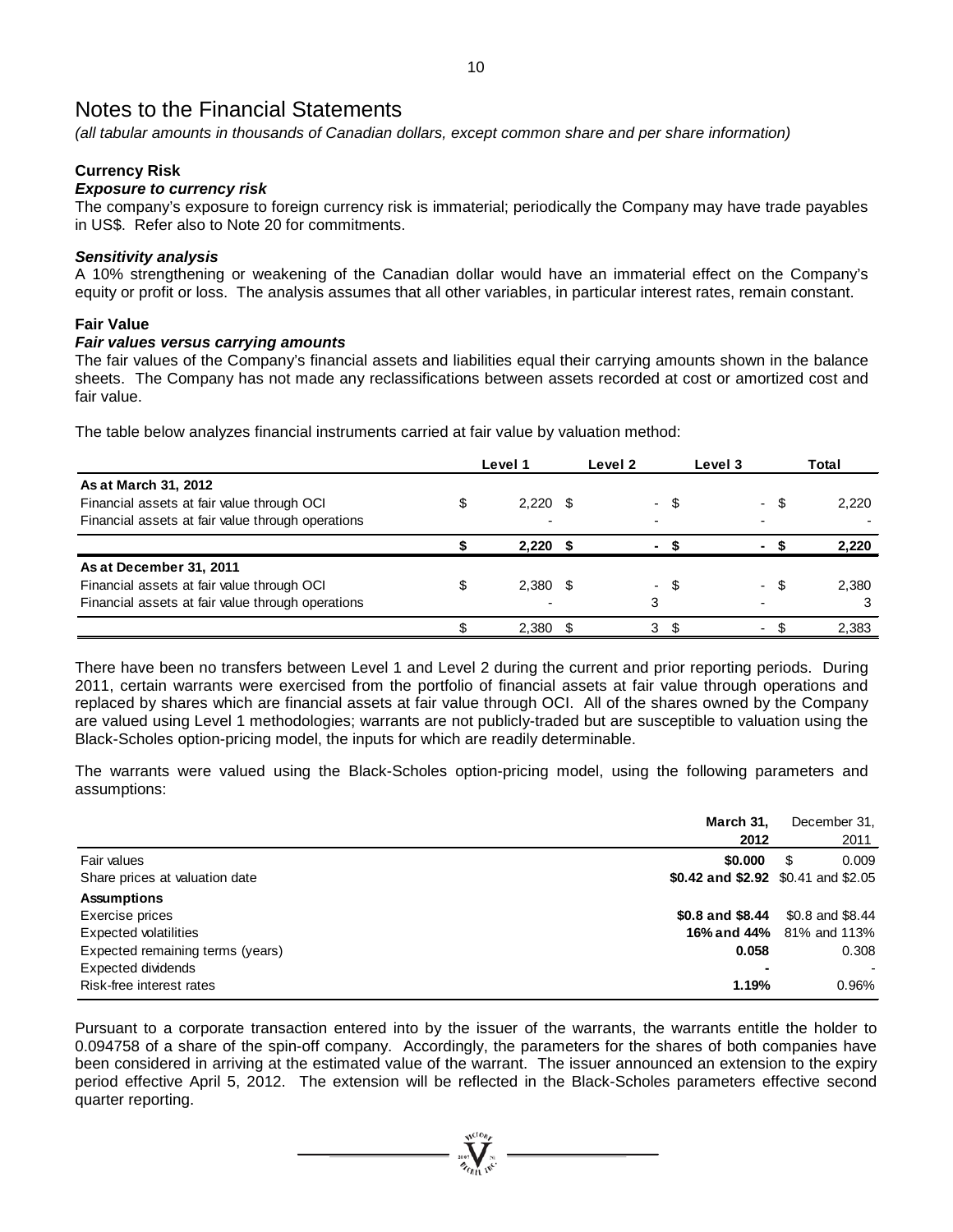*(all tabular amounts in thousands of Canadian dollars, except common share and per share information)*

# **10. PROPERTY AND EQUIPMENT**

|                                 | <b>Land and</b> |                |         | <b>Equipment and</b> |                   |
|---------------------------------|-----------------|----------------|---------|----------------------|-------------------|
| Balance as at January 1, 2011   | <b>Building</b> |                | Vehicle | <b>Furniture</b>     | Total             |
| Cost                            | \$<br>83        | $\mathfrak{F}$ | 32      | \$<br>637            | \$<br>752         |
| <b>Accumulated Depreciation</b> | 4               |                | 3       | 30                   | 37                |
| <b>Carrying Amount</b>          | 79              |                | 29      | 607                  | 715               |
| <b>Additions</b>                |                 |                |         | 574                  | 574               |
| Depreciation                    | 2               |                | 8       | 2                    | $12 \overline{ }$ |
| Balance as at December 31, 2011 |                 |                |         |                      |                   |
| Cost                            | 83              |                | 32      | 1,211                | 1,326             |
| <b>Accumulated Depreciation</b> | 6               |                | 11      | 32                   | 49                |
| <b>Carrying Amount</b>          | 77              |                | 21      | 1,179                | 1,277             |
| Additions                       |                 |                |         | 150                  | 150               |
| Depreciation                    |                 |                | 2       | 2                    | 4                 |
| Balance as at March 31, 2012    |                 |                |         |                      |                   |
| Cost                            | 83              |                | 32      | 1,361                | 1,476             |
| <b>Accumulated Depreciation</b> | 6               |                | 13      | 34                   | 53                |
| <b>Carrying Amount</b>          | \$<br>77        | \$             | 19      | \$<br>1,327          | \$<br>1,423       |

Equipment and furniture includes deposits of \$1,284,000 related to the purchase of transformers and other electrical equipment; the equipment is not available for use and is not being depreciated. On May 10, 2010, the Company entered into an agreement to purchase the equipment for the Minago project. The total price is US\$2,840,000 with the full remaining balance due prior to shipping (Note 20).

# **11. MINE PROPERTY AND DEVELOPMENT PROJECT**

Effective September, 2011, the Board of Directors approved the development of the Minago mine and, accordingly, the Company transferred expenditures of \$34,807,000 on its Minago project from Exploration and Evaluation ("E&E") assets to Mine Property and Development ("MP&D") assets on its balance sheet.

|        | January 1,<br>2012 |        | Current<br><b>Expenditures</b> |    | Recoveries | March 31,<br>2012 |
|--------|--------------------|--------|--------------------------------|----|------------|-------------------|
| Minago | 35.571             | \$     | 1,393                          | S  | $(50)$ \$  | 36,914            |
|        | 35,571             | σ<br>ъ | 1,393                          | \$ | (50)<br>Ð  | 36,914            |

Recoveries in the period represent a grant from the Manitoba Government which was received in April, 2012.

# **Minago**

The 100%-owned Minago project covers approximately 28,928 ha, through a combination of mining claims, mineral leases and a mineral exploration licence, on Manitoba's Thompson Nickel Belt. The property encompasses the Nose Deposit, which contains the entire current nickel mineral resource, and the North Limb, a zone of nickel mineralization with a known strike length of 1.5 kilometres located to the north of the Nose Deposit.

From 2006 to date, considerable work has been performed, including diamond drilling, metallurgical testing and engineering studies and all the studies required to complete the Environmental Impact Study which was filed in May 2010. As a result, in August 2011, the Company received its Environmental Act Licence. The results of the Minago Feasibility Study ("FS") were announced in December 2009 and improvements thereto announced in June 2010.

In January, 2008, the Company entered into an option agreement with Xstrata Nickel ("Xstrata"), a business unit of Xstrata Canada Corporation, to acquire a 100% interest in five mineral claims ("the Properties") totalling 691 ha

 $\sum_{i=1}^{N^{(10)}h_{j}}$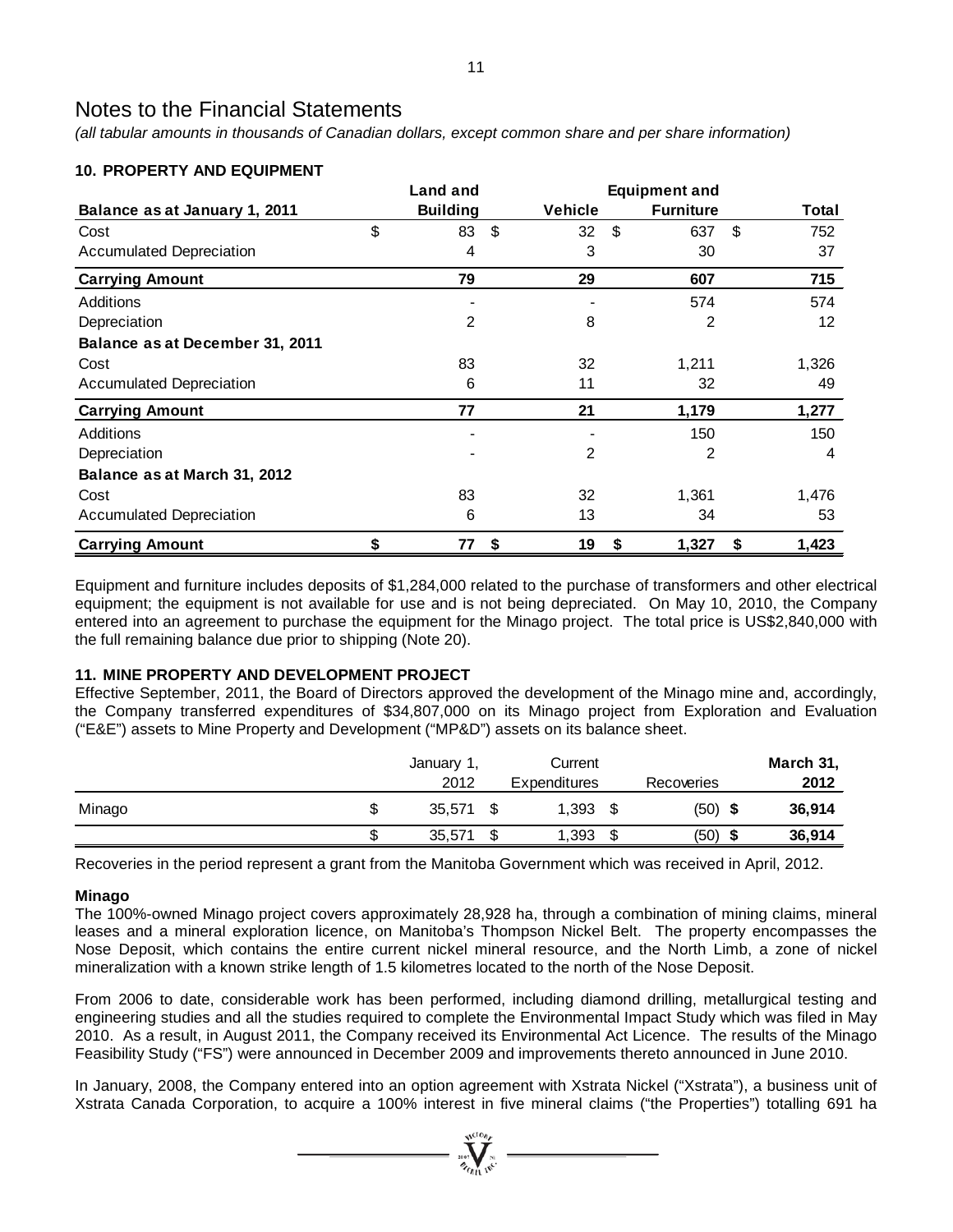*(all tabular amounts in thousands of Canadian dollars, except common share and per share information)*

located at the north end of the Company's existing Minago property package; this is approximately 2.4% of the total Minago project.

The acquisition has been ratified by Xstrata and a 100% interest in the Properties has been registered with the Company. The Properties will be subject to a net smelter return royalty ("NSR") interest retained by Xstrata, as follows:

- In respect of nickel:
	- o a 2% NSR when the LME three-month nickel price is equal to or greater than US\$13,227 per tonne in that quarter; and
	- o a 1% NSR when the LME three-month nickel price is less than US\$13,227 per tonne in that quarter.
	- In respect of other metals, minerals and concentrates:
		- o a 2% NSR.

In the event that the NSR is a 2% royalty, the Company may buy back up to 50% of the NSR royalty interest for a maximum of \$1,000,000. In addition, Xstrata has the right (the "Back-in Right") to earn a 50% interest in the Properties if any resource is discovered on the Properties that exceeds 500,000,000 pounds of contained nickel in measured and indicated resources. To exercise the Back-in Right, Xstrata must commit to pay direct expenditures or an amount in cash to the Company equal to twice the aggregate of all direct exploration, development and mining expenditures incurred by the Company on the Properties prior to the delivery by Xstrata of the Back-in Right notice.

The Minago project is under evaluation and is not in production. Accordingly, the Minago project is not being depreciated. On September 19, 2011, the Company announced that the Board of Directors had approved the development of Minago and directed management to proceed with securing financing arrangements.

# **12. EXPLORATION AND EVALUATION PROJECTS**

Cumulative costs relating to the acquisition of mineral properties and E&E expenditures have been incurred on the following projects:

|            | January 1,         | Current                        |                  |                           | Excess                    |        | March 31,         |
|------------|--------------------|--------------------------------|------------------|---------------------------|---------------------------|--------|-------------------|
|            | 2012               | Expenditures                   | Recoveries       |                           | Proceeds                  |        | 2012              |
| Lac Rocher | \$<br>$7,254$ \$   | 17 <sub>1</sub>                | \$<br>$\sim$     | $\frac{1}{2}$             |                           | $-$ \$ | 7,271             |
| Lynn Lake  |                    | ٠                              | (1,000)          |                           | 1,000                     |        |                   |
| Mel        | 7,323              | 19                             |                  |                           |                           |        | 7,342             |
|            | \$<br>14,577 \$    | $36 \quad $$                   | $(1,000)$ \$     |                           | $1,000$ \$                |        | 14,613            |
|            | January 1,<br>2011 | Current<br><b>Expenditures</b> | Recoveries       |                           | <b>Excess</b><br>Proceeds |        | March 31,<br>2011 |
| Lac Rocher | \$<br>7,026 \$     | 43 \$                          | $\sim$           | $\boldsymbol{\mathsf{S}}$ |                           | $-$ \$ | 7,069             |
| Lynn Lake  |                    |                                | (600)            |                           | 599                       |        |                   |
| Mel        | 6,618              | 558                            |                  |                           |                           |        | 7,176             |
| Minago     | 31,059             | 2,515                          |                  |                           |                           |        | 33,574            |
|            | \$<br>44,703       | \$<br>3,117                    | \$<br>$(600)$ \$ |                           | 599                       | \$     | 47,819            |

The expenditures on the Lynn Lake property are shown net of a \$300,000 option payment by Prophecy Resource Corp. (now Prophecy Coal Corp. or "Prophecy Coal") in the last quarter of 2009, an aggregate of \$1,100,000 in 2010 and receipt of Prophecy Coal common shares in January 2010 with a fair value at that time of \$968,000 and option payments of \$600,000 in February 2011 and \$1,000,000 in February 2012. The excess proceeds of \$1,000,000 and \$599,000 for the three months ended March 31, 2012 and 2011, respectively, represent the excess of consideration received under the option agreement above carrying value and are reflected in *Recovery of exploration and evaluation project* through operations.

 $\sum_{\substack{i=1\\i\neq j}}^{q\sqrt{100}n_{j}}$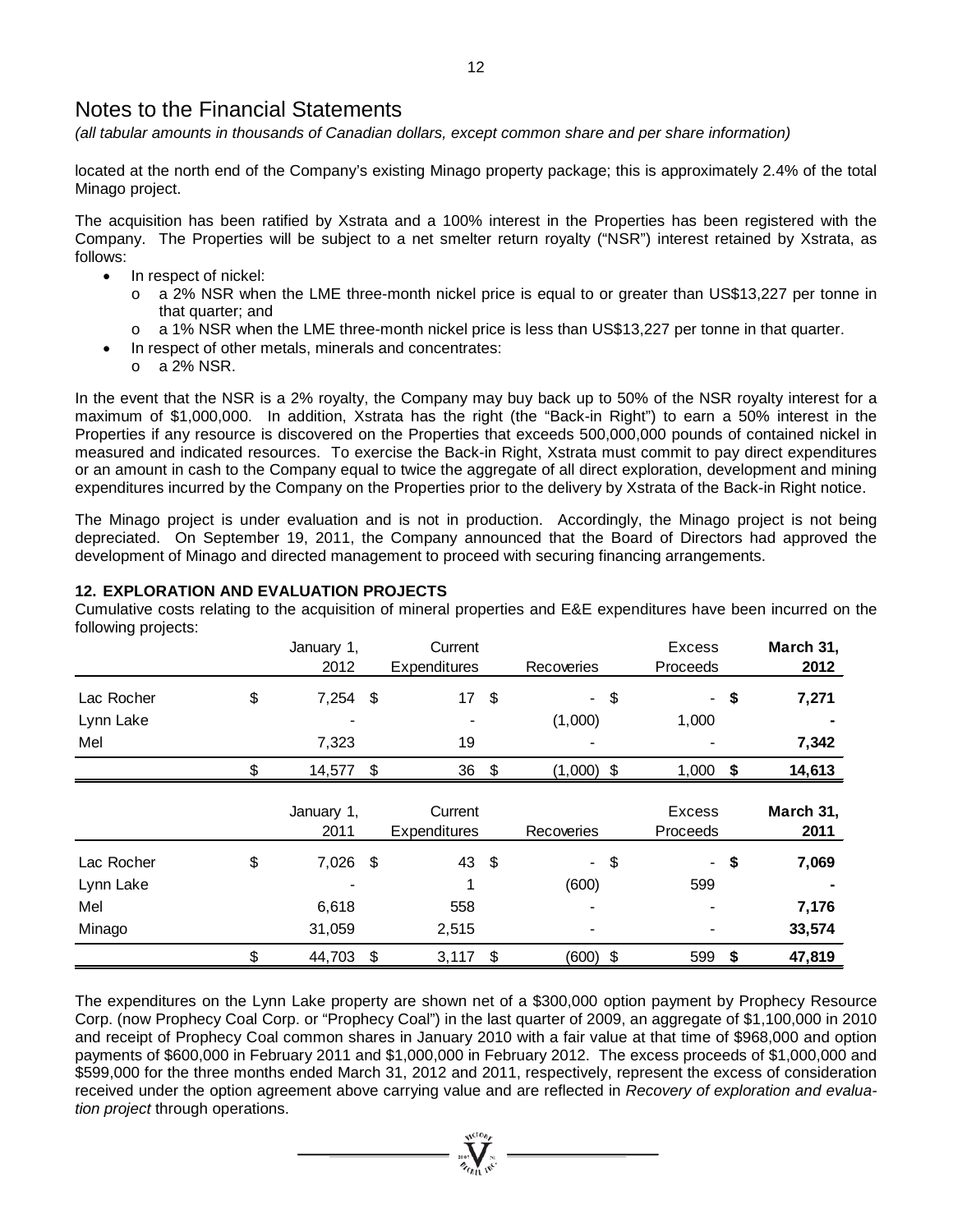*(all tabular amounts in thousands of Canadian dollars, except common share and per share information)*

During September, 2011, the Board approved the development of the Minago project, accordingly, the Company reviewed amounts recorded at that date for impairment and transferred \$34,807,000 to MP&D project (Note 11).

# **Lac Rocher**

The Lac Rocher project, which is 100% owned, is located 140 kilometres northeast of Matagami in northwestern Québec. The project is subject to a royalty of \$0.50 per ton on any ores mined and milled from the property and a 2% NSR.

In 2007, the Company began environmental work in support of obtaining a permit for the Lac Rocher deposit in order to extract and direct ship mineralized material to an offsite mill for processing. A 12-hole, 1,500 metre drill program was also completed to test for extensions to the nickel sulphide mineralization and to provide metallurgical samples for the Preliminary Economic Assessment ("PEA") to determine the near-term production and cash generation potential of the project.

Metallurgical testing of the massive sulphide mineralization from the deposit was completed in December, 2007. In February, 2008, the Company announced the results from metallurgical testing of the disseminated sulphide zone and they were incorporated into the PEA completed in November 2008. The Company completed the construction of an access road in the third quarter of 2009 and performed diamond drilling to provide geotechnical data for portal and ramp development.

The Lac Rocher property is subject to a discovery incentive plan (the "DIP") to reward certain individuals involved in the discovery of Lac Rocher with a 2% NSR for mines that were discovered on certain properties prior to the expiry of the DIP. The NSR is payable only on revenues earned after recovery of all development costs for any mine on the property. The terms of the DIP provide the Company with a right of first refusal on any proposed disposition of the NSR. In addition, the DIP contains put/call provisions under which the Company may be required to purchase, or may exercise an option to purchase, the NSR at the value of its discounted cash flows, as defined therein. The Lac Rocher property is the only property subject to the DIP. As the Lac Rocher property is not yet in production, no royalties are currently payable.

# **Lynn Lake**

The Company owns a 100% right, title and interest in the Lynn Lake nickel property ("Lynn Lake"), covering approximately 600 ha in northern Manitoba.

On October 21, 2009, the Company announced that it had optioned Lynn Lake to Prophecy Coal; pursuant to a corporate transaction by Prophecy Coal, the option was assigned, with the Company's consent to Prophecy Platinum Corp. ("Prophecy Platinum"). Under the terms of the agreement, Prophecy Platinum can acquire a 100% interest in Lynn Lake by paying the Company an aggregate of \$4,000,000 over approximately three and a half years, by incurring \$3,000,000 in exploration expenditures over approximately three years and by issuing a 10% equity interest in Prophecy Coal calculated on a diluted basis after Prophecy Coal completes a private placement; such placement was completed in January 2010. The Company also has the right to participate in future equity financings on a pro-rata basis to maintain its 10% interest.

The Company received \$1,000,000 in February 2012 and has received all payments scheduled under the option agreement to date; \$1,000,000 remains due by March 1, 2013. In June, 2011, Prophecy Coal completed a corporate transaction to spin off its non-coal assets into Prophecy Platinum in exchange for shares. The Company agreed to assign the option agreement with Prophecy Coal to the third party. Failure on the part of Prophecy Platinum (if not cured by Prophecy Coal) to meet any of the terms will result in cancellation of the option on the property and it will revert to the Company.

By March 31, 2012, \$1,000,000 excess of proceeds under the option agreement above the book value of the property had been received in the period and accordingly was recorded through the statement of operations as a recovery of exploration and evaluation projects in respect of Lynn Lake (March 31, 2011 - \$599,000). There is one option payment remaining to fulfil the option conditions. At that point, the Company will transfer ownership of Lynn Lake to Prophecy Platinum.

 $\sum_{u=1}^{n} \sum_{\substack{u \in \mathcal{U} \\ u \in \mathcal{U}}} \sum_{u \in \mathcal{U}} \mathcal{U}^{(u)}$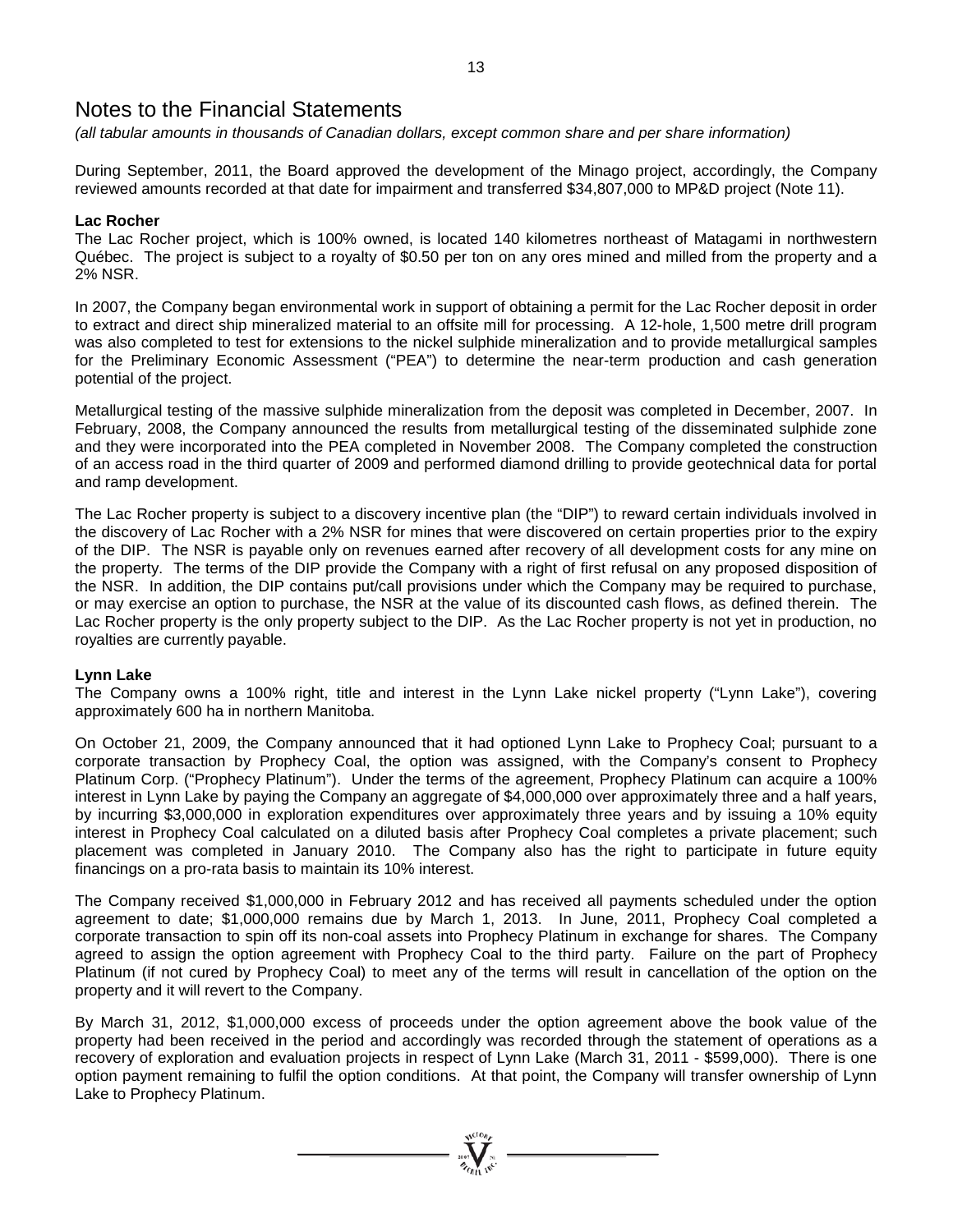*(all tabular amounts in thousands of Canadian dollars, except common share and per share information)*

# **Mel**

Effective August 27, 1999, Nuinsco Resources Limited ("Nuinsco") (the predecessor entity of Victory Nickel) entered into an option agreement (the "Agreement") with Inco Limited (predecessor to CVRD Inco Limited, now Vale) for the exploration and development of Vale's Mel properties (the "Mel Properties") located in the Thompson area of northern Manitoba. Pursuant to the Agreement, sufficient expenditures have been incurred to earn a 100% interest in the Mel Properties, and in 2007 the Company exercised its option to acquire such interest. Vale had the right to earn back a 51% interest by incurring expenditures of \$6,000,000 over a four-year period. On September 14, 2010, Vale notified the Company that it will not exercise this back-in right. In accordance with the terms of the agreement with Vale, they now are entitled to a 10% royalty on "distributable earnings" as defined in the agreement. Distributable earnings is defined as net revenue less operating expenses, before federal and provincial income taxes, after provincial mining taxes and less aggregate pre-production capital but before depreciation.

Also under the Agreement, Vale has a contractual obligation to mill ore mined from the Mel deposit at its cash cost plus 5% (provided that the product meets Vale specifications and that Vale has sufficient mill capacity).

In the first quarter of 2011, the Company completed a drilling program at Mel which had positive results. The Mel dataset is currently being vetted and updated. Following completion of this work, additional modelling of the resource is contemplated.

### **Wakami, Lar and Wellmet Projects**

The Company has incurred minimal expenditures on these properties in 2012 and 2011.

### **Impairment**

Pre-E&E (project generation) costs and/or E&E costs relating to discontinued projects in the amounts of \$nil were provided for through operations as *Writedown of exploration and evaluation projects* in the statement of operations during the three months ended March 31, 2012 and 2011.

# **13. TRADE AND OTHER PAYABLES**

|                                                  |              | March 31, |     | December 31. |
|--------------------------------------------------|--------------|-----------|-----|--------------|
|                                                  | <b>Notes</b> | 2012      |     | 2011         |
| Trade payables                                   |              |           |     |              |
| Mine property and development project            | 11           | 876       | -95 | 158          |
| Exploration and evaluation projects              | 12           | 6         |     | 12           |
| Non-project related                              |              | 112       |     | 20           |
| Accrued liabilities                              |              |           |     |              |
| Mine property and development project            | 11           |           |     | 12           |
| Exploration and evaluation projects              | 12           |           |     | 14           |
| Non-project related                              | 19           | 77        |     | 89           |
| Other payables                                   |              | 15        |     | 17           |
| Flow-through premium liability (see table below) |              |           |     |              |
|                                                  |              | 1,086     | \$. | 322          |

The following table shows the transactions and balances of the flow-through premium liability:

|                                                      | March 31,<br>2012 | December 31,<br>2011 |
|------------------------------------------------------|-------------------|----------------------|
| Balance as at beginning of period                    | $\sim$            |                      |
| Flow-through premium from financing - May, 2011      | -                 | 87                   |
| Flow-through premium adjusted through finance income |                   | (87)                 |
|                                                      |                   |                      |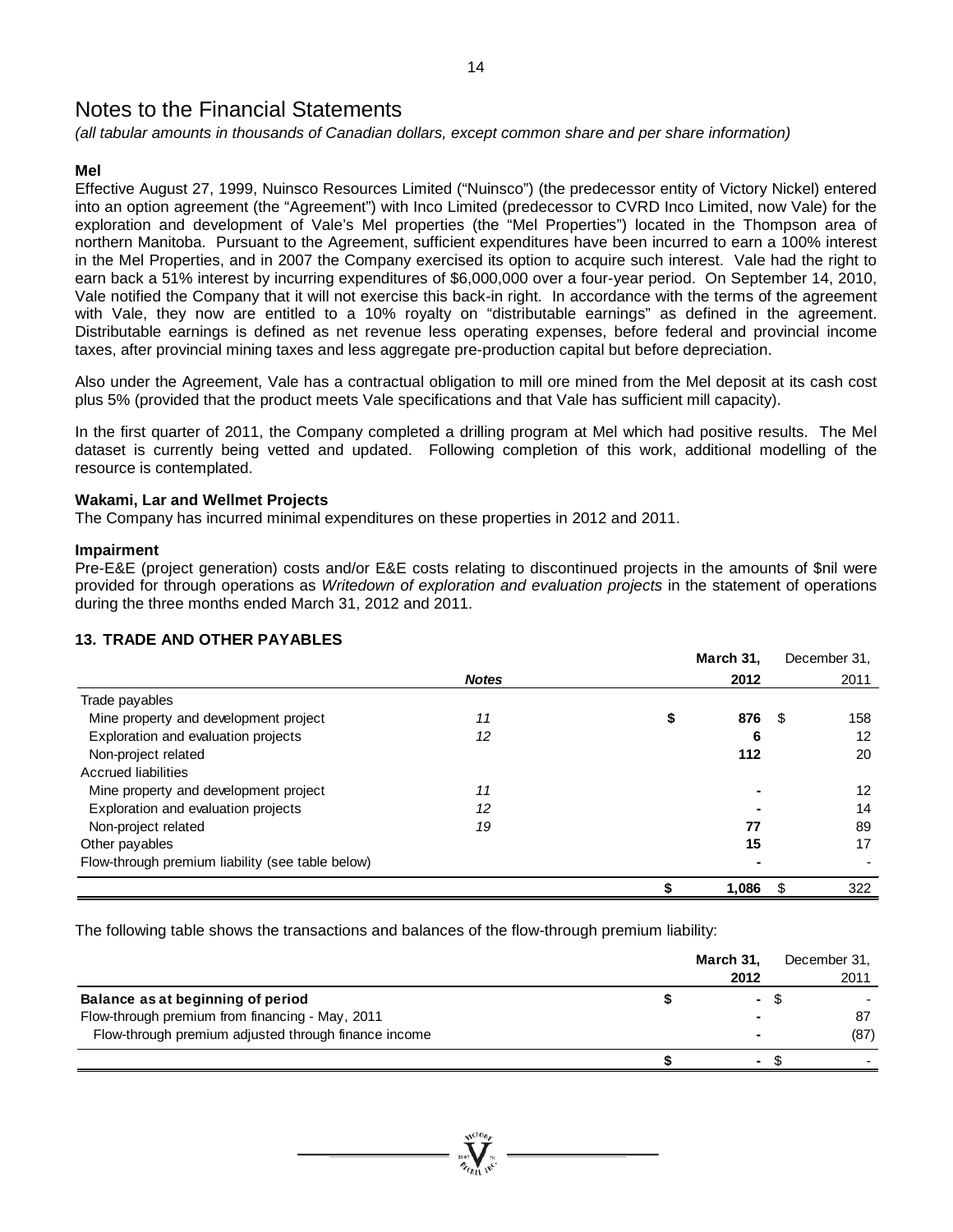*(all tabular amounts in thousands of Canadian dollars, except common share and per share information)*

#### **14. CAPITAL AND OTHER COMPONENTS OF EQUITY Share Capital**

#### *Authorized*

The Company is authorized to issue an unlimited number of common shares.

#### *Number of shares issued and outstanding*

There were no common shares issued during the three months ended March 31, 2012.

#### **Share Incentive Plan**

The Company has a Share Incentive Plan which includes both a Share Purchase Plan and a Share Bonus Plan. Both are described fully in the Company's 2011 Audited Financial Statements.

#### **Shareholder Rights Plan**

The Company has a Shareholder Rights Plan which is described fully in the Company's 2011 Audited Financial Statements.

### **Accumulated Other Comprehensive Income or (Loss) ("AOCI")**

AOCI is comprised of the following separate components of equity:

#### *Net change of financial assets at fair value through OCI*

This comprises the cumulative net change in the fair value of financial assets at fair value through OCI.

#### *Income tax on other comprehensive income*

This comprises the amount of income tax determined to be required on the cumulative net change in the fair value of financial assets at fair value through OCI.

#### **15. EARNINGS (LOSS) PER SHARE**

The calculation of basic and diluted earnings per share ("EPS") for the three months ended March 31, 2012 is based on the income attributable to common shareholders of \$467,000 (March 31, 2011 – income of \$301,000) and, a weighted average number of common shares outstanding of 395,807,000 (March 31, 2011 – 385,185,000) or after adjustment for the effects of all dilutive potential common shares of 397,030,000 (March 31, 2011 – 387,819,000).

There have been no significant capital transactions from the reporting date to the date of this filing which have had a material impact on earnings per share.

#### **Weighted Average Number of Common Shares Basic and Diluted**

|                                                                        |             | Three months ended March 31, |
|------------------------------------------------------------------------|-------------|------------------------------|
|                                                                        | 2012        | 2011                         |
| Balance as at beginning of period                                      | 395,807,000 | 380,026,000                  |
| Effect of shares issued<br>Effect of warrants exercised                |             | 4,500,000<br>659,000         |
| Weighted average number of common shares as at end of period - Basic   | 395,807,000 | 385, 185, 000                |
| Effect of options granted and outstanding                              | 1,223,000   | 2,634,000                    |
| Weighted average number of common shares as at end of period - Diluted | 397,030,000 | 387,819,000                  |

For the three months ended March 31, 2012, 21,091,000 options and 4,805,000 warrants (March 31, 2011 – 22,639,000 and 34,453,000 warrants) were excluded from the diluted weighted average number of common shares calculation as their effect would have been anti-dilutive.

The average market value of the Company's shares for purposes of calculating the dilutive effect of share options was based on quoted market prices for the respective periods during which the options were outstanding.

 $\sum_{\alpha}^{N^{(10)}\rho}$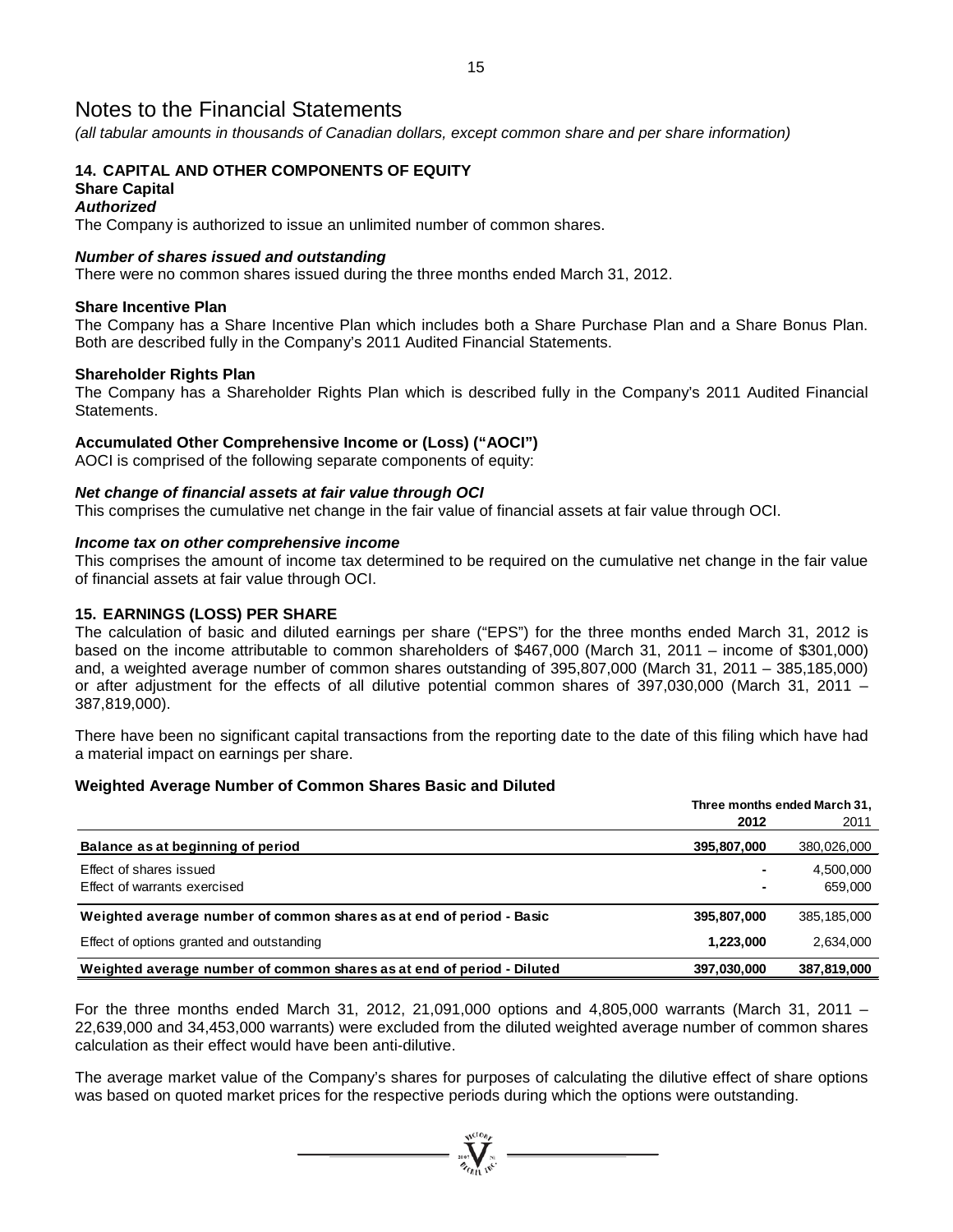*(all tabular amounts in thousands of Canadian dollars, except common share and per share information)*

# **16. SHARE-BASED PAYMENTS**

# **Description of the Share-based Payment Arrangements**

The Company's share-based payment arrangements are described in Note 17 to the Company's 2011 Audited Financial Statements.

### *Stock Option Plan (equity-settled)*

As at March 31, 2012, the Company had 37,057,000 common shares available for the granting of future options (December 31, 2011 – 32,296,000). Options are exercisable at the closing market price of the shares at the date prior to grant. The Company does not have any cash-settled transactions.

#### *Share purchase warrants (equity-settled)*

Outstanding warrants as at March 31, 2012 consists of warrants issued pursuant to the private placements completed during 2011. The Company does not have any cash-settled transactions.

#### *Share Bonus Plan*

The terms of the Share Bonus Plan are set out in Note 15 to the Company's 2011 Audited Financial Statements.

### **Terms and Conditions of Share-based Payment Arrangements**

#### *Stock Option Plan and Share purchase warrants*

The terms and conditions relating to the grants of the Company's Stock Option Plan and share purchase warrants are set out in Note 17 to the Company's 2011 Audited Financial Statements.

#### **Disclosure of Share-based Payment Arrangements** *Stock Option Plan*

The number and weighted average exercise prices of options are as follows:

| ີ<br>ີ                                |             | <b>Number of options</b> |                |      | Weighted<br>average exercise price |
|---------------------------------------|-------------|--------------------------|----------------|------|------------------------------------|
|                                       | March 31.   | December 31.             | March 31.      |      | December 31.                       |
|                                       | 2012        | 2011                     | 2012           |      | 2011                               |
| Outstanding as at beginning of period | 27,074,736  | 25,402,248 \$            | $0.28$ \$      |      | 0.30                               |
| Granted                               |             | 4,335,000 \$             | $\blacksquare$ | \$   | 0.11                               |
| Exercised                             | ٠           | $(300,000)$ \$           | ٠              | \$   | 0.05                               |
| Expired                               | (4,760,736) | $(2,362,512)$ \$         | 0.71           | - \$ | 0.24                               |
| Outstanding as at end of period       | 22,314,000  | 27,074,736 \$            | $0.18$ \$      |      | 0.28                               |
| Exercisable as at end of period       | 21,571,500  | 26,332,236               | 0.19           |      | 0.28                               |

For options exercised during 2011, the weighted average share price at the date of exercise was \$0.09.

|                          |            |                               | Weighted average remaining |              |  |
|--------------------------|------------|-------------------------------|----------------------------|--------------|--|
|                          |            | Number of options outstanding | contractual life (years)   |              |  |
|                          | March 31,  | December 31.                  | March 31.                  | December 31. |  |
|                          | 2011       | 2011                          | 2011                       | 2011         |  |
| Range of exercise prices |            |                               |                            |              |  |
| \$0.03 to \$0.05         | 4,265,000  | 4,265,000                     | 1.83                       | 2.08         |  |
| \$0.06 to \$0.14         | 5,585,000  | 5,585,000                     | 3.46                       | 3.71         |  |
| \$0.15 to \$0.16         | 5,490,000  | 5,490,000                     | 2.76                       | 3.01         |  |
| \$0.17 to \$0.25         | 1,593,750  | 1,593,750                     | 1.82                       | 2.07         |  |
| \$0.26 to \$0.32         | 2,956,250  | 2,956,250                     | 1.09                       | 1.34         |  |
| \$0.33 to \$0.50         | 2,074,000  | 2,074,000                     | 0.91                       | 1.16         |  |
| \$0.51 to \$0.64         | 50,000     | 2,850,000                     | 0.50                       | 0.19         |  |
| \$0.65 to \$0.82         | 300,000    | 2,260,736                     | 0.11                       | 0.20         |  |
|                          | 22,314,000 | 27.074.736                    | 2.26                       | 2.10         |  |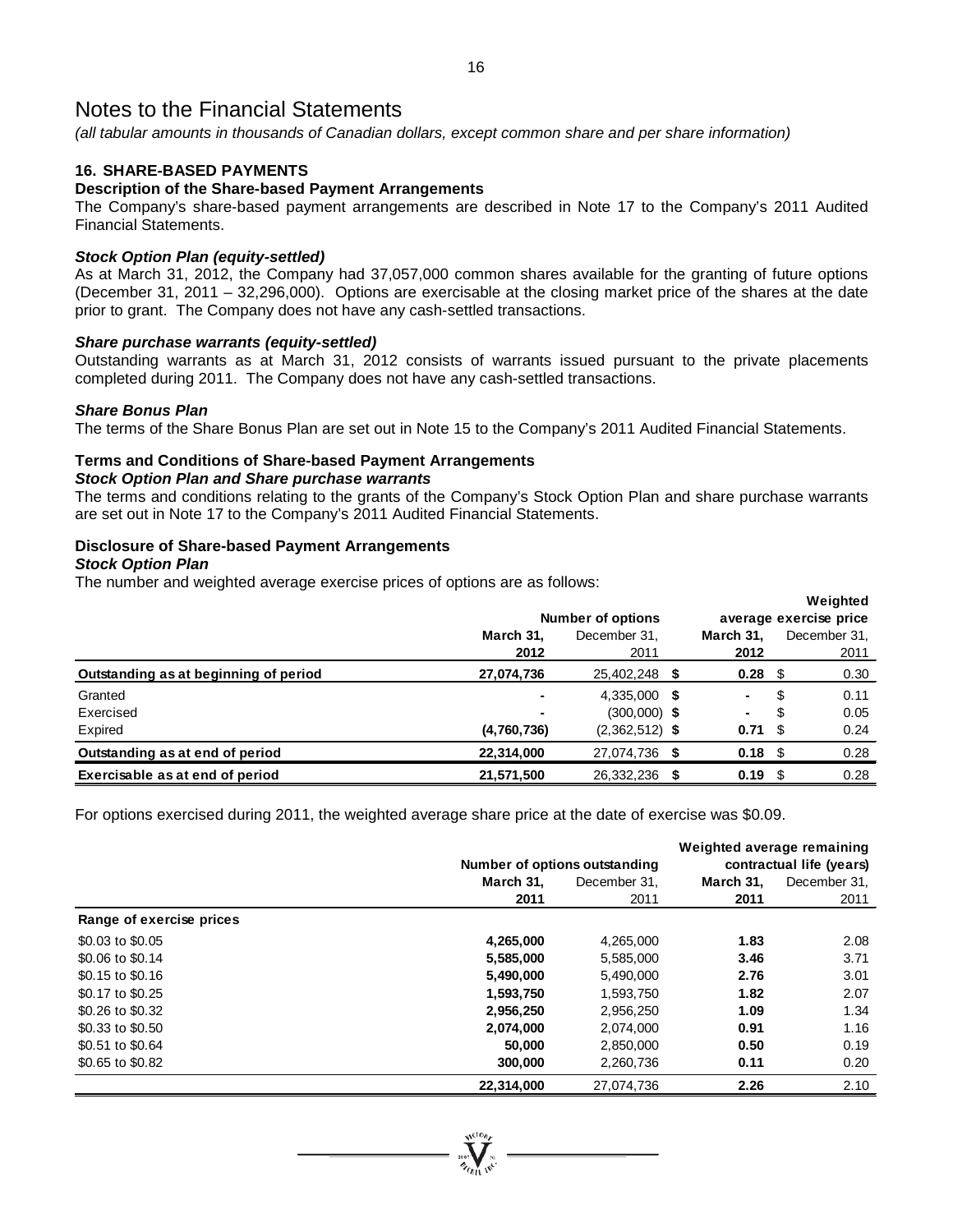*(all tabular amounts in thousands of Canadian dollars, except common share and per share information)*

There were no options granted in the three months ended March 31, 2012. For options granted during 2011, the weighted average fair value at the date of grant was \$0.074. A total of 4,335,000 options were granted during 2011 to key management personnel, employees and consultants. The vesting of options resulted in share-based payment expense of \$14,000 in the three months ended March 31, 2012 (March 31, 2011 - \$2,000). Of the 22,314,000 options outstanding at March 31, 2012, 742,500 are subject to vesting during the same year (at December 31, 2011 – 27,074,736 were outstanding of which 742,500 were subject to vesting in the following year). The aggregate fair value of these unvested options not yet charged to operations is \$6,000 (unvested options outstanding as at December 31, 2011 - \$20,000).

#### *Share purchase warrants*

The number and weighted average exercise prices of warrants are as follows:

|                                                 |                             |                     |                          |                           |             |      | Weighted               |
|-------------------------------------------------|-----------------------------|---------------------|--------------------------|---------------------------|-------------|------|------------------------|
|                                                 |                             |                     |                          | <b>Number of warrants</b> |             |      | average exercise price |
|                                                 |                             |                     | March 31,                | December 31.              | March 31.   |      | December 31,           |
|                                                 | Date Issued                 | Life <sup>(a)</sup> | 2012                     | 2011                      | 2012        |      | 2011                   |
| <b>Issued pursuant to</b><br>private placements |                             |                     |                          |                           |             |      |                        |
| Unit warrants                                   | January 10, 2011<br>Expired | 12                  | 2,500,000<br>(2,500,000) | 2.500.000                 | \$<br>0.140 | - \$ | 0.140                  |
| Unit warrants                                   | May 25, 2011                | 18                  | 4,347,826                | 4,347,826                 | \$<br>0.150 | - \$ | 0.150                  |
| Finder's warrants                               | May 25, 2011                | 18                  | 456,960                  | 456,960                   | \$<br>0.150 | \$   | 0.150                  |
| Outstanding as at end of period                 |                             |                     | 4,804,786                | 7,304,786                 | 0.147       | \$   | 0.147                  |

(a) The life of warrants is shown in number of months from issue date.

#### **Inputs for Measurement of Grant Date Fair Values**

The grant-date-fair-values of share-based payments were measured based on the Black-Scholes option-pricing model. Expected volatility is estimated by considering historic average share price volatility.

The inputs used in the measurement of the fair values at grant date of the share-based payments granted, modified or issued during the period are as follows:

|                                 | <b>Options</b> |                     |           | Warrants            |  |  |
|---------------------------------|----------------|---------------------|-----------|---------------------|--|--|
|                                 | March 31.      | December 31.        | March 31. | December 31.        |  |  |
|                                 | 2012           | 2011                | 2012      | 2011                |  |  |
|                                 |                |                     |           |                     |  |  |
| Fair values at grant dates      | n/a            | \$0.070 and \$0.077 | n/a       | \$0.011 and \$0.019 |  |  |
| Share prices at grant dates     | n/a            | \$0.10 and \$0.11   | n/a       | \$0.100             |  |  |
| Fair values of options modified | n/a            | \$0.00 to \$0.07    | n/a       | n/a                 |  |  |
| <b>Assumptions</b>              |                |                     |           |                     |  |  |
| Exercise prices                 | n/a            | \$0.05 to \$0.64    | n/a       | \$0.14 and \$0.15   |  |  |
| <b>Expected volatilities</b>    | n/a            | 42% to 106%         | n/a       | 56% and 65%         |  |  |
| Life (years)                    | n/a            | 1.3 to 4.7          | n/a       | 1 and 1.5           |  |  |
| Expected dividends              | n/a            |                     | n/a       |                     |  |  |
| Risk-free interest rate         | n/a            | 0.95% to 2.22%      | n/a       | 1.57% and 1.69%     |  |  |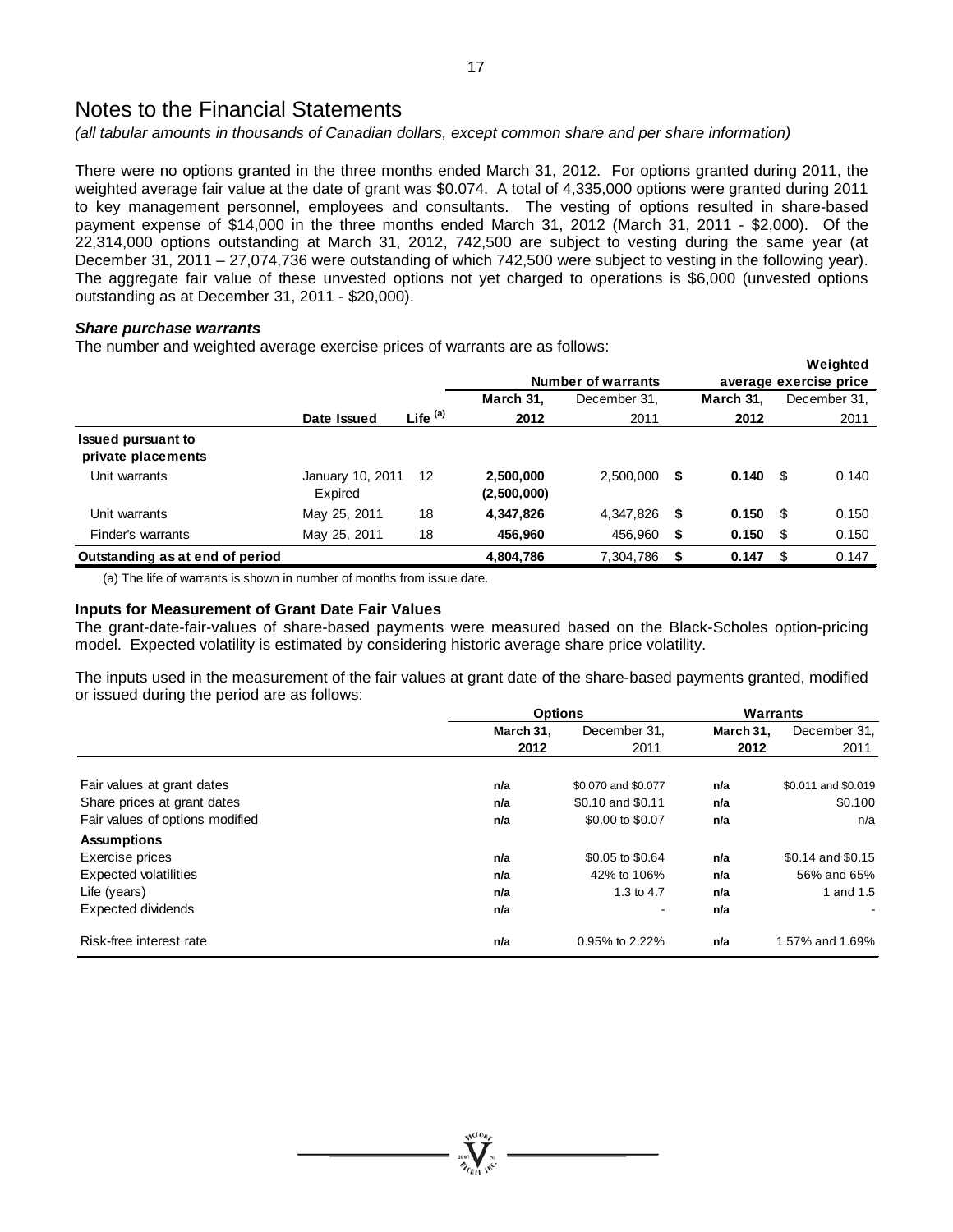*(all tabular amounts in thousands of Canadian dollars, except common share and per share information)*

# **17. FINANCE INCOME AND FINANCE COSTS**

|                                                            | Three months ended March 31, |         |      |  |  |
|------------------------------------------------------------|------------------------------|---------|------|--|--|
|                                                            |                              | 2012    | 2011 |  |  |
| Interest income on bank deposits                           |                              | 1<br>-5 |      |  |  |
| Net foreign exchange gain                                  |                              |         |      |  |  |
| <b>Finance income</b>                                      |                              |         |      |  |  |
| Net change in fair value of financial assets at fair value |                              |         |      |  |  |
| through operations                                         |                              | (3)     | (97) |  |  |
| Net foreign exchange loss                                  |                              | (2)     |      |  |  |
| <b>Finance costs</b>                                       |                              | (5)     | (97) |  |  |
| <b>Net Finance Costs</b>                                   |                              | (4)     | (95) |  |  |

# **18. OPERATING SEGMENT**

# **Reporting Segment**

The Company is engaged in the exploration, evaluation and development of properties for the mining and production of nickel. The Company does not have formal operating segments and does not yet have operating revenues, products, processes or customers. The corporate office operates to support the Company's projects and receives administrative support from Nuinsco (Note 19) to do so. The projects are all located in Canada. Senior management makes decisions by considering exploration potential and results on a project basis. Any applicable amounts relating to projects are capitalized to the relevant project as either *Exploration and evaluation projects* or *Mine property and development project* on the balance sheet.

# **Geographical Information**

|                     | March 31,   |      | December 31, |
|---------------------|-------------|------|--------------|
|                     | 2012        |      | 2011         |
| Canada              |             |      |              |
| Corporate           | \$<br>4,503 | - \$ | 4,306        |
| Lac Rocher          | 7,271       |      | 7,254        |
| Lynn Lake           | ٠           |      |              |
| Mel                 | 7,342       |      | 7,323        |
| Minago              | 36,914      |      | 35,571       |
| <b>Total Assets</b> | 56,030      | \$   | 54,454       |

Revenues in each period are wholly attributable to the corporate office. There have been no changes in the reportable segment or the treatment of segmented assets and revenues year-over-year.

# **19. RELATED PARTIES & MANAGEMENT AGREEMENT**

# **Transactions and Balances with Nuinsco and Related Parties**

The Company shares management, administrative assistance and facilities with Nuinsco pursuant to a management agreement. The costs charged by Nuinsco are recorded at the cost to Nuinsco of such services plus 10 per cent. The management agreement commenced February 1, 2007 and is terminable by the Company upon 180 days notice and by Nuinsco upon 90 days notice.

Balances and transactions with Nuinsco and related parties are shown in the following tables:

|                                           | March 31. | December 31. |
|-------------------------------------------|-----------|--------------|
|                                           | 2012      | 2011         |
| <b>Balances Outstanding</b>               |           |              |
| Receivable from Nuinsco Resources Limited | 39        | 20           |
| Payable to key management personnel       | 59        | 47           |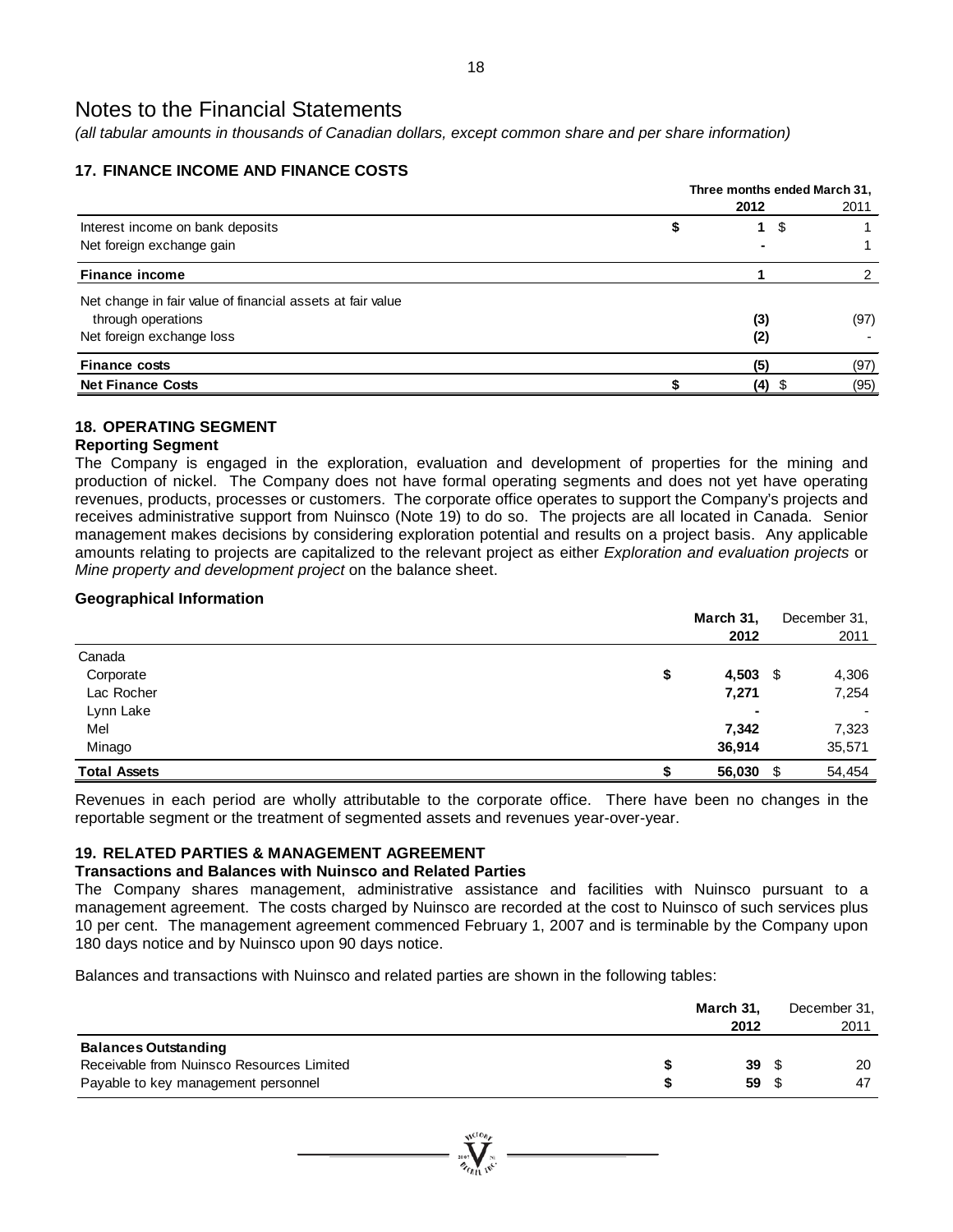*(all tabular amounts in thousands of Canadian dollars, except common share and per share information)*

|                                                         | Three months ended March 31, |             |      |
|---------------------------------------------------------|------------------------------|-------------|------|
|                                                         | 2012                         |             | 2011 |
| Overhead charges from Nuinsco Resources Limited         | $214 \tS$                    |             | 197  |
| Overhead charges to Nuinsco Resources Limited           |                              | <b>7</b> \$ |      |
| Project costs charged to Nuinsco Resources Limited      |                              | 9 S         |      |
| Project recoveries charged by Nuinsco Resources Limited |                              | 5 \$        | 16   |

Amounts due to or from Nuinsco are unsecured, non-interest bearing and due on demand. Amounts due to or from Nuinsco are settled on a regular basis. Payables to key management personnel generally relate to directors' fees and expense reimbursements.

# **Transactions with Key Management Personnel**

Short-term employee benefits provided by the Company include salaries, directors' fees, statutory benefit contributions, paid annual vacation and paid sick leave as well as non-monetary benefits such as medical care. The Company's non-monetary benefit package for key management personnel is the same as that available to all full-time employees. In addition to short-term employee benefits, the Company may also issue options and shares as part of the Stock Option Plan and Share Bonus Plan (Notes 16 and 14).

Key management personnel compensation comprised:

|                              | Three months ended March 31, |  |      |  |
|------------------------------|------------------------------|--|------|--|
|                              | 2012                         |  | 2011 |  |
| Short-term employee benefits | つつイ                          |  | າາາ  |  |
|                              | つつイ                          |  | ∩ר   |  |

There were no outstanding balances as at March 31, 2012 and December 31, 2011 relating to key management personnel except as included in the tables above.

# **20. COMMITMENTS**

### **Flow-through Commitment**

As at December 31, 2011, the Company had fulfilled its flow-through commitment from the financing in May, 2011. There were no flow-through financings during 2012.

### **Transformer Equipment**

On May 10, 2010, the Company entered into an agreement to purchase equipment for the Minago project. The total price is US\$2,840,000 with the balance due prior to shipping. The Company has made aggregate deposits of \$1,284,000 as at March 31, 2012.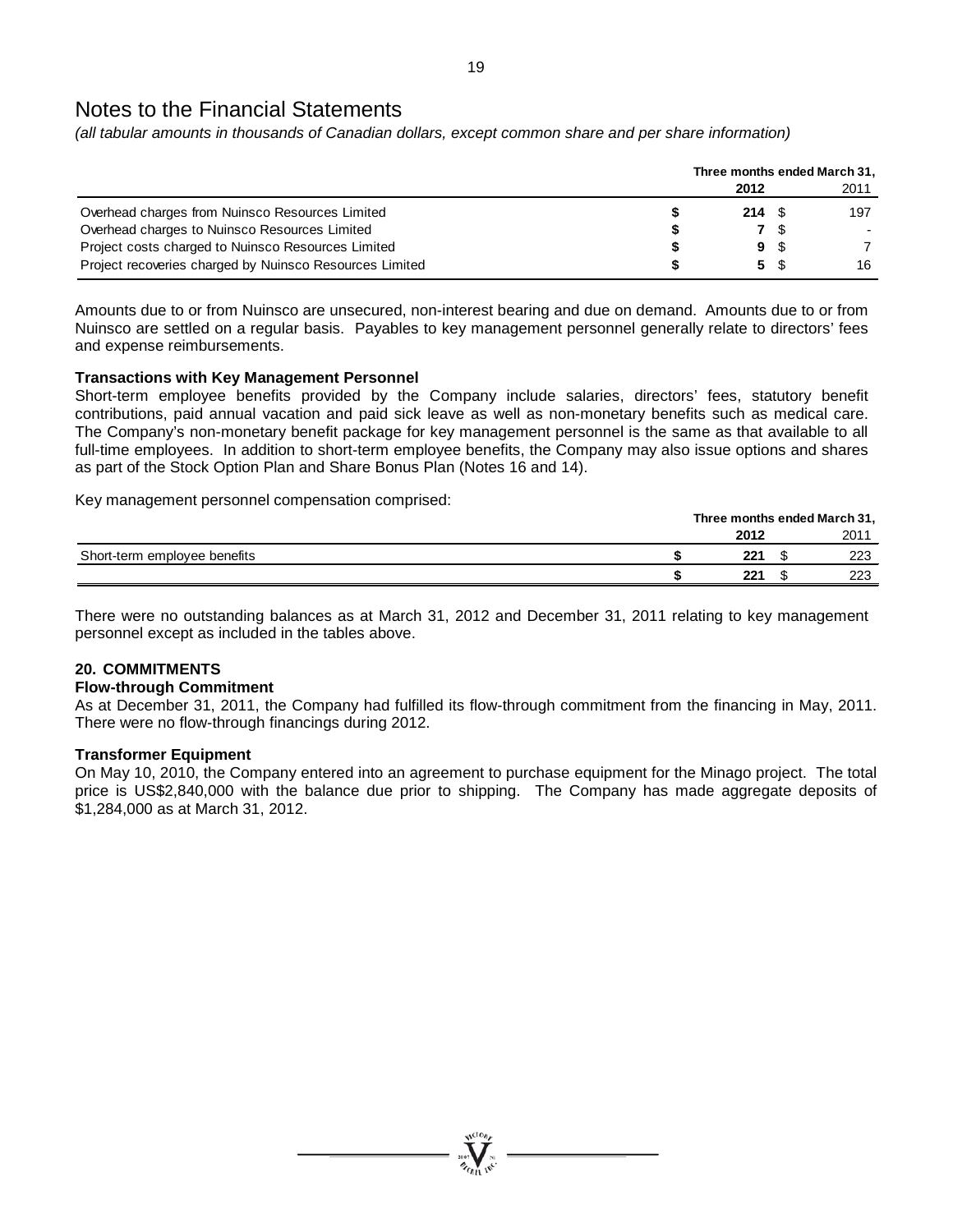

# **VICTORY NICKEL INC.**

# **MANAGEMENT'S DISCUSSION AND ANALYSIS**

# **FOR THE THREE MONTHS ENDED MARCH 31, 2012**

**DATED MAY 14, 2012**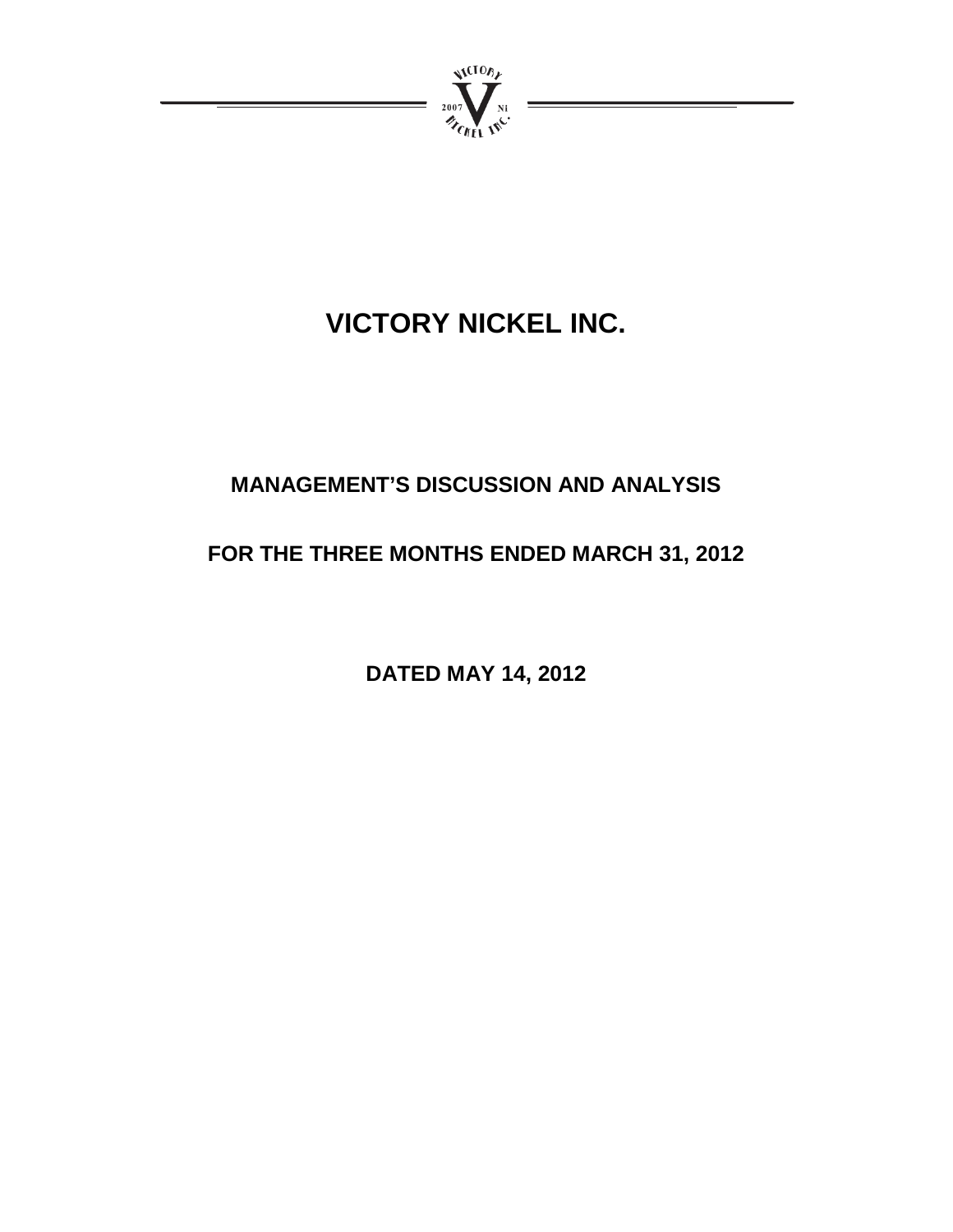# **VICTORY NICKEL INC.**

# **MANAGEMENT'S DISCUSSION AND ANALYSIS**

### **For the Three Months ended March 31, 2012**

The following discussion of the results of operations, financial condition and cash flows of Victory Nickel Inc. ("Victory Nickel" or the "Company") prepared as of May 14, 2012 consolidates management's review of the factors that affected the Company's financial and operating performance for the three months ended March 31, 2012, and factors reasonably expected to impact on future operations and results. This discussion is intended to supplement and complement the Company's unaudited condensed financial statements for the three months ended March 31, 2012 ("Unaudited Condensed Financial Statements") and the notes thereto.

Certain information and discussion included in this management's discussion and analysis ("MD&A") constitutes forwardlooking information. Readers are encouraged to refer to the cautionary notes contained in the section Forward-Looking Statements at the end of this MD&A.

Readers are also encouraged to consult the audited financial statements for the years ended December 31, 2011 and 2010 ("2011 Audited Financial Statements") which were prepared in accordance with International Financial Reporting Standards ("IFRS" or "GAAP"). The Unaudited Condensed Financial Statements and the 2011 Audited Financial Statements are available at www.sedar.com and at the Company's website www.victorynickel.ca. All amounts disclosed are in Canadian dollars unless otherwise stated. All tabular amounts are in thousands of Canadian dollars.

# **COMPANY OVERVIEW**

Victory Nickel is a Canadian exploration and development-stage mineral resource company and is engaged in the acquisition, exploration, evaluation and development of nickel projects in Canada.

Formed on February 1, 2007, Victory Nickel owns 100% of four advanced sulphide nickel projects: the Minago, Lynn Lake (under option with Prophecy Coal Corp. ("Prophecy Coal" – formerly Prophecy Resource Corp.)) and Mel projects in Manitoba and the Lac Rocher project in Québec. The results of a feasibility study on the Minago Project ("FS") were announced in December 2009, the Environmental Impact Study ("EIS") was filed in May 2010 with subsequent improvements to the project announced in June 2010 and July 2011. Receipt of the Environmental Act Licence ("EAL") was announced in August 2011. A preliminary economic assessment of Lac Rocher (Lac Rocher "PEA") was announced in November 2008 indicating that a nickel price in excess of US\$10 per pound is necessary to make the project economic. At the Mel project, now 100%-owned, baseline studies are ongoing in preparation of information which will be required for environmental permitting to advance the Mel project.

### **Option of Lynn Lake Property**

On October 21, 2009, the Company announced that it had optioned its Lynn Lake property ("Lynn Lake") to Prophecy Coal. In 2011, the agreement, with the consent of Victory Nickel, was assigned to Prophecy Platinum Corp. (Prophecy Platinum") pursuant to a corporate transaction between Prophecy Coal and Prophecy Platinum. The terms of the agreement wherein Prophecy Coal can acquire a 100% interest in Lynn Lake are outlined in Note 12 to the Unaudited Condensed Financial Statements.

In accordance with the contract, the Company received its scheduled amount of \$1,000,000 due by March 1, 2012. The final payment of \$1,000,000 is due by March 1 of 2013. Failure on the part of Prophecy Platinum to meet any of the terms and failure of Prophecy Coal to remedy any such deficiency will result in cancellation of the option and Lynn Lake will revert to the Company. The Company has no reason to believe that Prophecy Platinum will not meet its payment schedule and accordingly expect the property to be transferred at that time.

 $\sum_{j=1}^{N_{\text{V}}(10\mu)}$ 

### **HIGHLIGHTS**

During and subsequent to the three months ended March 31, 2012, the Company:

# **Corporate**

- Participated in Vancouver Resource Investment Conference.
- Participated in PDAC 2012 International Convention
- Completed road show meetings with potential financiers and investors.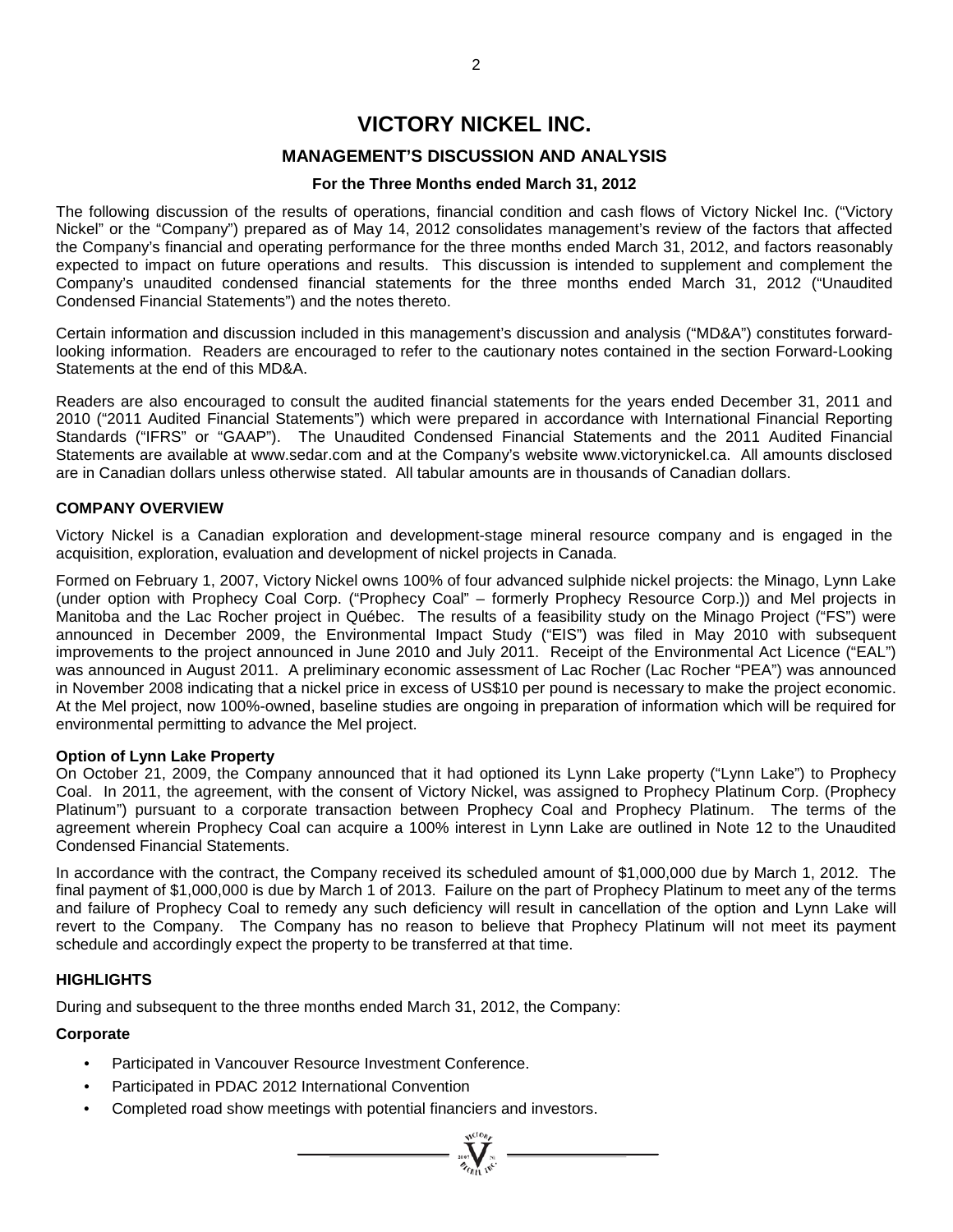# **Minago**

- Completed 3,500m of diamond drilling at Minago.
- Received a blanket one-year work permit which will eliminate delays in the receipt of individual permits.
- Initiated a new metallurgical study to improve concentrate grade and quality.
- Evaluated relocation of certain infrastructure components at the Minago site in an effort to enhance accessibility and reduce capital costs.
- Identified additional potential savings on overburden removal.
- Announced drilling nickel-bearing area south of Minago sulphide nickel deposit.

# **OUTLOOK**

Victory Nickel has achieved many major milestones, as described below, since it was created in February 2007. After Nuinsco Resources Limited ("Nuinsco") completed a PEA on its Minago project ("Minago PEA") in November 2006, the Company was created and distributed to Nuinsco shareholders. The economic results of the Minago PEA prepared by Nuinsco were sufficiently robust to justify the preparation of a FS. Although the Minago PEA was prepared based on the mining of resources not only from an open pit but also from underground, under the rules for preparation of feasibility studies, only measured and indicated resources can be included and, as such, the FS could only be based on the open pit portion of the resource. The decision was made to proceed with the FS without the underground portion as it would have been too costly and time consuming to complete the drilling required to upgrade the inferred resource at depth into the measured and indicated categories for use in the FS. As it turns out, this was the right decision as the open pit portion has proven to be adequate to produce a positive FS. The underground portion is there for the future and will add to the mine life at Minago. The North Limb is also turning out to be very promising for extending the mine life.

In December 2009, another milestone was achieved. The FS was completed showing very positive results indicating that the Minago project should be advanced. The next major step on the road to development was the preparation of the EIS. The preparation of this major study was a significant effort and in May 2010, the EIS was filed - another major milestone.

The Company took the concerns of all stakeholders into consideration when preparing the EIS. Numerous meetings with the federal and provincial governments and agencies, the First Nations and the Métis communities took place and on August 3, 2011, the Manitoba Government issued Victory Nickel's final EAL for the Minago project. Receiving the EAL is the most significant milestone achieved so far. It means that Victory Nickel is one of the few companies to have successfully permitted a green-fields hard-rock mining project in Canada in many years. This licence allows us to move ahead with the development of this outstanding project.

With the EAL in hand, in September, 2011, the board of directors approved Minago development and has charged management with the challenge of financing the project to development and production. One of the conditions is that the financing structure keeps shareholder dilution to a minimum.

This effort is now in full swing and discussions with potential financiers and joint venture partners are advancing. The pre-production capital cost to bring the Minago mine to production is in the range of \$550-600 million over a three to four year period. The first year's initial requirement in the Base Case scenario FS is in the range of \$75-100 million excluding any cost associated with ordering long lead time equipment. This amount will provide the funds necessary to remove the surface water, install pumps, prepare the camp, bring Manitoba Hydro electricity to the site, remove the top layer of overburden comprising 11 million tonnes of muskeg and clay and begin detailed engineering. Electricity from Manitoba Hydro is approximately one sixth the cost of diesel generated power so it is important to bring it in as early as possible. Discussions with equipment providers to structure a lease or other financing arrangements have been successful and, at the necessary time, management is confident that a leasing arrangement can be completed which will fund approximately \$100 million of mobile equipment.

The objective was to get the first year's requirement funded in time to start removal of the overburden during the 2011/2012 winter. Unfortunately, due to market conditions, the Company has not yet been able to obtain the necessary funding. This is not to say that progress has not been made over the last quarter. Management has received, and continues to receive, serious expressions of interest but the uncertainty in the financial and equity markets is delaying decisions by potential investors and joint venture partners.

 $\sum_{\substack{\mathbf{y} \in \mathcal{W} \\ \mathbf{y} \in \mathcal{W}}} \sum_{\substack{\mathbf{y} \in \mathcal{W} \\ \mathbf{y} \in \mathcal{W}}} \mathbf{y} =$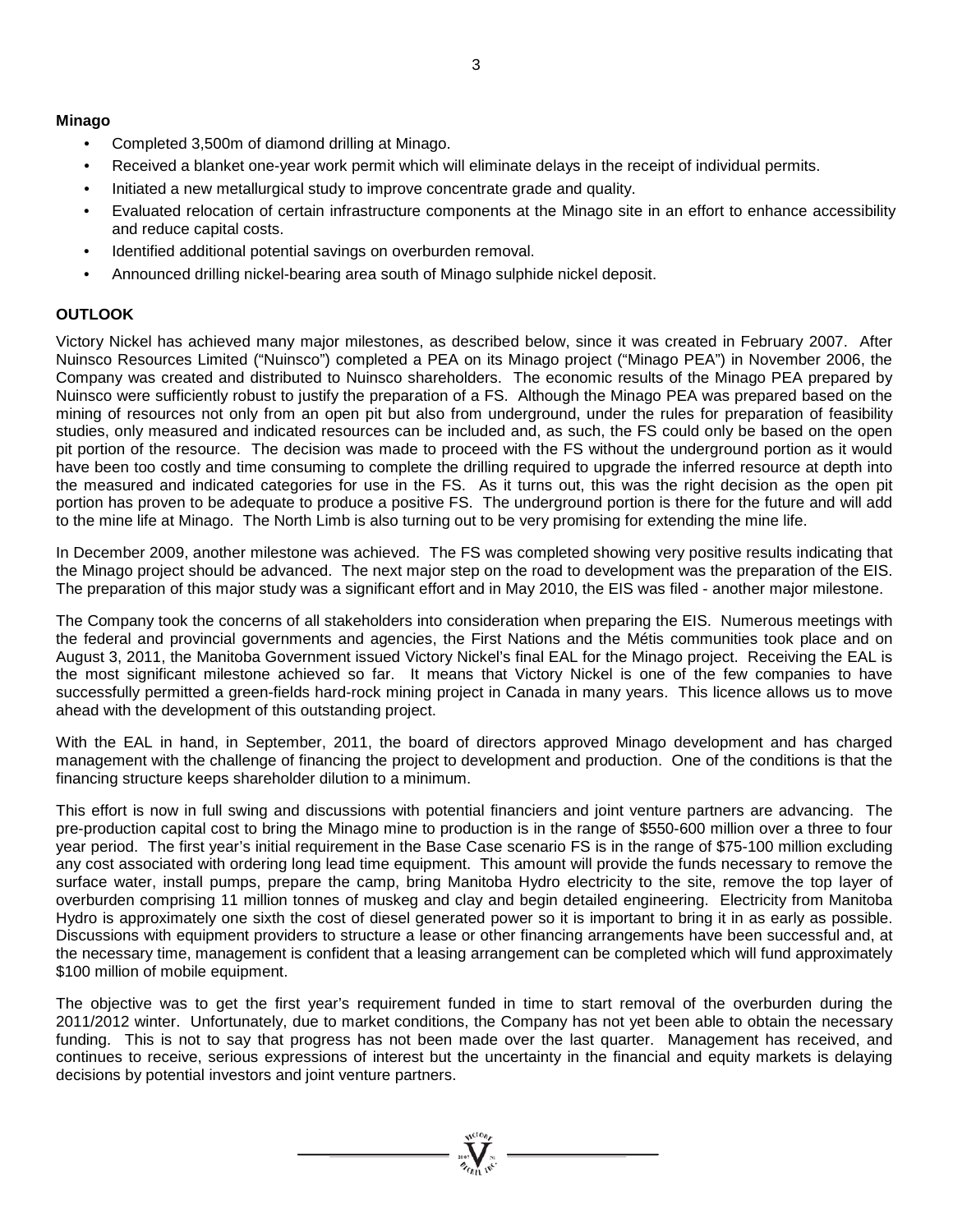This is a lot to take on for a junior company such as ours, especially in the current confused market environment. However, management always believed that the key to kick-starting the process is to bring in a joint venture partner such as Duluth Metals Limited did with Antofagasta plc and as Aur Resources Inc. did when Teck Cominco Ltd. stepped up to act as guarantor for bank financing for developing its share of the Louvicourt deposit back in the early '90s. Aur went on to become a significant mining company after receiving this kick-start. These are only two of many such examples.

Other milestones achieved include the optimization of the FS in June 2010 and again, more recently with the announcement that, as the result of the 2010 drilling program, a 24% increase in the in-pit resources of the open pit nickel mine increased the mine life to 8.6 years from 7 years.

The significance of the increased in-pit resource is not only the resulting increase in base case undiscounted value by \$360 million (\$143 million at an 8% discount rate) but the longer life of the pit provides what is known as the reserve tail which lending institutions require if they are to provide debt. This is very significant.

The 2011 drill program also identified additional mineralization to the west of the current pit limit. This is very positive and could result in identifying additional resources. In addition to the increased resource in the pit shell, the Company announced that drilling in the North Limb provided sufficient data for the calculation of an ETMI of 21 to 34 million tonnes. This, along with approximately 30 million tonnes of inferred resources already delineated in the underground beneath the pit, bodes well for additional mine life and long-term production at Minago.

### **Pit Optimization**

- 1) Optimization efforts continue with a new metallurgical study aimed at not only improving the concentrate grade but also the quality of the concentrate. This will expand our markets and hopefully bring better smelter terms.
- 2) Efforts to identify used equipment to bring down the upfront capital costs will continue and indications are that there is substantial high-quality used equipment available to suit our needs.
- 3) The positive developments in the North Limb have necessitated a reassessment of the location of various infrastructures and additional condemnation drilling is currently ongoing to identify the most suitable locations.
- 4) The acquisition of properties that has expanded the Minago land package to the west provides a better location for the tailings facility at a significantly lower cost than originally thought. The relocation of the tailings impoundment facility is being engineered and priced.
- 5) A recent overburden characterization program over the pit area indicates that muskeg and clay overburden will be reduced by 18.5% from the FS results and will bring estimated savings of \$5.6 million.
- 6) The overburden test pitting and drilling also showed that there are no soft clays as previously predicted in the FS. This will change the overburden removal from dredging to mechanical excavation, a more economic method of removal.
- 7) A test drainage ditch from the centre of the proposed pit is performing better than expected and demonstrates that the muskeg can be drained in a cost-effective manner. This also established that year-round construction will be feasible where previous predictions from the FS indicated that construction activities would only be feasible during the winter season. This is very good news.
- 8) The Manitoba Government issued a blanket Work Permit which covers all work on the project for a full year. This will eliminate delays in applying for individual permits.

### **Frac Sand**

We shouldn't forget the very significant co-product of frac sand. Although the frac sand will be mined during the first three years, the FS assumed that it will only be sold over a ten-year period. The recent growth in the frac sand market suggests that this assumption is very conservative. This market continues to expand and recent discussions with a frac sand consultant indicate that, if Minago was in production, Victory Nickel would sell all the frac sand it could produce. In a recent transaction, Preferred Sands purchased the assets of Winn Bay Sand, including its Hanson Lake frac sand mine in Saskatchewan for \$200 million. Winn Bay is on the same geological structure as Minago, just a bit farther north. To Victory Nickel, this is an indication of the attractiveness and value of its Minago sand deposit.

It should also be noted that the FS includes only the 15 million tonnes of sand within the pit footprint. This represents only a fraction of the overall sand resource which covers the entire property. Within the quarry licence, we can identify 75 million tonnes and a virtually unlimited amount on the property in general.

There has recently been a lot of attention paid in the media to the pros and cons of hydraulic fracturing ("fracking"). There is concern that the fracking process may cause unintended environmental consequences including groundwater issues

 $\sum_{\substack{\text{test} \\ \text{test}}} \sum_{\substack{\text{set} \\ \text{test}}} \sum_{\substack{\text{set} \\ \text{set}}}$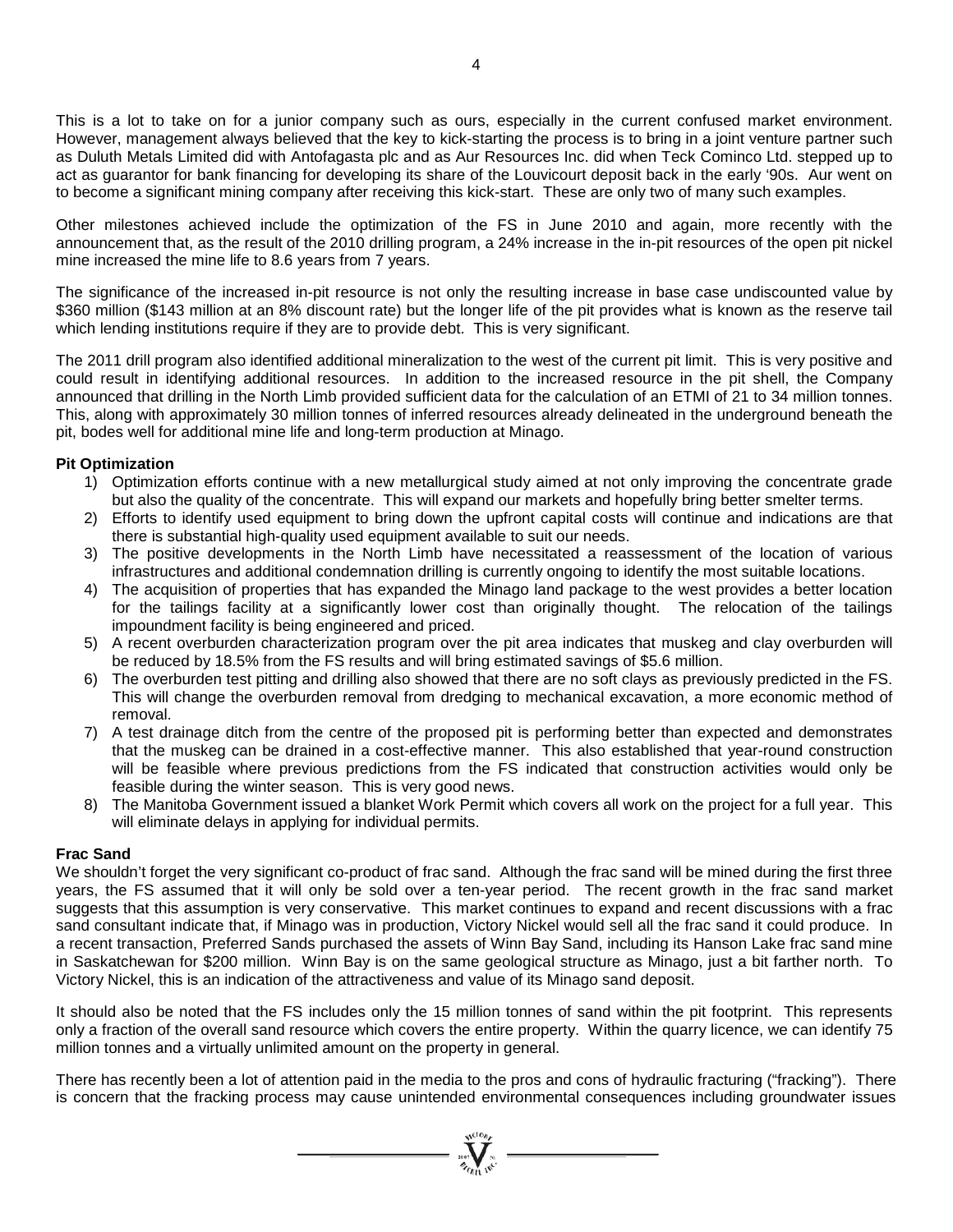and seismic events. The industry, governments and NGOs are studying these and other issues, and efforts are underway by the fracking and oil & gas industries to educate the public on the fracking process and to clarify any perceived or actual risks. The UK has recently declared fracking a safe activity and has allowed fracking to resume.

Victory Nickel is a Canadian company with four sulphide nickel projects containing significant NI 43-101-compliant nickel resources. The projects are all located in Canada in advantageous locations: close to highways and rail, low cost power and metallurgical facilities. They are not in the hinterland requiring significant infrastructure to develop.

The Minago project has become the focus of our efforts. However, management is continuing the work required to obtain permits for the Mel Project in Manitoba and the Lac Rocher project in Québec. Prophecy Platinum Corp. continues to fulfil its obligations under the option agreement on Lynn Lake.

Management is focused on financing and developing Minago as quickly as possible and is exploring all options in order to realize the substantial value of this large, permitted sulphide nickel resource for shareholders in the least dilutive manner possible.

# **RESULTS OF OPERATIONS**

# *Three months Ended March 31, 2012 Compared With Three Months Ended March 31, 2011*

For the three months ended March 31, 2012, the Company had a net profit of \$467,000, or \$0.00 per share, (March 31, 2011 – net profit of \$301,000, or \$0.00 per share).

The results are mainly a function of general and administrative expenses of \$435,000 (March 31, 2011 - \$379,000), offset by a \$1,000,000 recovery (March 31, 2011 - \$599,000) with respect to the Lynn Lake property as a result of option amounts received in excess of the recorded value of the property. Results in the three months ended March 31, 2012 also include an income tax expense of \$76,000 (March 31, 2011 – recovery of \$180,000).

General and administrative expenses increased by \$56,000, to \$435,000 from \$379,000, for the three months ended March 31, 2012 and 2011, respectively. Expenses that increased in 2012 from 2011 included directors' fees and costs charged by Nuinsco as described below as well as convention costs; these expense increases were partially offset by decreased investor and public relations costs. Furthermore, in 2011, a refund for Part XII tax was received in relation to flow-through financing completed during 2008; no such refund was received in 2012.

General and administrative expenses include \$214,000 in costs charged by Nuinsco for administrative services, partly offset by \$7,000 charged to Nuinsco by Victory as described under transactions with related parties and management agreement below (March 31, 2011 - \$197,000 and \$nil, respectively). Costs allocated from Nuinsco pursuant to the management agreement are activity related; the increase in costs is primarily a result of decreased people costs allocated under the agreement, but increased overheads due to general cost increases at Nuinsco (primarily office costs due to increased space). This arrangement allows the Company to have access to disciplines which would otherwise be costprohibitive to a junior company.

The costs of public company compliance for Victory Nickel for the three months ended March 31, 2012 are approximately \$229,000, compared with \$232,000 in the three months ended March 31, 2011. Such costs are non-discretionary and are generally weighted to the beginning of a financial year because of audit and other compliance requirements.

In the three months ended March 31, 2012, the Company received additional consideration from the Lynn Lake option with Prophecy Platinum in the form of \$1,000,000 cash as noted above (March 31, 2011 - \$600,000). In accordance with GAAP, the fair value of such consideration is deducted from the value of the property until it reaches \$nil. Any excess of consideration over the recorded value is treated as a recovery of exploration and evaluation project and recorded through operations. Accordingly, the Company recorded a net recovery of \$1,000,000 through operations in the three months ended March 31, 2012 (March 31, 2011 - \$599,000). The Company had received an advance in June 2010 of \$400,000 of its option payments otherwise due in the first quarter of 2011; thus, the remaining amount due was the reduced amount of \$600,000 which was duly received in accordance with the timing in the option agreement.

Management determined that no significant events had been experienced during 2012 that would prompt impairment of its Exploration and evaluation ("E&E") projects or on its Mine property and development ("MP&D") project. This conclusion is summarized under Impairment Analysis Update below. The Company received a favourable FS on its Minago project and is presently reviewing alternative financing opportunities to advance development of the project as well as opportunities to

 $\sum_{\substack{u \in \mathcal{U}^{(0)} \cup \mathcal{U}^{(1)} \\ \text{and } \text{ } u \in \mathcal{U}^{(1)} }} \mathcal{L}^{(1)}_{\text{in}} =$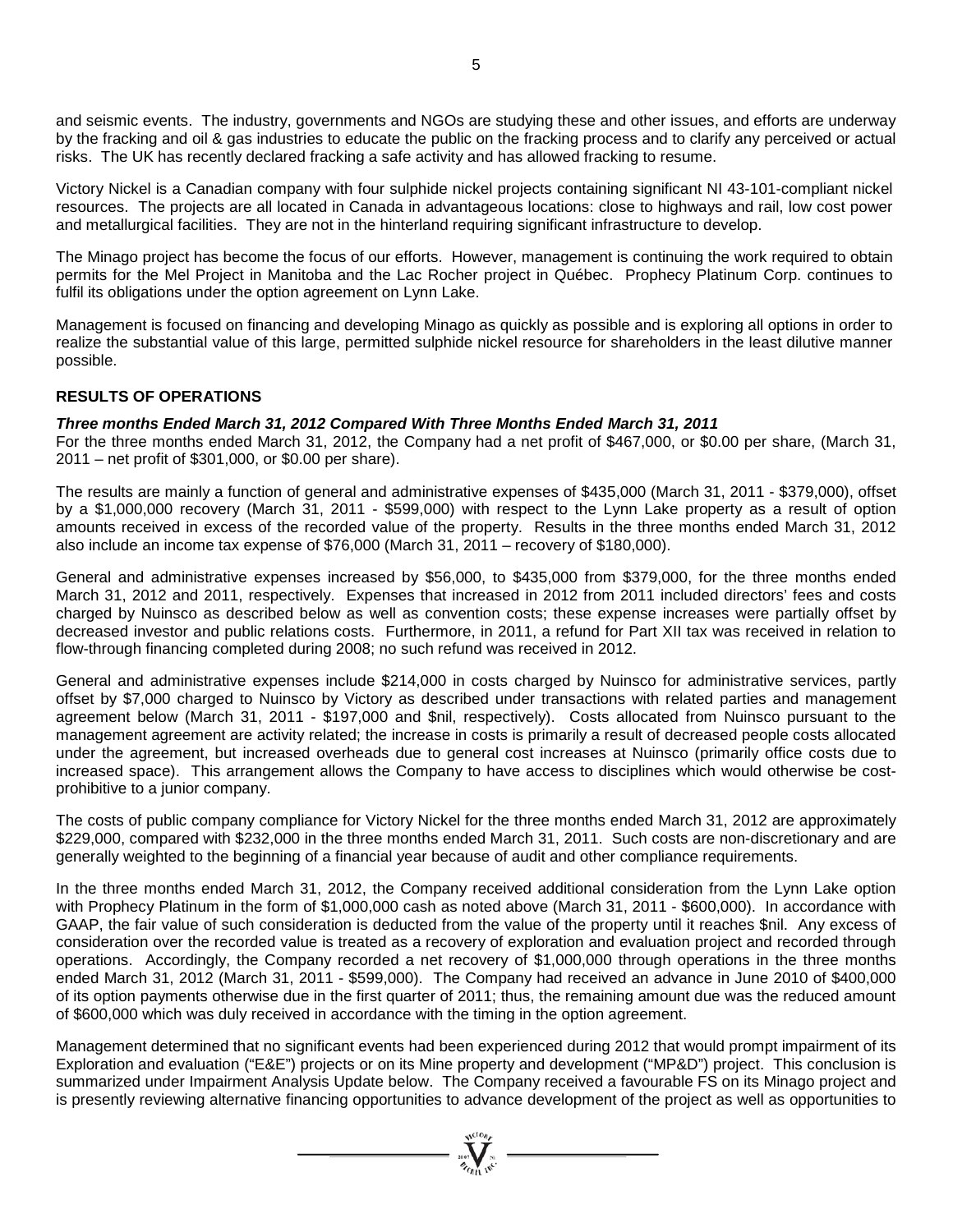optimize the FS itself. Drilling to upgrade and increase resources was completed in the first quarter of 2011 and the Company received its EAL during the year, which is the key step towards developing Minago. Drilling has been completed in 2012.

For the three months ended March 31, 2012, net finance costs were \$4,000 (March 31, 2011 – \$95,000). The decrease in finance costs over the comparative period is due to the reduced decline in the net change in the fair value of warrants being \$3,000 in the three months ended March 31, 2012 (March 31, 2011 - \$97,000). The assumptions used in determining the fair value of the warrants are included in Note 9 to the Unaudited Condensed Financial Statements. The main reason for the decline in fair value as at March 31, 2012 is the fact that the warrants are scheduled to expire on April 21, 2012. Note that, effective April 5, 2012, the issuer extended the expiry date by a year. Since the effective date of this was after the financial period end, the impact of this on the parameters used in the valuation of the warrants will be amended for reporting in the second quarter.

It is important to note that any future changes in the value of the shares will be reflected through other comprehensive income ("OCI") and changes in the value of warrants until their exercise or expiry will be reflected through operations in finance income or costs as appropriate. Given the high level of volatility being experienced in the marketplace, such changes could be, and indeed, have been, significant.

The Company believes that it is more-likely-than-not that the benefit associated with certain of the losses and costs creating future income tax assets will be realized prior to their expiry. Accordingly, the Company may record periodic future income tax recoveries. In the three months ended March 31, 2012, the Company recorded an income tax expense of \$76,000 (March 31, 2011 – a recovery of \$180,000).

OCI in the three months ended March 31, 2012 relates to an increase of \$222,000 (March 31, 2011 – \$5,000) in the market value of the Company's financial assets at fair value through OCI net of income tax expense recorded through OCI of \$34,000 (March 31, 2011 – \$1,000). These changes are a result of net market value increases in marketable securities.

The changes in other balances not specifically addressed in other sections of this MD&A are as follows:

Receivables increased by \$150,000 from December 31, 2011, primarily due to an increase in the HST/GST refund receivable as a result of expenditures on the drilling program at Minago during the three months ended March 31, 2012 and a government grant of \$50,000 receivable from the Ministry of Finance in Manitoba. The grant was received in April 2012. The HST/GST refund outstanding was received in May 2012.

Marketable securities as at March 31, 2012 consist of the Company's financial assets at fair value through OCI and operations; the Company's investment in shares is at fair value through OCI and the investment in warrants is at fair value through operations. Accordingly, any volatility in the market price of warrants will impact the statement of operations but changes in the market value of shares will be recorded through OCI whether generated from sales or unrealized market changes. Marketable securities decreased by \$163,000 from December 31, 2011 mainly as a result of sales and partly offset by the increase in market prices. The Company generated \$415,000 in the first quarter of 2012 from sales of marketable securities.

Property and equipment increased from December 31, 2011 mainly as a result of deposits of \$150,000 made during the three months ended March 31, 2012 relating to the purchase of transformers and other electrical equipment for the Minago project. The total price is US\$2,840,000 with the full remaining balance due prior to shipping. The Company has paid an aggregate of \$1,284,000 since 2010.

Trade and other payables consist primarily of project-related expenditures. The balance increased by \$746,000 when compared with December 31, 2011 primarily due to the timing of project-related expenditures – there was significant project activity at Minago around the end of the first quarter of 2012. Project expenditures are described in Mine Property and Development Activities and Exploration and Evaluation Activities below.

The deferred tax liability balance amounts to \$2,811,000 as at March 31, 2012 compared with \$2,702,000 as at December 31, 2011. The main components of the balance relate to the tax effects of E&E projects and the MP&D project, partly offset by the tax value of net operating tax losses carried forward.

 $\sum_{n=1}^{\infty}$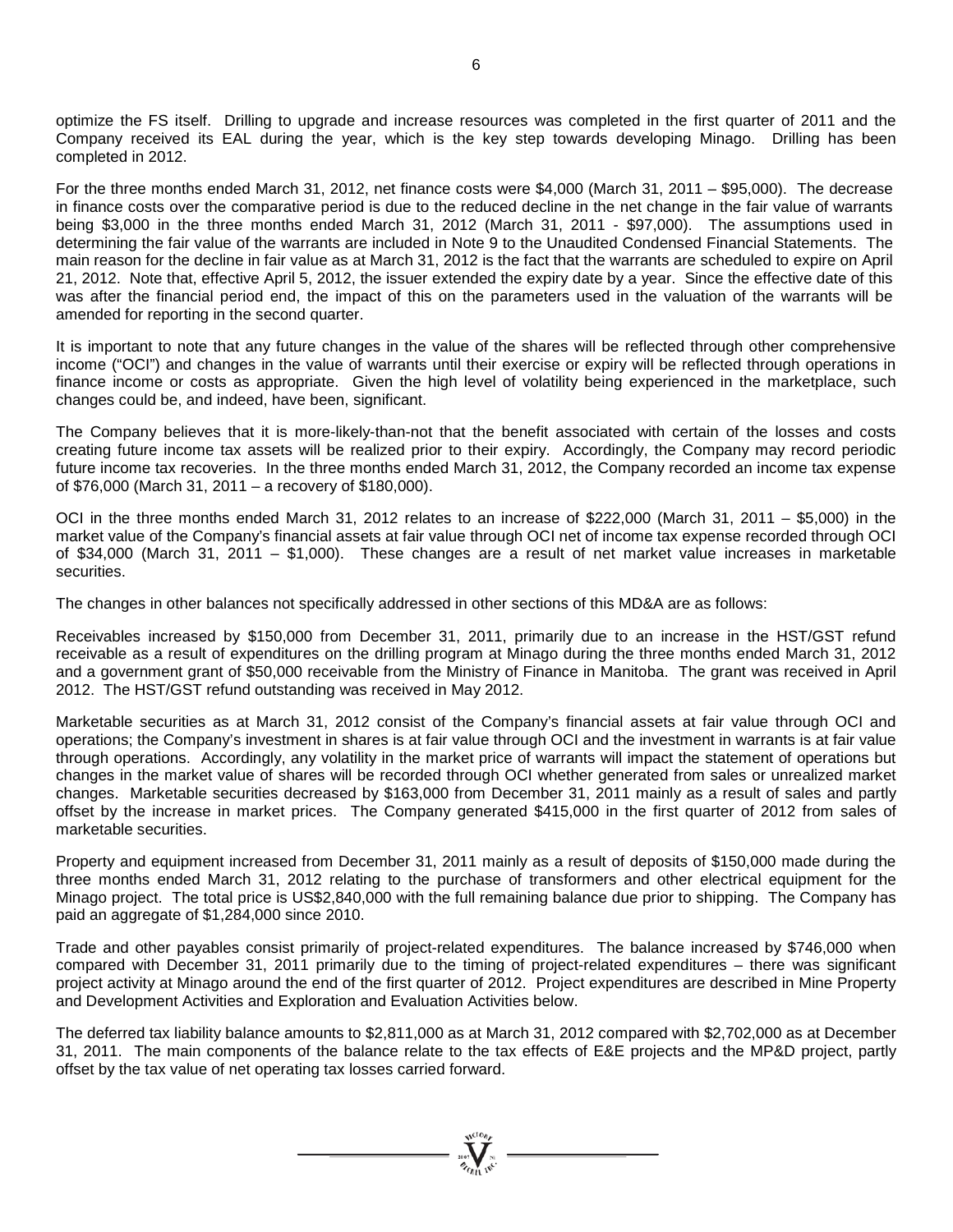# **SUMMARY OF QUARTERLY RESULTS**

Selected financial information for each of the last nine quarters ended March 31, 2012 is as follows:

| Fiscal year 2012                            |                            |              |                            |              |                     |          |      |                            | 1 <sup>st</sup> Quarter |      |
|---------------------------------------------|----------------------------|--------------|----------------------------|--------------|---------------------|----------|------|----------------------------|-------------------------|------|
| Net finance costs                           |                            |              |                            |              |                     |          |      | \$                         | (4)                     |      |
| Net profit                                  |                            |              |                            |              |                     |          |      | \$                         | 467                     | (1)  |
| Total comprehensive income                  |                            |              |                            |              |                     |          |      | \$                         | 689                     | (2)  |
| Income per share - basic and diluted        |                            |              |                            |              |                     |          |      | \$                         | 0.00                    |      |
| Fiscal year 2011                            | 4 <sup>th</sup><br>Quarter |              | 3 <sup>rd</sup><br>Quarter |              | $2^{nd}$<br>Quarter |          |      | 1 <sup>st</sup><br>Quarter |                         |      |
| Net finance (costs) income                  | \$                         | (46)         | \$                         | 82           | \$                  | (62)     |      | \$                         | (95)                    |      |
| Net (loss) profit                           | \$                         | (328)        | \$                         | (3)<br>(605) | \$                  | (505)    | (5)  | \$                         | 301                     |      |
| Total comprehensive (loss) income           | \$                         | (652)        | \$                         | (4)<br>307   | \$                  | (2,795)  | (6)  | \$                         | 306                     |      |
| (Loss) income per share - basic and diluted | \$                         | (0.00)       | \$                         | (0.00)       | \$                  | (0.00)   |      | \$                         | 0.00                    |      |
| Fiscal year 2010                            | 4 <sup>th</sup>            | Quarter      | 3 <sup>rd</sup>            | Quarter      | $2^{nd}$            | Quarter  |      | 1 <sup>st</sup>            | Quarter                 |      |
| Net finance income                          | \$                         | (7)<br>232   | \$                         | 58           | \$                  | 1,140    | (9)  | \$                         | 459                     | (12) |
| Net income (loss)                           | \$                         | 27           | \$                         | (299)        | \$                  | 859      | (10) | \$                         | (333)                   |      |
| Total comprehensive income (loss)           | \$                         | (8)<br>4,619 | \$                         | (234)        | \$                  | (2, 180) | (11) |                            | 1,170                   | (13) |
| Income (loss) per share - basic and diluted | \$                         | 0.00         | \$                         | (0.00)       | \$                  | 0.00     |      | \$                         | (0.00)                  |      |
|                                             |                            |              |                            |              |                     |          |      |                            |                         |      |

(1) Net profit for the period includes \$1,000,000 recovery on the Lynn Lake option with Prophecy Platinum.

 $(2)$  Total comprehensive income for the period includes the recovery noted above as well as \$222,000 net after-tax improvement in the market value of securities.

(3) Net loss for the period includes \$186,000 for share-based payments and \$97,000 for bonus expense.

(4) Comprehensive income for the period includes \$1,054,000 OCI related to the increase in the market value of the Company's financial assets at fair value through OCI, partly offset by income taxes of \$142,000.

(5) Net income for the period includes share-based payments of \$140,000 for options granted and vesting in the period.

(6) Comprehensive loss for the period includes \$2,648,000 OCI related to the decrease in market value of the Company's financial assets at fair value through OCI, offset by income taxes of \$358,000.

(7) Finance income for the period includes a net change in fair value of financial assets through operations of \$231,000.

(8) Comprehensive income for the period includes \$5,189,000 OCI related to the increase in market value of the Company's financial assets at fair value through OCI, offset by income taxes of \$597,000.

(9) Finance income for the period includes a net change in fair value of financial assets through operations of \$807,000 and a flow-through premium recorded through operations of \$331,000.

(10) Net income for the period includes \$685,000 recovery on the Lynn Lake option with Prophecy Platinum.

(11) Comprehensive loss for the period includes \$3,229,000 decline in market values of the Company's financial assets at fair value through OCI, offset by income tax recoveries of \$209,000.

(12) Finance income for the period includes a net change in the fair value of financial assets through operations of \$282,000 and a flow-through premium recorded through operations of \$171,000.

(13) Comprehensive income for the period includes \$1,712,000 increase in market value of the Company's financial assets at fair value through OCI, offset by income taxes of \$209,000.

### **LIQUIDITY AND CAPITAL RESOURCES**

As at March 31, 2012, the Company had working capital, including cash and cash equivalents and marketable securities, of \$1,994,000 (December 31, 2011 - \$2,707,000). The Company sold a portion of its marketable securities in the three months ended March 31, 2012, as described below. Cash equivalents as at March 31, 2012 and December 31, 2011 were held with major Canadian banks. The Company has a corporate policy of investing its available cash in Canadian government instruments and certificates of deposit or other direct obligations of major Canadian banks, unless otherwise specifically approved by the Board. Marketable securities are available for sale for liquidity purposes, as the Company requires, providing funds for its operations and exploration, evaluation and development activities. The Company sold marketable securities for proceeds of \$415,000 during the three months ended March 31, 2012 (March 31, 2011 - \$946,000) and continues to do so.

For the three months ended March 31, 2012, the Company used cash in operating activities of \$508,000 (March 31, 2011 - \$429,000). As the Company is in the exploration, evaluation and development stage, there are no revenues to recover expenses and the operating activities represent the corporate and administrative costs incurred mostly to maintain a public company. The Company estimates that such costs in first quarter of 2012 amounted to \$229,000. Many of these

 $\sum_{\alpha}^{N^{(10)}\rho}$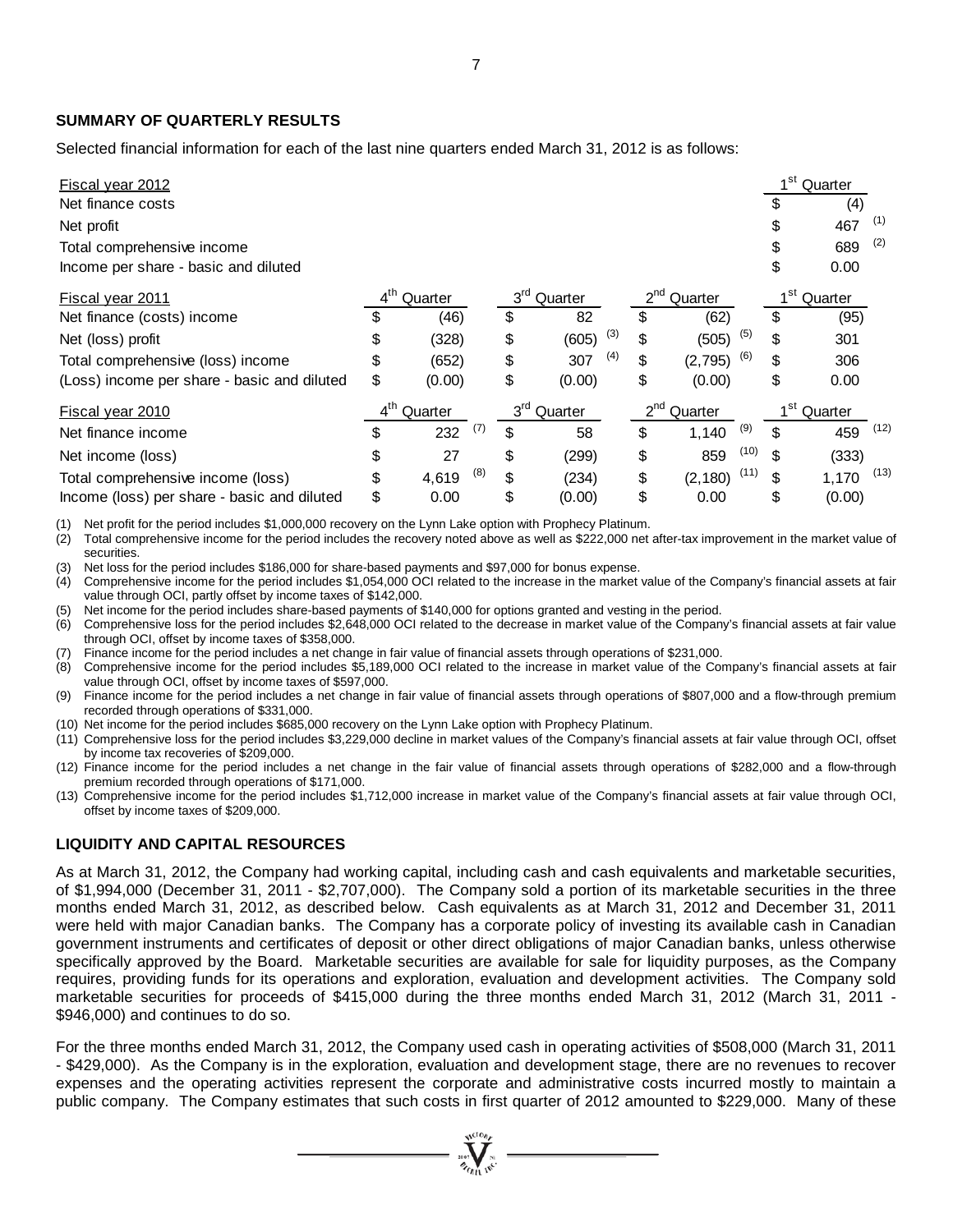costs are incurred in the early part of the year. In 2011, such costs were approximately \$815,000 for the year, calculated on a comparable basis. Consequently, the Company's liquidity is reduced unless and until there are financing activities or sales of assets to provide funds. Note that the costs cited above do not include the costs of financing arrangements which are deducted directly from equity. Costs incurred to advance the Company's projects are capitalized, as summarized below under the discussion of investing activities.

During the three months ended March 31, 2012, net cash generated by investing activities was \$572,000, compared with cash used of \$122,000 in the prior comparable period. Aggregate amounts of \$56,000 and \$637,000 were used to advance E&E projects and the MP&D project, respectively, during the three months ended March 31, 2012 (March 31, 2011 - \$1,454,000 and \$nil). Effective September, 2011, the Board of Directors approved the development of the Minago mine and, accordingly, the Company transferred its Minago project from E&E to MP&D assets.

In February, 2011, the Company exercised certain warrants for cash of \$114,000, thereby reclassifying the amount previously in financial assets at fair value through operations to OCI. During the three months ended March 31, 2012, the Company sold shares for aggregate proceeds of \$415,000 (March 31, 2011 – \$946,000). Funds of \$1,000,000 were received with respect to the option agreement with Prophecy Coal for the Lynn Lake property (March 31, 2011 - \$600,000) as described earlier.

The Company made deposits of \$150,000 in the three months ended March 31, 2012 under an agreement to purchase transformers and other electrical equipment at an aggregate cost of US\$2,840,000 (March 31, 2011 - \$100,000). The balance is due prior to shipping.

There were no financing activities during the three months ended March 31, 2012. Financing activities during the three months ended March 31, 2011, and described below, generated net proceeds of \$614,000, after cash-settled share issue costs of approximately \$4,000.

In January, 2011, the Company issued 5,000,000 units at a price of \$0.10 per unit generating gross proceeds of \$500,000. Each unit comprises one common share and one-half common share purchase warrant. Each whole warrant entitles the holder to purchase one common share at an exercise price of \$0.14 for a period of 12 months from closing. These warrants expired unexercised in January 2012.

In addition, 988,385 warrants were exercised during the three months ended March 31, 2011 that were issued pursuant to the rights offering in August 2009 at an exercise price of \$0.12 per share for aggregate consideration of approximately \$118,000.

There were no flow-through financings completed during the three months ended March 31, 2012 and 2011. However, flow-through financings do not provide the funding necessary to meet corporate expenditures which do not qualify for flowthrough eligibility. The significant cost to maintain and comply with regulatory requirements for the Company's public listing cannot be financed with flow-through shares. Proceeds from the Company's warrants and non-flow-through financings are "hard" dollars and can be utilized without restriction.

These activities provided cash and cash equivalents of \$64,000 during the three months ended March 31, 2012, compared with \$63,000 during the three months ended March 31, 2011.

As at December 31, 2011, the Company had fulfilled its flow-through commitment that would have been required to be satisfied by December 31, 2012. Since there were no flow-through financings completed during 2012, there is no flowthrough commitment outstanding for Victory Nickel as at March 31, 2012.

As described above, exploration, evaluation and development companies such as Victory Nickel are heavily reliant upon the equity markets to fund their activities as they have no short-term sources of revenue other than through monetization of assets. Opportunities available to Victory Nickel for financing would normally be through private placements in the equity markets. Despite experiencing some improvements during 2011, circumstances have toughened recently and today's equity markets continue to make this alternative difficult if not impossible without incurring significant dilution to existing shareholders. For this reason, the Company has recently chosen to liquidate portions of its securities holdings rather than raise equity financing. However, the results of this are also dependent upon market conditions which are outside the control of the Company, and market circumstances have also impacted the Company's investees. The Company will continue to balance its financing choices as a function of availability and market activity. During 2011, the

 $\sum_{\substack{i=1\\i\neq j}}^{q\sqrt{100}n_{j}}$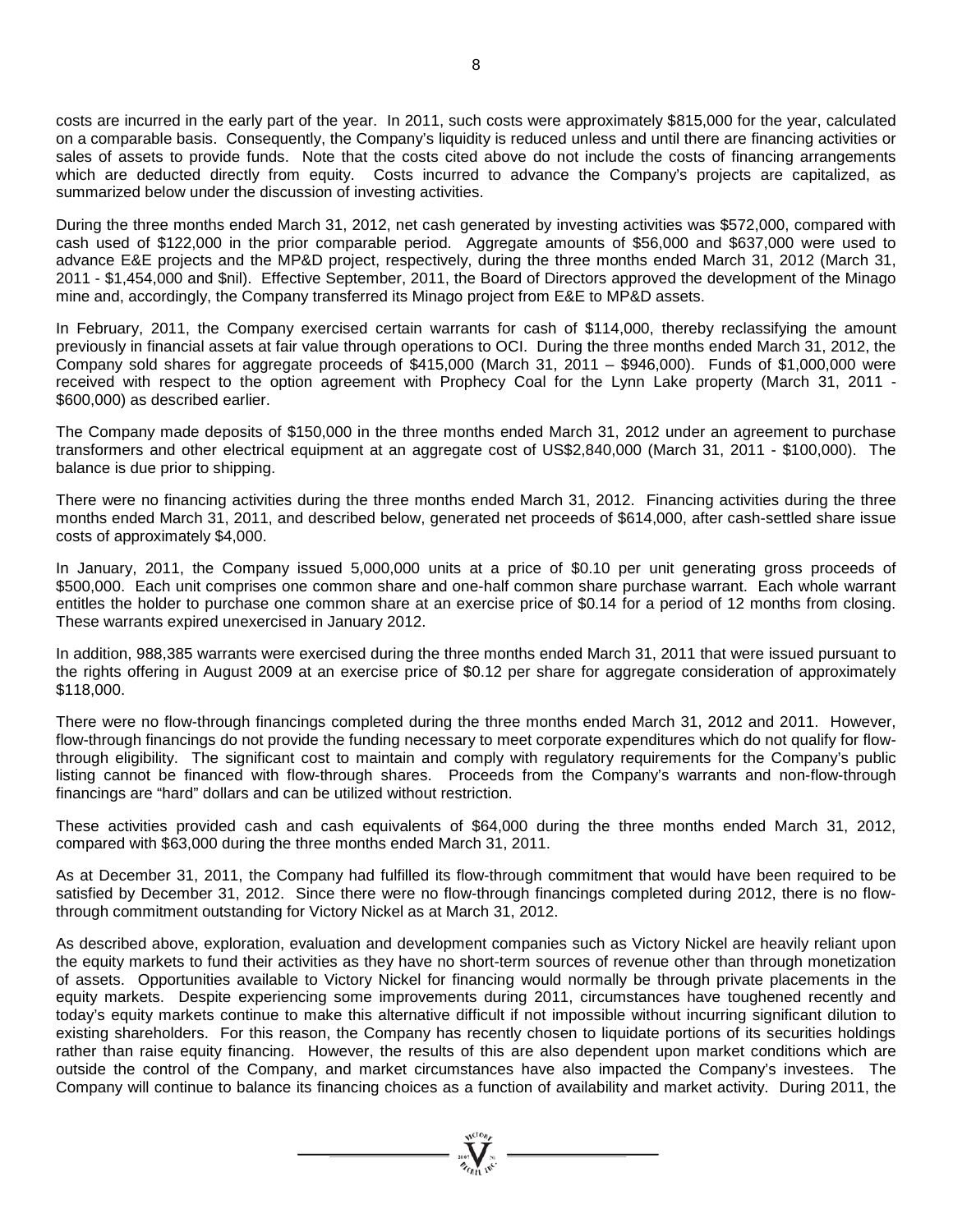Company took advantage of market activity to dispose of marketable securities at opportune pricing. Such opportunities have all but disappeared, however, the Company may be forced to liquidate securities to maintain liquidity.

The Company will continue to consider all financing alternatives given appropriate pricing and other market conditions to advance its projects. The optioning of the Lynn Lake property is one way in which a corporate transaction to generate cash can be structured to add value for shareholders while maintaining participation in the upside in the subject property. The Company received its scheduled amount of \$1,000,000 that was due by March 1, 2012 and expects to receive the remaining amount of \$1,000,000 by March 1, 2013, in accordance with the Lynn Lake option agreement.

As at May 14, 2012, the aggregate market value of the Company's marketable securities held in public company shares is approximately \$1,417,000. The market value of such shares may go up or down.

As at March 31, 2012, the Company had warrants outstanding and options outstanding which could bring in additional cash funds of approximately \$4,737,000. Most of those instruments are presently not "in-the-money" however.

Despite recent improvements, the equity markets continue to be volatile and it is uncertain how future financing initiatives will be received, what the future market value of securities will be and how successful liquidity efforts will be in generating cash to finance activities. In particular, the financing required for the Minago project is considerable.

The Company has good title to its projects and will continue to maintain the projects in good standing. Prophecy Platinum has expenditure commitments to meet on the Lynn Lake project as described earlier which mitigates the pressure on the Company to do so and maintains ongoing investment in the property. In the option to Prophecy Resource, (now Prophecy Coal) and its assignment to Prophecy Platinum, Victory Nickel made provisions to ensure that any failure on the part of Prophecy Platinum (or Prophecy Coal should Prophecy Platinum not comply) to meet the contractual commitments would result in the Lynn Lake property reverting to full ownership by Victory Nickel. The Company expects the option terms to be fulfilled and for the ownership of Lynn Lake to be transferred to Prophecy Platinum.

The Company's working capital requirements continue to be modest. As at March 31, 2012, the major item requiring financing was an HST/GST refund receivable of \$107,000, which was received in May 2012. The HST/GST refund receivable is a function of project activity and averaged approximately \$119,000 in 2011. Monthly average administrative costs for 2012 are budgeted at \$160,000, most of which are incurred to meet statutory requirements; actual monthly costs to date are \$144,000. The Company continues to have amounts owing to fulfil the electrical equipment purchases initiated during 2010.

In addition to current cash resources and expected inflows as described, the Company has non-core liquid assets which can be liquidated to support core activities. However, it will monitor its activities closely and continue to spend wisely until additional financing is available. The Company continues to monitor operating costs; Victory Nickel and Nuinsco did not implement an across-the-board salary increase for 2012; executive salaries for both companies remained at 2011 levels.

Results from the 2010 drilling program have been added to the resource and reserve models to determine whether resources and reserves can be upgraded at the Minago project which is now classified as *Mine property and development project* on the Consolidated Balance Sheet. This exercise resulted in the Company's announcement in 2011 of a 24% increase in the pit-constrained measured and indicated resource. Results from the FS continue to be optimized with respect to capital cost reductions and other enhancements and further potential improvements, including the incorporation of 2011 drill results for additional improvement in resources, are being evaluated on an ongoing basis. Improvements in resources of such a magnitude should improve the probability of successful financing.

The 2011 drill program is discussed further in Mine Property and Development Activities below. Note that this has not been included in the pit-constrained resource update at April, 2011 as shown in the table within Mine Property and Development Activities, and therefore represents a potential additional increase.

Development of the Minago mine will require considerable financial resources. Management is monitoring the outcome of various financing initiatives being undertaken in the marketplace. The Company has put together a financing strategy which includes several components; the relative proportion of each will be dependent upon the market conditions at the time the strategy is executed. Components include: securing a joint venture partner for nickel and/or frac sand, off-take agreements for both nickel concentrate and frac sand, plant and equipment leasing for the mine and frac sand processing plant, bank borrowing and/or equity issues (which may include one or more of: rights offering, private placement or a fullymarketed prospectus issue).

 $\sum_{n=1}^{\infty} \sum_{n=1}^{\infty}$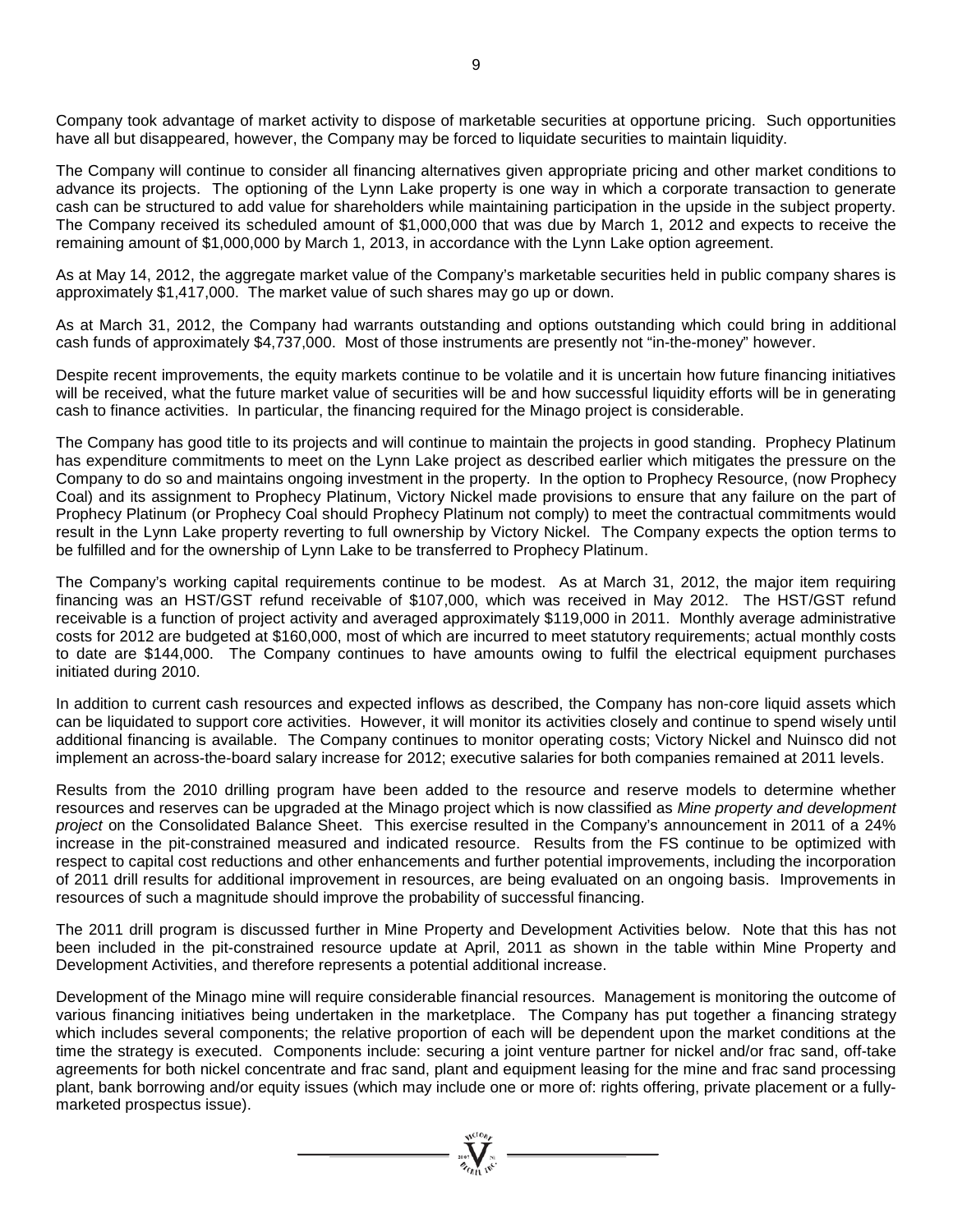Although discussions with various parties occurred throughout 2011 and continue into 2012, the pace and volume of discussions increased, as expected, since the announcement of the receipt of the final EAL in August, 2011. The Company continues to hold discussions with local and overseas financiers and potential business partners with respect to the nickel and frac sand opportunities.

# **Paul Jones, Vice-President, Exploration, is a "qualified person" as defined under NI-43-101, and he has supervised and approved the preparation of the information relating to the material mineral projects of the Company described herein.**

# **MINE PROPERTY AND DEVELOPMENT ACTIVITIES**

Pursuant to the Board approval to develop and finance the Minago mine, expenditures of \$34,807,000 at the approval date were transferred from *Exploration and evaluation projects* into *Mine property and development project* on the balance sheet effective September 2011. During the first quarter of 2012, \$1,393,000 before a government grant of \$50,000 was incurred on the project. Note that from the date of transfer to MP&D to December 31, 2011, \$764,000 was incurred on the Minago project for an aggregate total spending of \$4,512,000 in 2011. (For greater clarity, \$3,748,000 of the 2011 spending is included in the total transfer to MP&D of \$34,807,000.)

### **Minago Project**

The Company's 100%-owned Minago project is located on the Thompson Nickel Belt in Manitoba, and is one of Canada's largest undeveloped sulphide nickel deposits. Minago has been shown to be capable of producing a nickel concentrate grading from 22.3% up to 35.0%, making it reportedly the world's highest grade nickel concentrate. In addition to metal by-products such as copper, cobalt, gold, platinum, palladium, silver and rhodium, a layer of silica sand averaging approximately nine metres thick overlies the nickel mineralization within the open pit. Approximately 84% of the sand is marketable as "frac sand", which is used to improve well recoveries in the oil and gas industry. The frac sand forms part of the overburden that must be removed prior to mining the nickel ore. According to the FS, production of frac sand could begin 20 months after the start of mine development.

A winter work program was conducted at Minago in 2011. The program comprised 8,793m of diamond drilling, 20 drill holes with associated ground and borehole electromagnetic geophysics. The program was designed to evaluate parts of the project that have seen little work to date as well as build upon the existing data-set of the Nose Deposit nickel mineralization. A total of 15 holes were collared to intersect the "North Limb", a domain of nickel-bearing ultramafic rock extending at least 1.5km north from the Main Zone, or Nose Deposit, at Minago (where all of the currently-defined resource is located). A single deep hole was collared on the Nose Deposit to evaluate the depth extension of the ultramafic host rock and nickel mineralization. The hole was drilled to a total length of 1,527m and intersected approximately 160m of ultramafic rock near the bottom of the hole – confirming the extension of the host rock to depths several hundred metres below that previously tested. A single drill hole was collared in the western part of the property in order to test the thickness of the Winnipeg Formation sand horizon. As anticipated, the hole successfully intersected the Winnipeg Formation sandstone layer (frac sand horizon) immediately above the unconformity with the Thompson Nickel Belt rocks.

The analytical data and geological interpretations obtained from the 2010 drilling program have been incorporated into an updated geological model and resource estimate. The updated resource incorporates a 24% increase in the NI 43-101 compliant measured and indicated, pit-constrained, sulphide nickel resource used in the Minago FS. The FS is posted at [www.sedar.com.](http://www.sedar.com/) Note that all resources are contained in the Nose Deposit and the update below does not include the results of the 2011 drilling program.

|                  |                 | April 2011 Pit-Constrained Resource' |                   |                 | March 2010 In-Pit Resource |            | Increase (Decrease) in<br><b>Contained Metal</b> |        |
|------------------|-----------------|--------------------------------------|-------------------|-----------------|----------------------------|------------|--------------------------------------------------|--------|
|                  | Tonnes          | Grade                                | <b>Ni Content</b> | <b>Tonnes</b>   | Grade                      | Ni Content | <b>Ni Content</b>                                | Change |
| Category         | <b>Millions</b> | %NiS <sup>3</sup>                    | M Lb              | <b>Millions</b> | %NiS <sup>3</sup>          | M Lb       | M Lb                                             | %      |
| <b>Measured</b>  | 8.2             | 0.473                                | 85.0              | 6.6             | 0.488                      | 71.4       | 13.7                                             | 19.2   |
| <b>Indicated</b> | 22.8            | 0.432                                | 217.2             | 19.1            | 0.410                      | 172.6      | 44.6                                             | 25.9   |
| M&I              | 31.0            | 0.443                                | 302.2             | 25.7            | 0.430                      | 243.9      | 58.3                                             | 23.9   |
| <b>Inferred</b>  | 0.2             | 0.380                                | 1.4               | 1.4             | 0.402                      | 12.2       | (10.8)                                           | (88.4) |

<sup>1</sup> Lerch-Grossman pit optimization shell  $2^2$  Whittle pit optimization shell  $3^3$  Nickel in sulphide form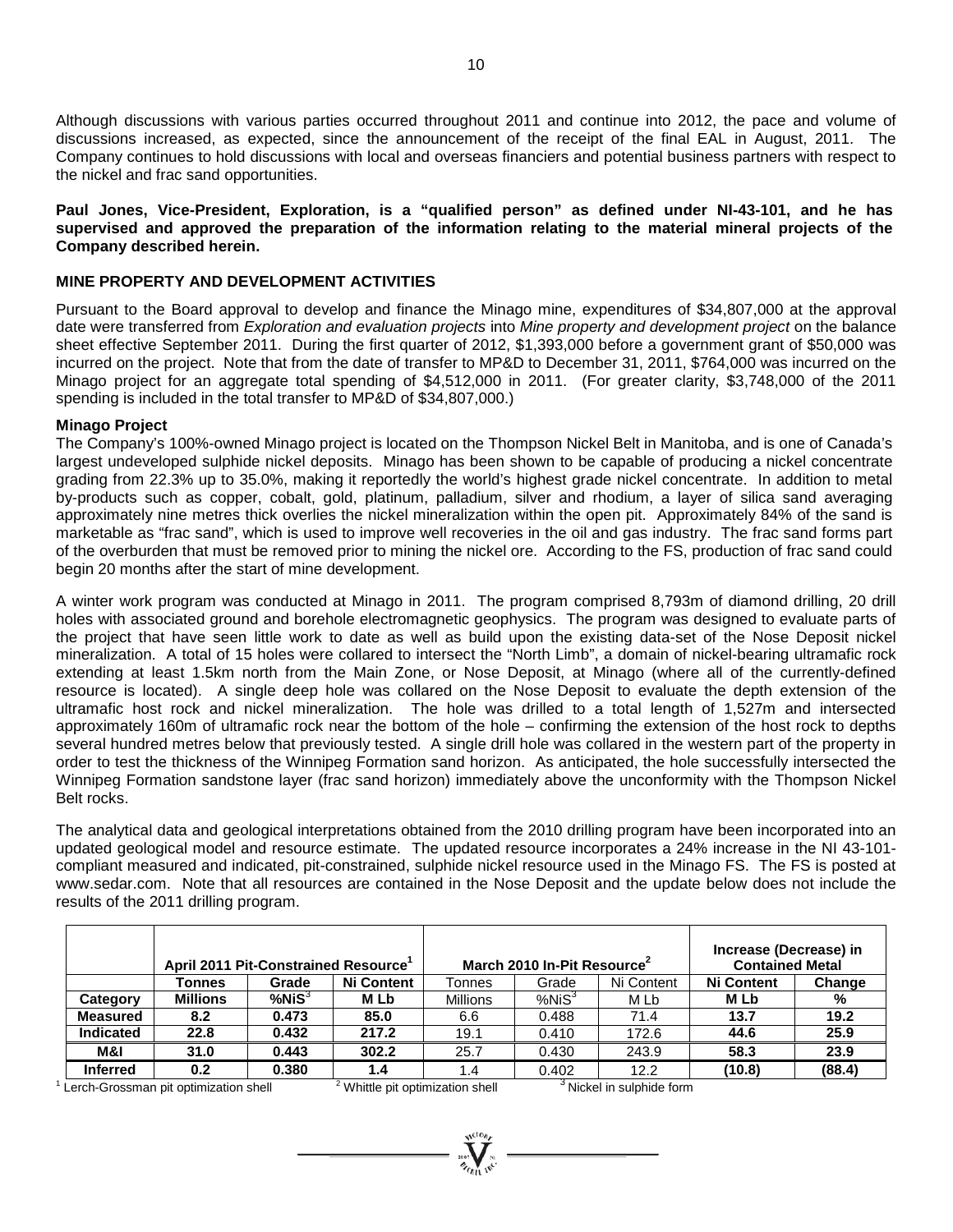A winter work program will be conducted in 2012 during which approximately 3,500m of drilling has been completed. The principal focus of the program will be to evaluate geophysical responses in the immediate area of the Minago Deposit – particularly where these responses coincide with planned infrastructure development. Additional work will be conducted in the vicinity of the Minago Nose Deposit and approximately 5km to the south on Mining Lease ML-003 while work is ongoing with regard to evaluation of the local region for additional exploration targets.

### *Frac Sand*

An indicated resource of 15 million tonnes of sand has been estimated to occur within the current Minago pit shell. The frac sand component of this resource is a significant contributor to the positive economics at Minago. As part of the FS, Outotec produced a feasibility-level design for a frac sand plant complete with capital and operating costs to produce 1,140,000 tonnes of frac sand annually for a ten-year period. Considerable potential exists to expand the resource beyond the limits of the current pit.

# **EXPLORATION AND EVALUATION ACTIVITIES**

For the three months ended March 31, 2012, the Company incurred exploration expenditures on its E&E projects of \$36,000 (March 31, 2011 - \$3,117,000). This includes \$19,000 on the Mel project, \$nil on Lynn Lake (before \$1,000,000 option payment received from Prophecy Platinum) and \$17,000 at the Lac Rocher project (March 31, 2011 - \$2,515,000 on Minago, prior to its transfer to MP&D project, \$558,000 on Mel; \$1,000 on Lynn Lake (before \$600,000 option payment received from Prophecy Coal) and \$43,000 on Lac Rocher). The 2012 expenditures are shown before the transfer of \$1,000,000 through operations (March 31, 2011 - \$599,000) with respect to the Lynn Lake option receipts in excess of carrying value.

### **Mel Project**

The Mel project is located on the Thompson Nickel Belt, just north of Thompson, Manitoba. It is a large property, approximately 25km east-west by about 6km north-south, and remains underexplored.

Mel has an indicated resource of 4.3 million tonnes grading 0.88% nickel (approximately 83 million pounds in-situ nickel) and an additional inferred resource of one million tonnes grading 0.84% nickel (approximately 19 million pounds in-situ nickel) and offers significant exploration upside as well as near-term production potential.

The Company had earned a 100% ownership of Mel subject to a 51% Vale back-in. During the third quarter of 2010, the Company announced that Vale had determined that it would not exercise its back-in right. Title to the property dispositions is currently being transferred to the Company. All documentation to accomplish this has been completed. Accordingly, the Company is in a position to determine future programs at Mel in its sole discretion.

Ten drill holes, totalling 3,459m, comprised the 2011 winter work program on the Mel Property, the first managed by the Company. Two drill holes, totalling 739m, were collared to test a UTEM geophysical anomaly approximately 700m north of the Mel deposit associated with earlier prospective nickel results; no sulphide mineralization was encountered. Eight drill holes, totalling 2,720m, were collared to test the down-dip extension of the Mel resource shell; all holes intersected nickel mineralization of grade and width comparable to that obtained in holes that comprise the existing resource.

The Mel dataset is currently being vetted and updated – this work will apply to both the drilling data on the Mel deposit as well as the considerable drilling (111 drill holes) conducted of the claims portion of the property. Following completion of this work, additional modelling of the resource is contemplated. No fieldwork was conducted during the winter work season 2012.

Under the terms of the option agreement, Vale must mill ore from the Mel project at cash costs plus 5% subject to capacity availability and metallurgy – this is unaffected by Vale's decision. Furthermore, in accordance with the terms of the agreement with Vale, they now are entitled to a 10% royalty on "distributable earnings" as defined in the agreement. Distributable earnings is defined as net revenue less operating expenses, before federal and provincial income taxes, after provincial mining taxes and less aggregate pre-production capital but before depreciation.

#### **Lac Rocher**

Lac Rocher is located in northwestern Québec and has measured (0.29 million tonnes grading 1.23% Ni) and indicated (0.51 million tonnes grading 1.05% Ni) resources of 0.80 million tonnes grading 1.12% nickel, at a 0.5% nickel cutoff, for approximately 20 million pounds of in-situ nickel located between surface and 125 vertical metres. Additional inferred

 $\sum_{\substack{\mathbf{307\text{ }N^{(10\text{h})}\text{N}\\\mathbf{50\text{h}\cdots\text{m}^{(10\text{h})}\text{N}^{\mathbf{1}}}}}$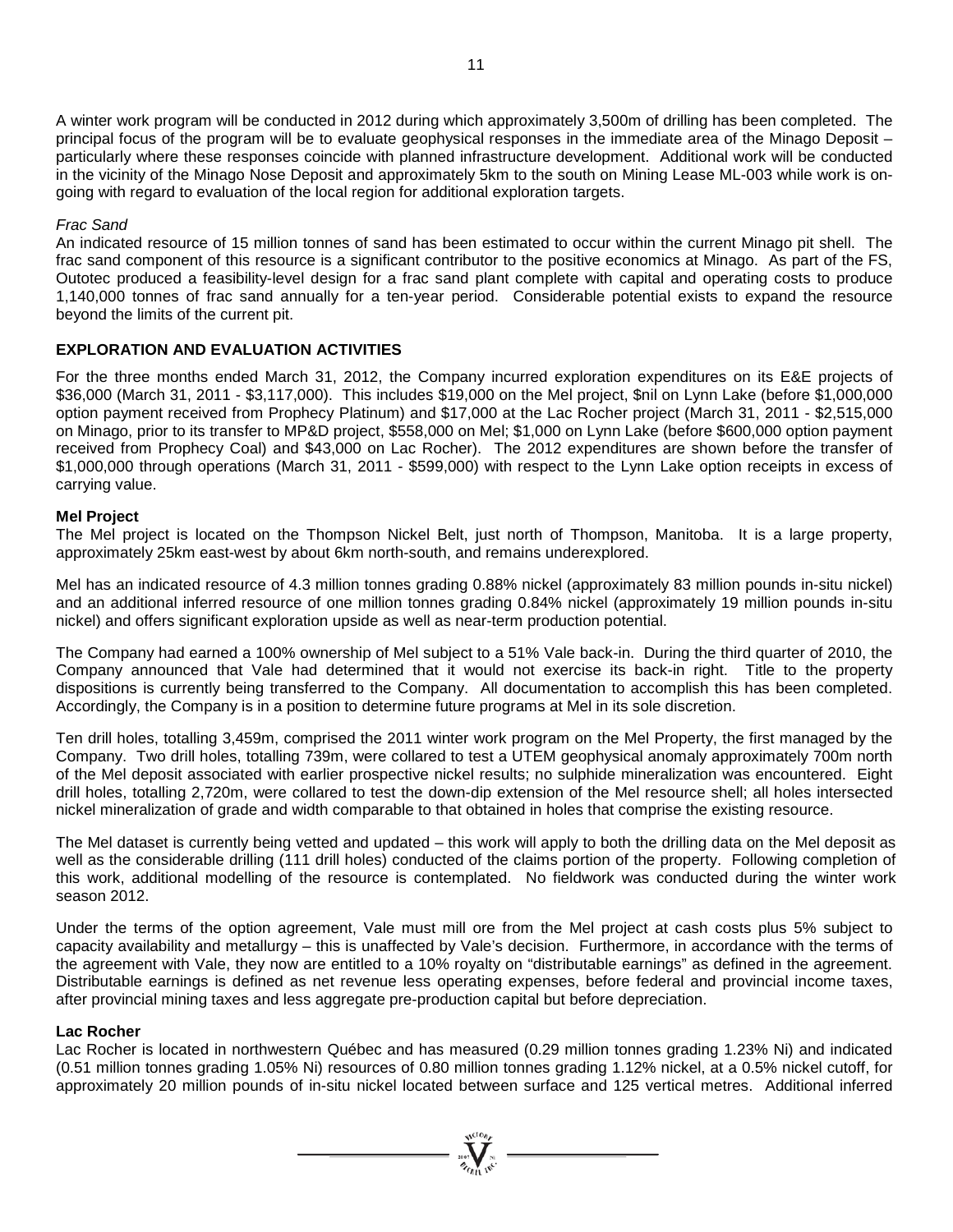resources total 0.44 million tonnes grading 0.65% Ni. Mineralization remains open to the southwest. The breakeven price of nickel per lb in the Lac Rocher PEA was US\$9.74 with copper at US\$3.65.

The Lac Rocher property is subject to a discovery incentive plan (the "DIP") to reward certain individuals involved in the discovery of Lac Rocher with a 2% net smelter royalty ("NSR") for mines that were discovered on certain properties prior to the expiry of the DIP. The NSR is payable only on revenues earned after recovery of all development costs for any mine on the property. The terms of the DIP provide the Company with a right of first refusal on any proposed disposition of the NSR. In addition, the DIP contains put/call provisions under which the Company may be required to purchase, or may exercise an option to purchase, the NSR at the value of its discounted cash flows, as defined therein. The Lac Rocher property is the only property subject to the DIP. As the Lac Rocher property is not yet in production, no royalties are currently payable.

Year round access is now available to the site. In December 2009, diamond drilling was conducted to provide geotechnical data deemed necessary for future portal and ramp development. An InfiniTem ground electromagnetic survey was conducted over a portion of the property to test for deeper extensions to the nickel mineralization. At the same time, evaluation of the availability of borrow material was also conducted in the local region. No work was conducted on the site during 2011 or the winter work season of 2012.

#### **Lynn Lake**

The Lynn Lake property is located in the historic mining town of Lynn Lake in northern Manitoba, about 320km by road northwest of the Thompson mining camp. Lynn Lake is the former Sherritt producing mine site known as the Lynn Lake A Mine and Farley Mine. The mines were first operated by Sherritt-Gordon from 1953 to 1976. During their 23 years of operation, the mine produced over 20 million tonnes of nickel-copper ore at a grade of 1.02% nickel and 0.54% copper, making Lynn Lake the third largest nickel producer in North America. The mines closed in 1977 due to a period of stagnant growth in the nickel market, not because the ore was mined out.

From an updated resource estimate released in February 2010 by Prophecy Coal, Lynn Lake has 22.9 million tons of measured and indicated resources grading 0.57% nickel or 263 million pounds of in-situ nickel as well as 8.1 million tons inferred resources grading 0.51% nickel which contains an additional 81.6 million pounds of in-situ nickel. In addition, it announced the resource contained measured and indicated resources grading 0.30% copper or 136 million pounds of insitu copper plus inferred resources grading 0.28% copper or 45.6 million pounds of in-situ copper.

As discussed earlier and described in Note 12 to the Unaudited Condensed Financial Statements, the Company has optioned Lynn Lake to Prophecy Coal with subsequent assignment to Prophecy Platinum. Failure on the part of Prophecy Platinum to meet any of the terms (or Prophecy Coal's rectification of Prophecy Platinum's deficiencies) will result in cancellation of the option on the property and it will revert to the Company. Among other things, the option includes a commitment to make \$3,000,000 in expenditures on the property. There is no reason to believe that Prophecy Platinum will not meet its commitments to acquire the property and it will transfer to Prophecy Platinum at that point.

#### **IMPAIRMENT ANALYSIS UPDATE**

The Company performed a detailed impairment analysis on each of its E&E projects and the MP&D project as at December 31, 2011. The Company does not believe that there have been any material changes to date which would adversely affect this analysis or would cause the Company to initiate another recoverability assessment. Furthermore there has been no change in management's plans for the projects which would cause a reassessment.

Management concluded that no impairment existed in each of its E&E and MP&D projects effective March 31, 2012 and that costs incurred to date are recoverable. The Company will continue to monitor developments as they occur in the metals markets and the economy and will update its impairment analysis to take account of any such changes, as appropriate.

### **CRITICAL ACCOUNTING ESTIMATES**

Critical accounting estimates used in the preparation of the financial statements include determining the carrying value of investments, mine property and development project and exploration and evaluation projects, assessing the impairment of long-lived assets, determining deferred income taxes and the valuation of share-based payments. These estimates involve considerable judgement and are, or could be, affected by significant factors that are out of the Company's control.

 $\sum_{\substack{i=1\\ i\neq j\in I}}^{\infty} \sum_{\substack{i=1\\ i\neq j}}^{\infty}$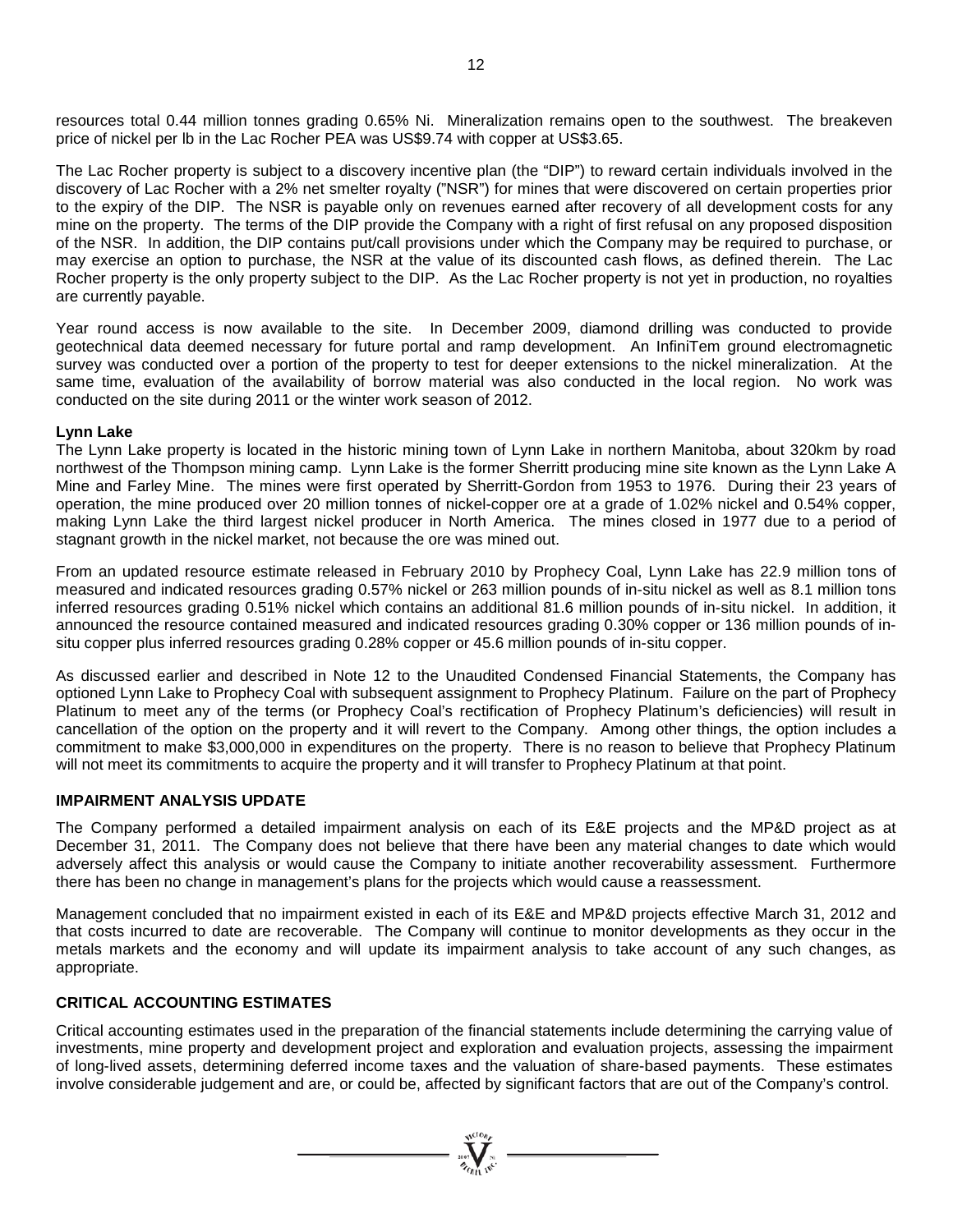For a complete list of the significant accounting policies as well as information concerning the use of estimates and measurement uncertainty, reference should be made to Note 3 to the Company's 2011 Audited Financial Statements as updated by Note 3 to the Unaudited Condensed Financial Statements. The Company's financial statements have been prepared using the going concern assumption; reference should be made to Note 1 to the Company's 2011 Audited Financial Statements as well as to Note 1 to the Company's Unaudited Condensed Financial Statements.

The recorded value of the Company's E&E projects and the MP&D project is based on historic costs that are expected to be recovered in the future. The Company's recoverability evaluation is based on market conditions for minerals, underlying mineral resources associated with the properties and future costs that may be required for ultimate realization through mining operations or by sale. The Company is in an industry that is exposed to a number of risks and there is always the potential for a material adjustment to the value assigned to these assets. Such risks also extend to the evaluation of fair values of net assets upon acquisition.

The fair value of the stock options and warrants is calculated using the Black-Scholes option-pricing model that takes into account the exercise price, expected life of the option/warrant, expected volatility of the underlying shares, expected dividend yield, and the risk-free interest rate for the term of the option/warrant.

# **NEW ACCOUNTING POLICIES**

IFRS issued by the International Accounting Standards Board ("IASB") have been adopted in the Company's 2011 Audited Financial Statements. Note 3 to those statements include the accounting policies that have been applied. Note 3 to the Unaudited Condensed Financial Statements includes any new accounting policies – there have been none implemented to date.

### **FUTURE ACCOUNTING CHANGES**

### **New Standards and Interpretations Not Yet Adopted**

Since the issuance of the Company's 2011 Audited Financial Statements, the IASB and International Financial Reporting Interpretations Committee ("IFRIC") have issued no additional new and revised standards and interpretations which are applicable to the Company. Refer to Note 3 to those statements.

### **CORPORATE GOVERNANCE**

The Company's Board of Directors is responsible for ensuring that management fulfils its responsibilities for financial reporting and internal control and exercises this responsibility principally through the Audit Committee. The Audit Committee, which is comprised of directors, none of whom are employees or officers of the Company, meets with management to review the Unaudited Condensed Financial Statements to satisfy itself that management is properly discharging its responsibilities to the directors who approve the financial statements. The Board of Directors has also appointed compensation and corporate governance and nominating committees composed of non-executive directors.

# **Design of Disclosure Controls and Procedures**

The Company's Chief Executive Officer and Chief Financial Officer, (collectively, the "Certifying Officers"), are responsible for designing a system of disclosure controls and procedures, or causing them to be designed under their supervision, to provide reasonable assurance that information required to be disclosed in reports filed with or submitted to, securities regulatory authorities is recorded, processed, summarized and reported within the time periods specified under Canadian securities laws and that material information relating to the Company is made known to them with respect to financial and operational conditions to allow timely decisions regarding required disclosure. For the fiscal quarter ended March 31, 2012, the Certifying Officers have concluded that the design of the Company's disclosure controls and procedures were effective as at March 31, 2012. Such controls are facilitated by the small size of the Company's senior management team and their access to material information.

There were no changes to the Company's disclosure controls and procedures that occurred during the quarter ended March 31, 2012 that materially affected, or are reasonably likely to affect, the Company's disclosure controls and procedures.

### **Design of Internal Control over Financial Reporting**

The Company's Certifying Officers are responsible for designing a system of internal controls over financial reporting, or causing them to be designed under their supervision, to provide reasonable assurance regarding the reliability of financial reporting and preparation of financial statements for external purposes in accordance with GAAP. The Company used the

 $\sum_{n=1}^{\infty}$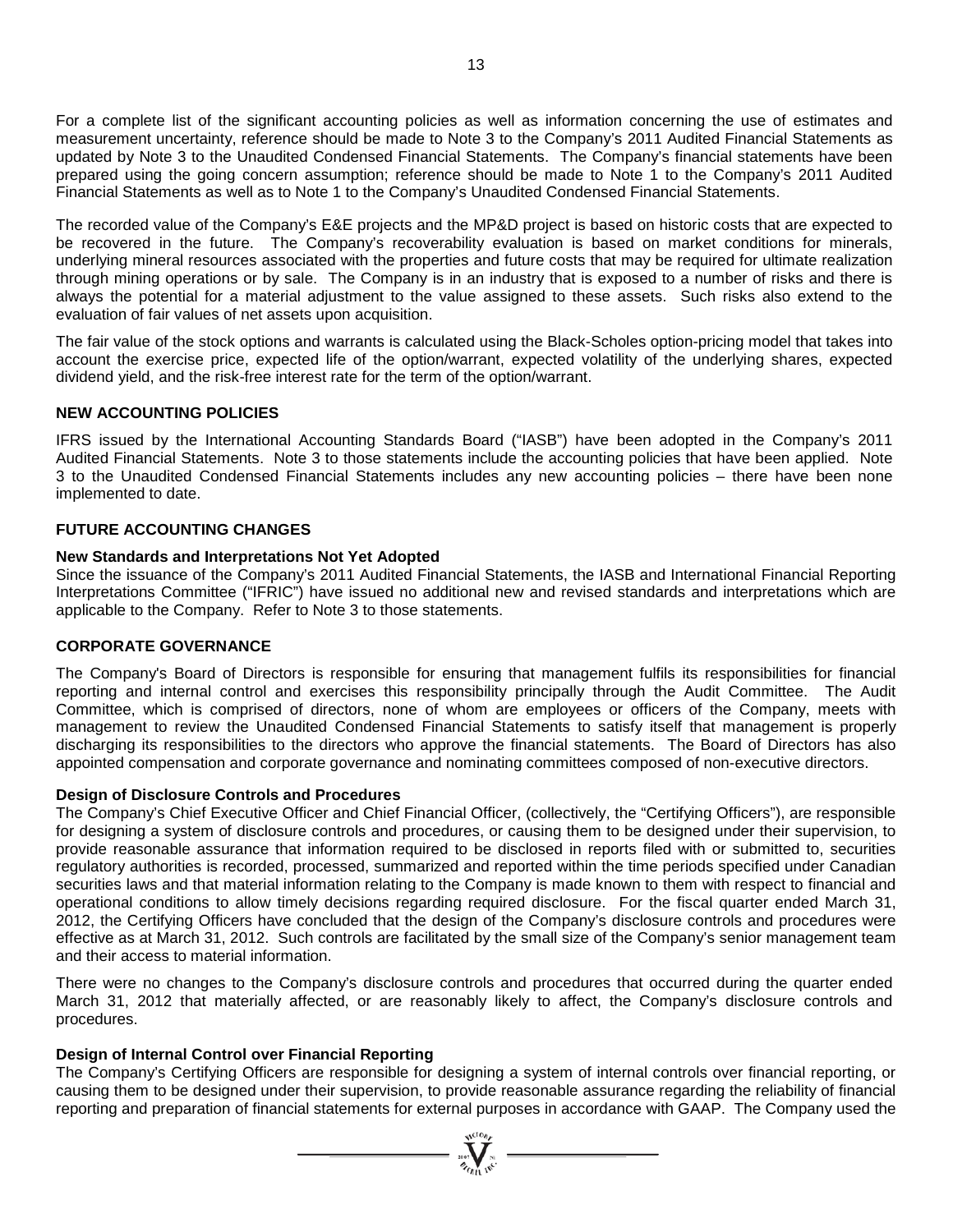COSO control framework. For the fiscal quarter ended March 31, 2012, the Certifying Officers have concluded that the design of the Company's internal controls over financial reporting and procedures were effective as at March 31, 2012.

The management of the Company was required to apply its judgement in evaluating the cost-benefit relationship of possible controls and procedures. The result of the inherent limitations in all control systems means no evaluation of controls can provide absolute assurance that all control issues and instances of fraud, if any, have been detected.

There were no changes to the Company's internal controls over financial reporting that occurred during the quarter ended March 31, 2012 that materially affected, or are reasonably likely to affect, the Company's internal controls over financial reporting.

# **TRANSACTIONS WITH RELATED PARTIES AND MANAGEMENT AGREEMENT**

Included in accounts payable and accrued liabilities as at March 31, 2012 are amounts due to officers and directors of the Company in the amount of \$59,000 (December 31, 2011 - \$47,000). These amounts relate primarily to directors' fees payable and expense reimbursements to officers.

The Company shares management, administrative assistance and facilities with Nuinsco pursuant to a management agreement. The costs payable by the Company under the arrangement are recorded at the exchange amount which is equal to the cost to Nuinsco of such services plus 10 per cent. The management agreement commenced February 1, 2007 and is terminable by Nuinsco upon 90 days notice and by the Company upon 180 days notice.

Transactions with Nuinsco for the three months ended March 31, 2012 and 2011 are shown in the following table:

|                                                         | Three months ended March 31, |  |      |  |
|---------------------------------------------------------|------------------------------|--|------|--|
|                                                         | 2012                         |  | 2011 |  |
| Overhead charges from Nuinsco Resources Limited         | $214 \tS$                    |  | 197  |  |
| Overhead charges to Nuinsco Resources Limited           |                              |  |      |  |
| Project costs charged to Nuinsco Resources Limited      | 9 S                          |  |      |  |
| Project recoveries charged by Nuinsco Resources Limited | 5 \$                         |  | 16   |  |

Amounts due to Nuinsco are unsecured, non-interest bearing and due on demand. Amounts due to or from Nuinsco are settled on a regular basis.

### **OUTSTANDING SHARE DATA**

At May 14, 2012, the Company had 395,807,042 common shares issued and outstanding. In addition, there were 22,014,000 stock options and 4,804,786 warrants outstanding, which if exercised and issued would bring the fully diluted issued common shares to a total of 422,625,828, and would generate cash of approximately \$4,683,000. However, not all of the options and warrants are "in the money".

### **RECENT DEVELOPMENTS**

There have been no additional developments not already discussed elsewhere in this MD&A.

### **RISKS AND UNCERTAINTIES**

The exploration and development of natural resources are speculative activities that involve a high degree of financial risk. The risk factors which should be taken into account in assessing Victory Nickel's activities and an investment in its securities include, but are not necessarily limited to, those set out in detail in the Company's 2011 MD&A. A summary is provided below.

The relative significance of each risk described below will vary as a function of several factors including, but not limited to, the state of the economy, the stage of Victory Nickel's projects, the availability of financing on acceptable terms and other matters.

Any one or more of these risks could have a material adverse effect on the value of any investment in Victory Nickel and the business, financial condition, operating results or prospects of Victory Nickel and should be taken into account in assessing Victory Nickel's activities.

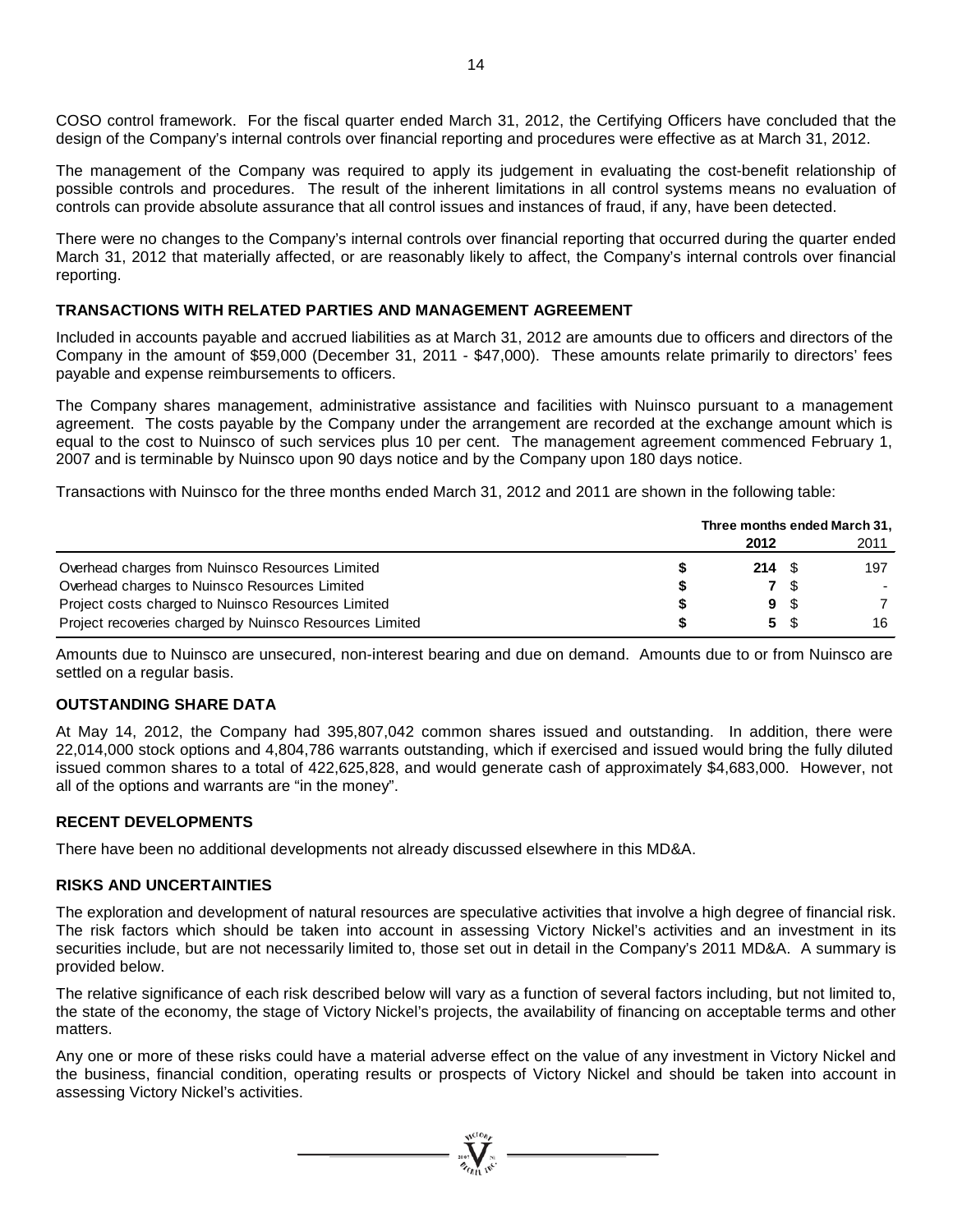### **Industry Risks**

#### *Speculative Nature of Mineral Exploration*

Mineral exploration is highly speculative in nature, involves many risks and frequently is non-productive. There is no assurance that Victory Nickel's exploration efforts will be successful. No assurance can be given that Victory Nickel's exploration programs will result in the establishment or expansion of resources or reserves.

#### *Evaluation Projects*

In general, evaluation and development projects have no operating history upon which to base estimates of future cash operating costs. For evaluation and development projects such as the mineral resource properties owned by Victory Nickel, estimates of proven and probable reserves are, to a large extent, based upon the interpretation of geological data obtained from drill holes and other sampling techniques and feasibility studies. The costs estimated under the FS for Minago differed from the PEA and may differ again upon actual development.

#### *Competition*

The mineral exploration business is highly competitive in all of its phases. Victory Nickel competes with numerous other companies and individuals, including competitors with greater financial, technical and other resources than Victory Nickel, in the search for and acquisition of exploration and development rights on attractive mineral properties. There is no assurance that Victory Nickel will compete successfully in acquiring exploration and development rights on such other properties.

#### **Operational Risks**

### *Limited History of Operations*

Victory Nickel has no history of earnings and limited financial resources. Victory Nickel currently has no operating mines and its ultimate success will depend on the ability of active mining operations to generate cash flow in the future, as well as its ability to access capital markets for its development requirements.

#### *Development Targets, Permitting and Operational Delays*

There can be no assurance that Victory Nickel will be able to complete the planned development of its projects on time or on budget due to, among other things, delays in receiving required consents, permits and registrations, the delivery and installation of plant and equipment and cost overruns, or that the current personnel, systems, procedures and controls will be adequate to support Victory Nickel's operations.

#### *Resources and Reserves*

The figures for mineral resources and mineral reserves are estimates and no assurance can be given that the anticipated level of recovery and/or grades of mineral reserves or mineral resources will be realized.

#### *Title Risks*

Victory Nickel's ability to hold various mineral rights require licences, permits and authorizations and, in some cases, renewals of existing licences, permits and authorizations from various governmental and quasi-governmental authorities. However, Victory Nickel's ability to obtain, sustain or renew such licences, permits and authorizations on acceptable terms is subject to changes in regulations and policies and to the discretion of the applicable governmental and quasigovernmental bodies.

#### *Insurance Risk*

Victory Nickel faces all of the hazards and risks normally incidental to the exploration and development of base metals, any of which could result in damage to life or property, environmental damage and possible legal liability for any or all such damage caused. Not all such risks are insurable.

#### **Financial and Investment Risks**

#### *Substantial Capital Requirements*

Victory Nickel will have to make substantial capital expenditures for the development of and to achieve production from its projects. There can be no assurance that any debt or equity financing or cash generated by operations will be available or sufficient to meet these requirements or for other corporate purposes or, if debt or equity financing is available, that it will be on terms acceptable to Victory Nickel. Moreover, future activities may require Victory Nickel to alter its capitalization significantly. The inability of Victory Nickel to access sufficient capital for its operations could have a material adverse effect on its financial condition, results of operations or prospects. Flow-through financing cannot be used to fund the Company's corporate costs.

 $\sum_{\mathbf{y} \in \mathcal{Y}} \sum_{\mathbf{y} \in \mathcal{Y}} \sum_{\mathbf{y} \in \mathcal{Y}} \mathbf{y} =$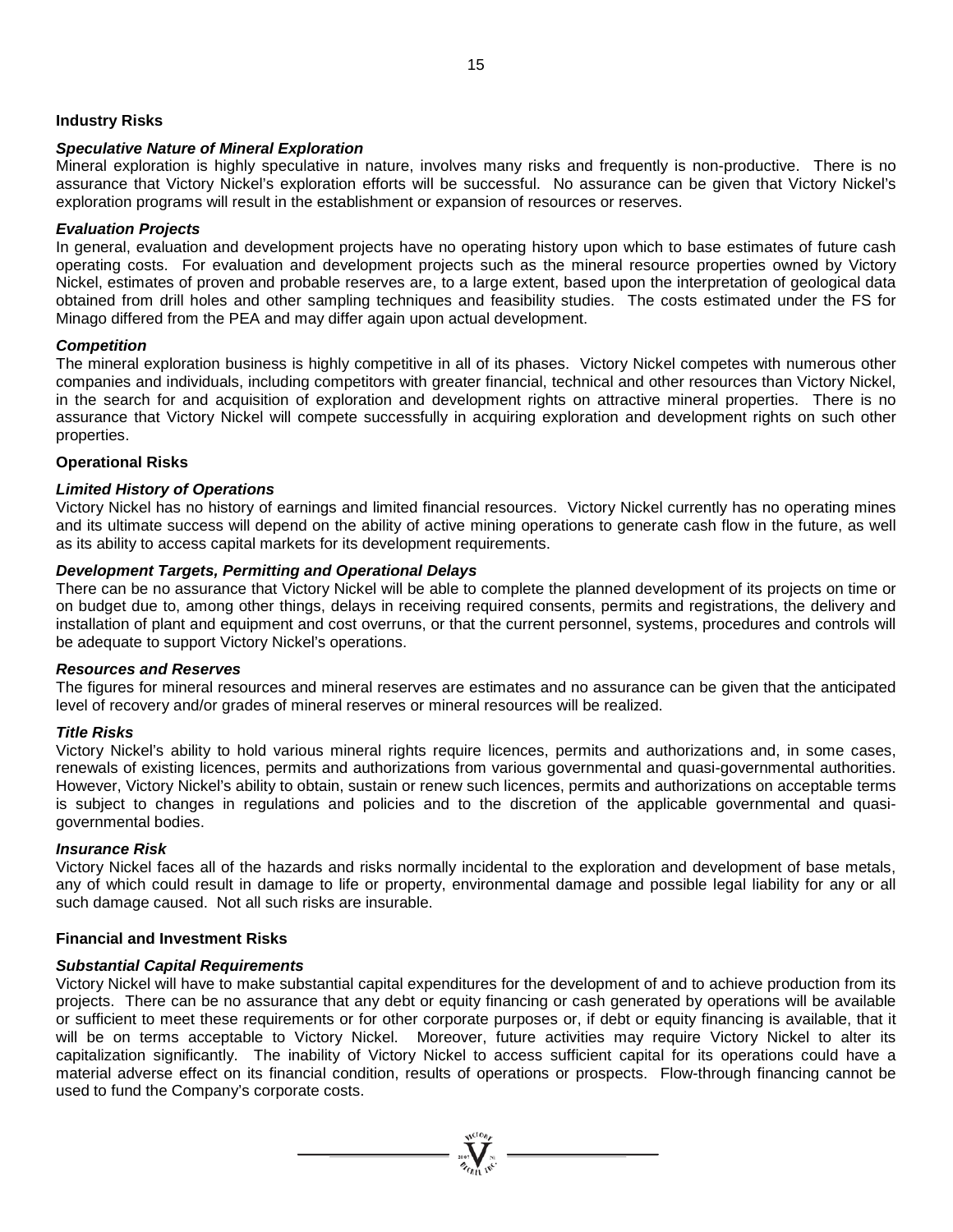### *Market Perception*

Market perception of junior exploration, development and mining companies may shift such that these companies are viewed less favourably. This factor could impact the value of investors' holdings and Victory Nickel's ability to raise further funds by issue of additional securities or debt.

### *Metal Prices*

There is no assurance that, even if commercial quantities of mineral resources are developed, a profitable market will exist for the sale of such product. Nickel and by-product prices fluctuate on a daily basis and are affected by numerous factors beyond Victory Nickel's control – including factors which are influenced by worldwide circumstances. However, these factors are of significant importance for the FS and decisions related thereto.

### *Areas of Investment Risk*

The common shares of Victory Nickel are listed on the TSX. The share prices of publicly traded companies can be volatile as the price of shares is dependent upon a number of factors, some of which are general or market or sector specific and others that are specific to Victory Nickel.

The market for shares in small public companies is less liquid than for large public companies. Investors should be aware that the value of the Company's common shares may be volatile and may go down as well as up and investors may therefore not recover their original investment.

The market price of the Company's common shares may not reflect the underlying value of Victory Nickel's net assets. The price at which investors may dispose of their securities may be influenced by a number of factors, some of which may pertain to Victory Nickel and others of which are extraneous. On any disposal of their common shares, investors may realize less than the original amount invested.

# **Regulatory Risks**

# *Government Regulation*

Existing and possible future environmental and social impact legislation, regulations and actions, including the regulation of air and water quality, mining reclamation, solid and hazardous waste handling and disposal, the promotion of occupational health and safety, the protection of wildlife and ecological systems and the protection of the societies and communities of indigenous peoples, could cause significant expense, capital expenditures, restrictions and delays in activities, the extent of which cannot be predicted and which may well be beyond Victory Nickel's capacity to fund.

### *Economic, Political, Judicial, Administrative, Taxation or Other Regulatory Factors*

Victory Nickel may be adversely affected by changes in economic, political, judicial, administrative, taxation or other regulatory factors in the areas in which Victory Nickel does or will operate and holds its interests, as well as unforeseen matters.

### **Other Risks**

### *Environmental and Health Risks*

The Company has no significant exposure to environmental or health risks, although this will change as the Company's projects approach production (a normal characteristic of mineral industry projects). Lynn Lake, acquired pursuant to the takeover bid for Independent and subject to option by Prophecy, is a former operating mine, however indemnifications exist from the Manitoba Government with respect to any pre-existing environmental concerns at that property.

### *Key Personnel*

Victory Nickel relies on a limited number of key consultants and there is no assurance that Victory Nickel will be able to retain such key consultants or other senior management. The loss of one or more of such key consultants or members of senior management, if not replaced, could have a material adverse effect on Victory Nickel's business, financial condition and prospects. Directors and management have previously accepted deferrals of remuneration in order to assist the Company through the economic turmoil; however, this potentially adds to the risk of losing experienced personnel.

### *Conflicts of Interest*

Certain of the Company's directors and officers are also directors and officers of other natural resource companies. Consequently, there exists the possibility for such directors and officers to be in a position of conflict.

### *Investments and Other Agreements with Resource Companies*

In addition, Victory Nickel makes, from time-to-time, investments in the common shares of publicly-traded companies in the junior natural resources sector or may enter into option or other agreements therewith. These companies are subject

 $\sum_{\substack{i=1\\i\neq j}}^{q_{\text{GLO},j}}$